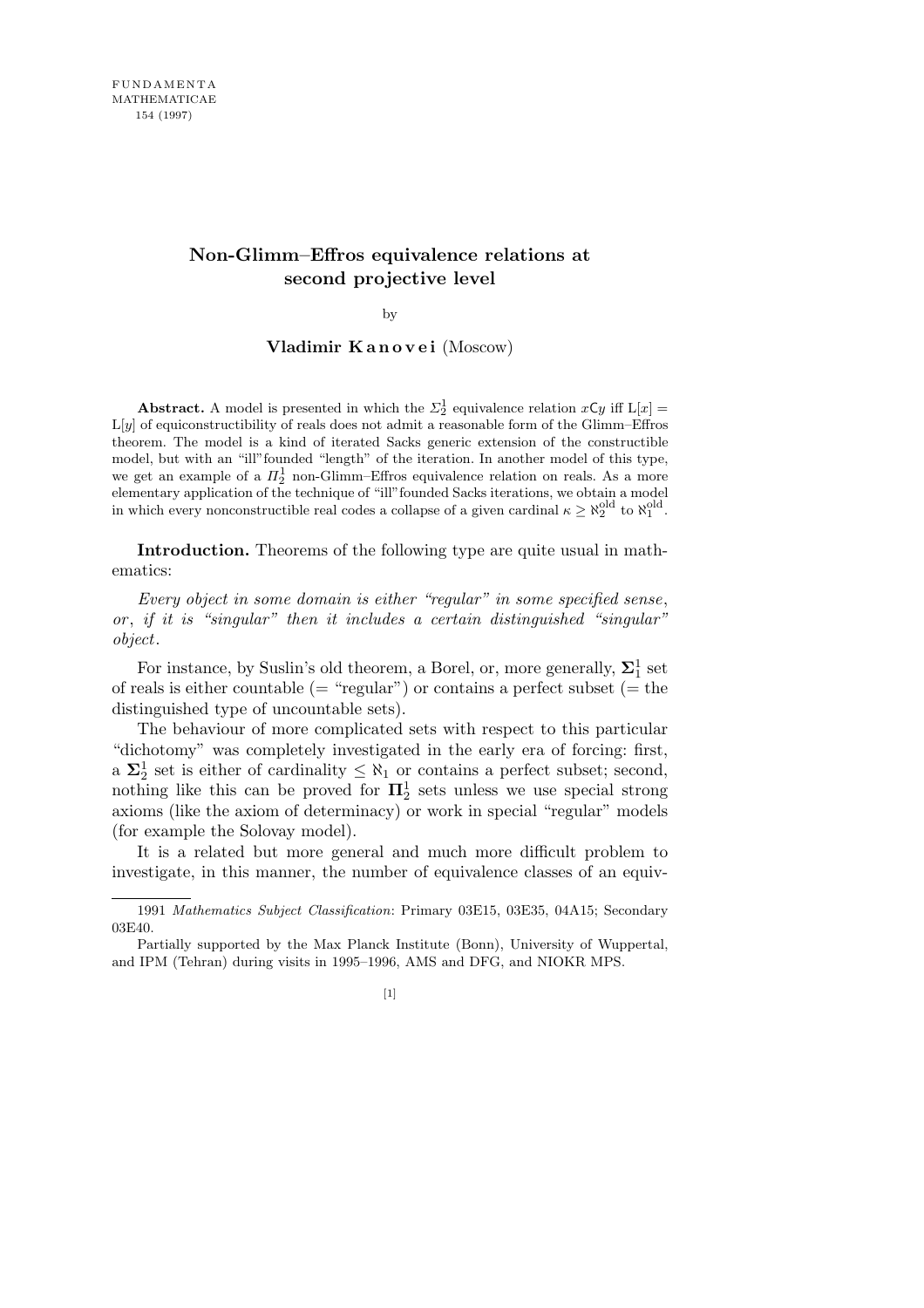2 V. Kanovei

alence relation on the reals. This problem can be traced back (at least) to the origins of descriptive set theory  $(1)$ .

It was in the 1970's that Silver [17] proved that a  $\Pi_1^1$  equivalence relation on the reals either has countably many equivalence classes or admits a perfect set of pairwise inequivalent reals. (The Suslin theorem is an easy corollary: indeed, if *X* is a  $\Sigma_1^1$  set of reals then the equivalence E defined as equality on *X* and  $x \in y$  for all  $x, y \notin X$ , is  $\Pi_1^1$ .)

Moreover, it was recently recognized that equivalence relations allow a different type of investigation, related to enumeration of classes by *sets of ordinals* (e.g. reals) rather than ordinals themselves. Harrington, Kechris, and Louveau [5] proved that each Borel equivalence relation E on the reals satisfies one and only one of the following conditions:

- (I) E admits a Borel enumeration of the equivalence classes by reals.
- (II)  $E_0$ , the Vitali equivalence, is continuously embedded in  $E(2)$ .

NOTATION. An *enumeration of classes* for an equivalence relation E on the reals is a function *U* defined on the reals and satisfying  $x \in y$  iff  $U(x) =$  $U(y)$  for all *x, y*. E<sub>0</sub> is the *Vitali equivalence* on the *Cantor space*  $\mathcal{D} = 2^{\omega}$ , defined by:  $x \mathsf{E}_0 y$  iff  $x(n) = y(n)$  for all but finitely many  $n \in \omega$ . An *embedding* of  $E_0$  into E is a 1-1 function  $U: \mathcal{D} \to \text{reals}$  such that we have  $x \to 0$   $y \Leftrightarrow U(x) \to U(y)$  for all  $x, y \in \mathcal{D}$ .

The dichotomy (I) vs. (II) was called the *Glimm–Effros* dichotomy in [5] as Glimm and Effos proved some particular results. (We refer the reader to [5] as the basic source of information on the history of this type of theorems, to Hjorth and Kechris [9] and Kechris [13] for a review of further development, to all the three for applications and related topics, and to Kechris [14] for broad references on the subject.)

Theorems of this type, but with a weaker condition  $(I)$   $(3)$ , are known for  $\Sigma_1^1$  equivalence relations, provided either the universe satisfies the sharps hy-

 $(1)$  Luzin pointed out in [15] that, although it looks natural that the Vitali equivalence on the reals has continuum-many equivalence classes, a concrete enumeration of the equivalence classes by reals had not been known. (In the absence of the axiom of choice the Vitali equivalence can have strictly more equivalence classes than the cardinality of continuum, see Kanovei [10].) Even earlier Sierpiński [16] demonstrated that if the set of all Vitali classes can be *linearly* ordered then there exists a nonmeasurable set of reals, having approximately the same projective class as the linear order, provided it is projective. The Vitali equivalence in general plays a special role in modern investigations.

 $(2)$  Relations satisfying (I) are called *smooth*. Notice that  $E_0$  is *not* smooth.

 $\left(\frac{3}{2}\right)$   $\Delta_1^{\text{HC}}$  enumeration of the equivalence classes by countable (of any length  $\langle \omega_1 \rangle$ ) binary sequences.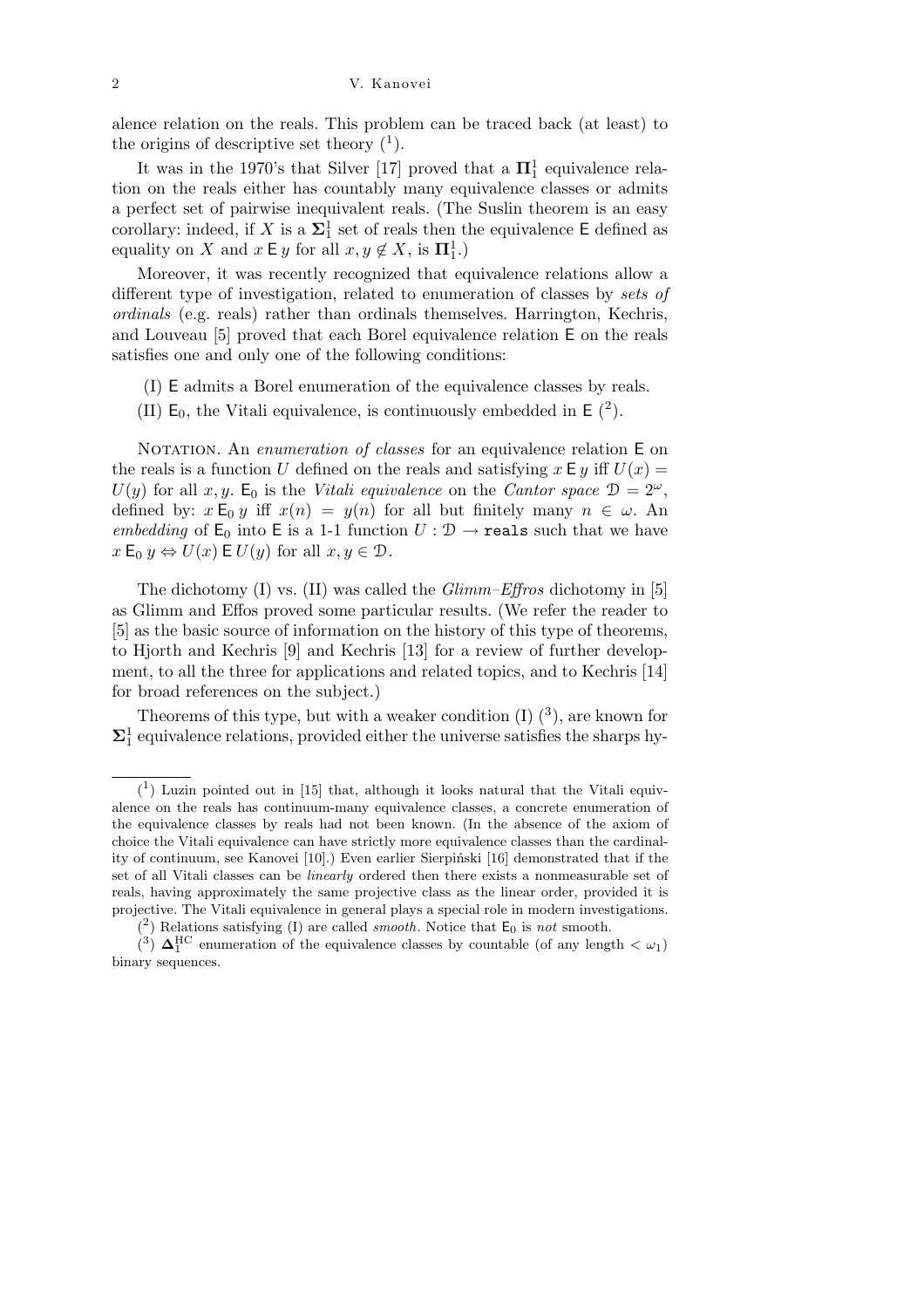pothesis (Hjorth and Kechris [9]) or each real belongs to a generic extension of the constructible universe L (Kanovei [12])  $(4)$ .

We prove (this is the main result of this article) that the picture changes at the second projective level: the classes  $\Sigma_2^1$  and  $\Pi_2^1$  contain counterexamples, equivalence relations which do not admit a (provable in **ZFC**) theorem of the Glimm–Effros type, at least in the domain of real-ordinal definable (R-OD, in brief) enumerations and embeddings.

THEOREM 1. It is consistent with **ZFC** that the  $\Sigma_2^1$  equivalence relation C *of "equiconstructibility"*, *defined on the reals by*  $x \subset y$  *iff*  $L[x] = L[y]$ , *has* c *equivalence classes*, *and*:

- *• neither* C *has a R-OD enumeration of the equivalence classes by sets of ordinals*,
- *• nor* C *admits a R-OD pairwise* C*-inequivalent set of cardinality* c,

*and in addition either of the following two cardinal equalities can be modelled in the universe:*  $\mathfrak{c} = \aleph_1 = \aleph_1^{\text{L}}$  *or*  $\mathfrak{c} = \aleph_2 = \aleph_2^{\text{L}}$ .

THEOREM 2. It is consistent with **ZFC** that some  $\Pi_2^1$  equivalence rela*tion* E *on the reals has* c *equivalence classes*, *and*:

- *• neither* E *has a R-OD enumeration of the equivalence classes by sets of ordinals*,
- *nor*  $E_0$  *is embedded in*  $E$  *via a R-OD embedding*,

*and in addition either of the following two cardinal equalities can be modelled in the universe:*  $\mathfrak{c} = \aleph_1 = \aleph_1^{\text{L}}$  *or*  $\mathfrak{c} = \aleph_2 = \aleph_2^{\text{L}}$ .

R e m a r k s. The "nor" assertion of Theorem 1 implies the "nor" assertion of Theorem 2, because obviously there exists a perfect set of pairwise  $E_0$ -inequivalent points. It is not known whether one can strengthen the "nor" assertion of Theorem 2 to the form of Theorem 1 or at least to the form of the non-existence of a R-OD reduction of  $E_0$  to C. (A *reduction* is the same as an embedding but not necessarily 1-1.) The equivalence relation we define for Theorem 2 does not seem to lead to this goal. (See footnote 11 in Section 6.)

It makes no sense to look for non-R-OD enumerations, assuming we work in **ZFC** (with Choice). Equally it would be silly to look for enumerations by *sets of sets* of ordinals (the next level) because each equivalence class is an object of this type.

The theorems are close to possible optimal counterexamples. Indeed, Hjorth [8] proved that every  $\mathbf{\Delta}^1_2$  equivalence relation (more generally, a

<sup>(</sup> 4 ) Friedman and Velickovic [2], Hjorth [7, 8], Kanovei [11] obtained partial results of this type for  $\Sigma_1^1$ ,  $\Pi_1^1$ , and more complicated relations, and different relevant theorems on equivalence relations, which we do not intend to discuss in detail.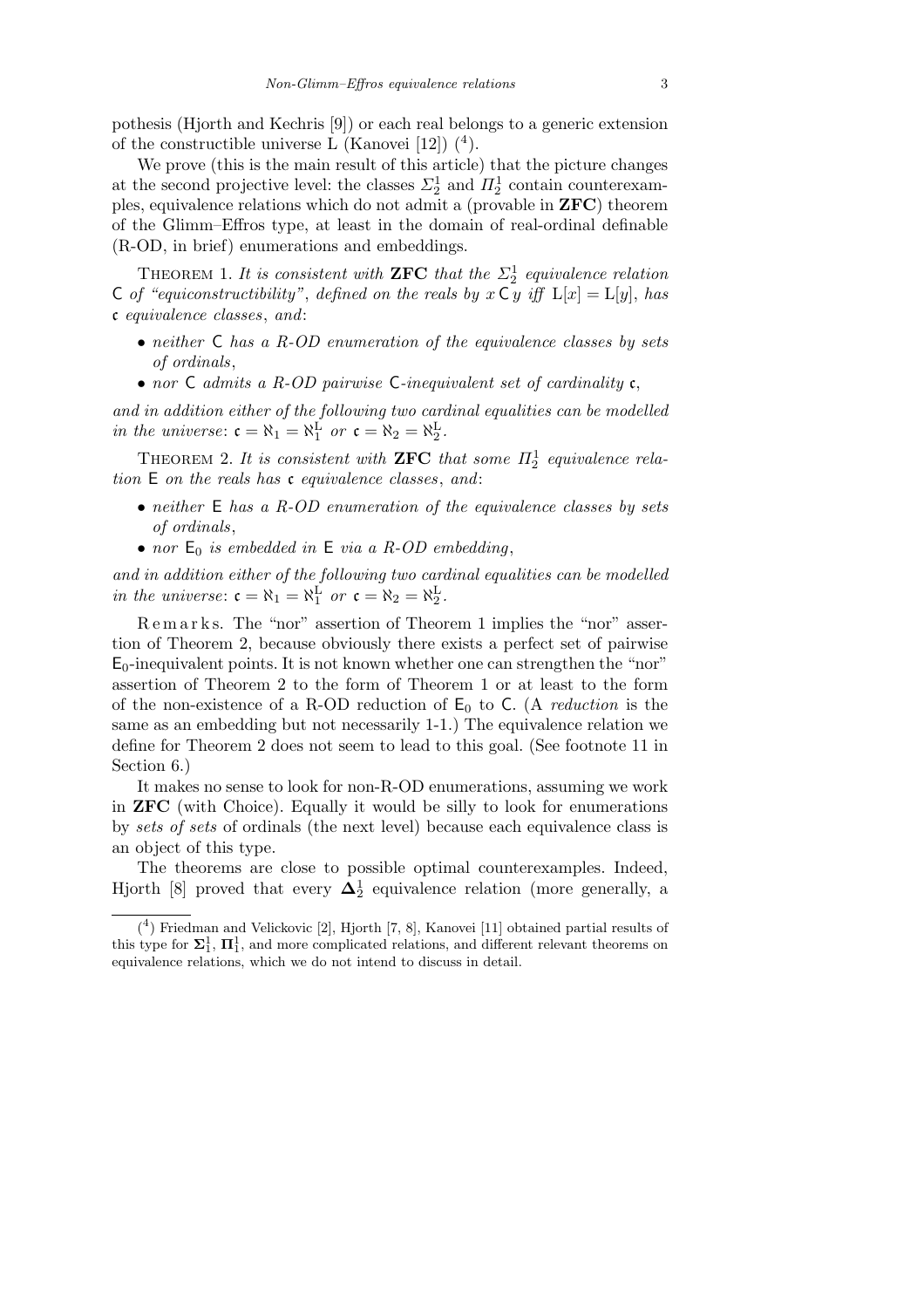relation which is both  $\omega_1$ -Suslin and co- $\omega_1$ -Suslin) which has the property that the equality of the  $\Sigma_2^1$  and  $\Pi_2^1$  definitions is preserved in Cohen generic extensions, admits a Glimm–Effros theorem, with an enumeration of classes by  $\omega_1$ -long binary sequences in (I).

It is a very interesting problem at the moment to figure out whether *all*  $\pmb{\Delta}^1_2$  relations admit a reasonable dichotomy theorem of the "Glimm–Effros" type. (Since the models we construct for the theorems are very special, perhaps even the classes  $\Sigma^1_2$  and  $\Pi^1_2$  admit a Glimm–Effros dichotomy under certain reasonably weak assumptions.)

Another problem is to obtain counterexamples consistent with  $c > \aleph_2$ . The technique employed in the proofs of Theorems 1 and 2 does not work.

*The models.* The proposed models for Theorems 1 and 2 are iterated Sacks extensions of the constructible model, having a nonwellordered set as the "length" of iteration, hence not a kind of iterated generic models in the usual setting (see Baumgartner and Laver [1], Groszek and Jech [4] on iterations of the Sacks forcing), where the length of the iteration is, by definition, an ordinal, or at least a wellfounded set. We use "ill"ordered and even "ill"founded Sacks iterations to prove the theorems.

A construction of iterated Sacks generic extensions having inverse ordinals as the "length" of iteration was given by Groszek [3]. We make different technical arrangements to obtain "ill"ordered and even "ill"founded Sacks iterations. (The model for Theorem 2 is an "ill"founded nonlinear iteration; a model for Theorem 1 can be obtained in two different ways: as a linear "ill"ordered Sacks iteration, and as a nonlinear wellfounded Sacks iteration; the latter version is equivalent to the usual countable support iteration of the product Sacks  $\times$  Sacks forcing, of length  $\omega_1$  or  $\omega_2$ .)

Let **I** be a partially ordered set in  $\mathfrak{M}$ , the ground model, —the intended "length" of the iteration. A typical forcing condition for the notion of forcing leading to Sacks iterations of length **I** is, in  $\mathfrak{M}$ , a set  $X \subseteq \mathcal{D}^{\zeta}$ , where  $\zeta \subseteq \mathbf{I}$ is countable while  $\mathcal{D} = 2^{\omega}$ , of the form  $X = H^{\nu} \mathcal{D}^{\zeta}$ , where *H* is a 1-1 continuous function such that

$$
x\upharpoonright\xi = y\upharpoonright\xi \Leftrightarrow H(x)\upharpoonright\xi = H(y)\upharpoonright\xi
$$

for all  $x, y \in \mathcal{D}^{\zeta}$  and any initial segment  $\xi$  of  $\zeta$ . Sets  $X$  of this form may be called *iterated perfect sets* in D *ζ* .

Section 1 contains the definition and several basic lemmas, mostly of simple "geometric" nature, related to the forcing conditions.

Section 2 shows how to split and assemble the forcing conditions via a kind of splitting technique, common for different forms of the Sacks forcing.

Section 3 ends the study of the forcing conditions by a theorem specifying the behaviour of continuous functions mapping the conditions into the reals.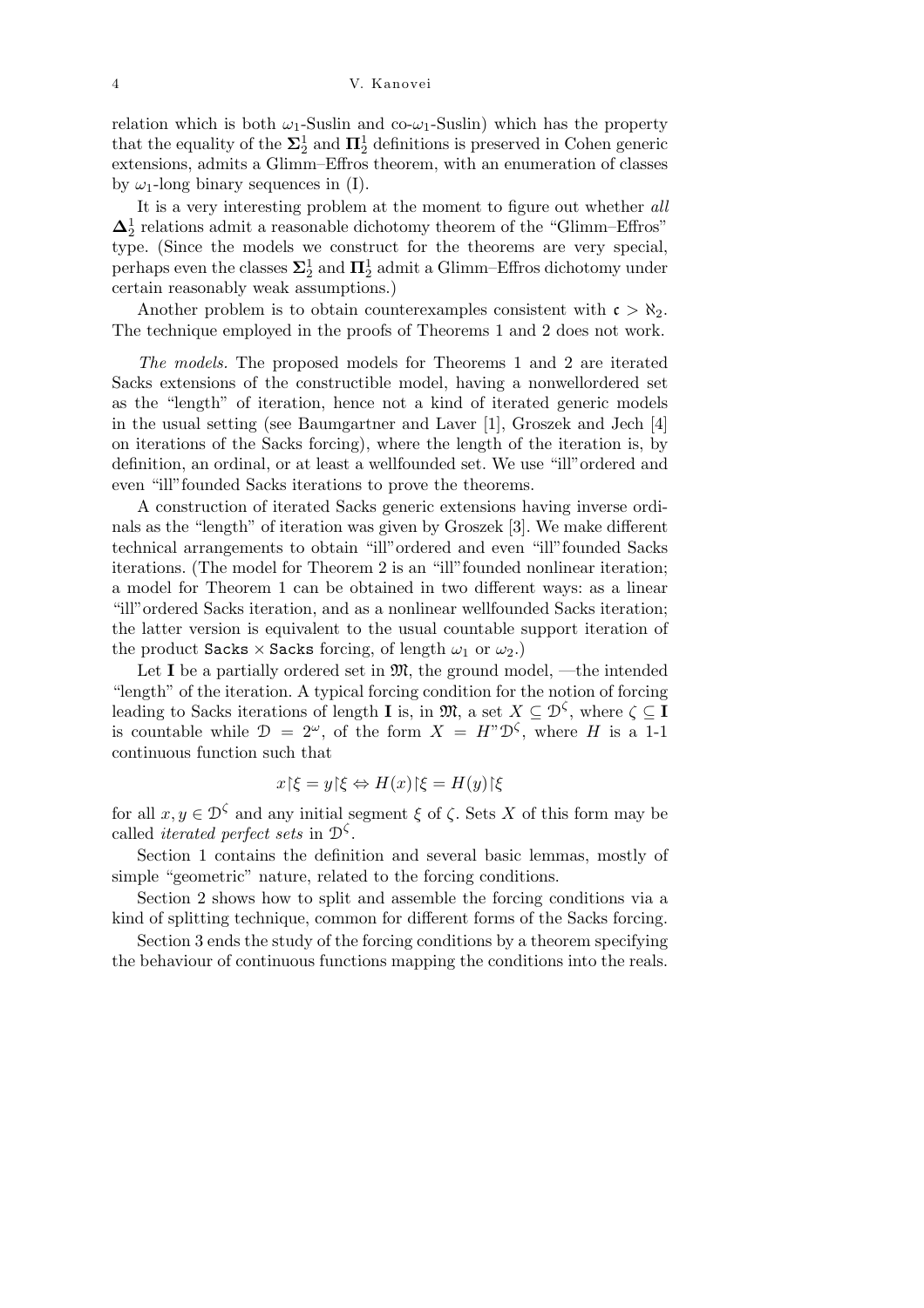Sections 4 and 5 define and study the extensions. We prove that the forcing notion associated with a partially ordered set **I** in the ground model M produces generic models of the form  $\mathfrak{N} = \mathfrak{M}[\langle \mathbf{a}_i : i \in I \rangle]$ , where each  $\mathbf{a}_i \in \mathcal{D}$ is Sacks generic over the model  $\mathfrak{M}[\langle \mathbf{a}_i : j \leq i \rangle],$  —a property which witnesses that  $\mathfrak{N}$  is a kind of iterated Sacks extension of  $\mathfrak{M}$  despite the fact that **I** may not be wellordered. (A closer inspection, out of the scope of this paper, shows that in the case when **I** is an ordinal, the models we obtain are usual countable support iterated Sacks extensions of the ground model.)

We prove a cardinal preservation theorem, and a very important theorem which says that each real in  $\mathfrak{N}$  can be obtained by applying a continuous function coded in  $\mathfrak{M}$  to a countable sequence of generic reals. This theorem allows us to transform properties of continuous functions in the ground model to properties of reals in the extension.

In particular, it turns out (Section 5) that if every initial segment of **I** belongs to  $\mathfrak{M}$  then the degrees of  $\mathfrak{M}$ -constructibility of reals in the extension are in 1-1 correspondence with countably cofinal initial segments of **I**.

The proof of Theorem 1 in Section 6 utilizes a particular property of the sets  $I = (\omega_1 \text{ or } \omega_2) \times \mathbb{Z}$ , where  $\mathbb{Z} = \{\ldots, -2, -1, 0, 1, 2, \ldots\}$ , the integers: each copy of  $\mathbb Z$  admits nontrivial order automorphisms, shiftings. This does not allow a real in the extension to "know" definitely the exact place, say  $\langle \alpha, z \rangle \in \omega_1 \times \mathbb{Z}$ , of its degree of constructibility. Another possibility is **I** =  $(\omega_1 \text{ or } \omega_2) \times \text{(unordered } \{0,1\})$ , which is equivalent to the iteration of the forcing Sacks  $\times$  Sacks, of length  $\omega_1$  or  $\omega_2$ . We do not know whether an ordinal length iteration of the Sacks forcing can prove Theorem 1.

A modification,  $I = (\omega_1 \text{ or } \omega_2) \times (\mathbb{Z} \times \{0,1\})$ , is applied to prove Theorem 2. This case makes essential use of order automorphisms generated by "exchanges"  $0 \leftrightarrow 1$ . We do not know how to prove this theorem not involving "ill"founded Sacks iterations.

*A model in which every nonconstructible real collapses*  $\aleph_2$  *to*  $\aleph_1$ *.* This is an easier application of the technique of "ill"founded Sacks iterations.

THEOREM 3. Let  $\kappa > \aleph_1^{\mathfrak{M}}$  be a cardinal in a countable model  $\mathfrak{M} \models V =$ L. Then there exists a generic extension  $\mathfrak{N}$  of  $\mathfrak{M}$  in which  $\aleph_1^{\mathfrak{M}}$  is still a *cardinal*, *there are "new" reals*, *and*  $\text{card } \kappa = \aleph_1^{\mathfrak{M}}$  *in every submodel*  $\mathfrak{M}[r]$ *where*  $r$  *is a real in*  $\mathfrak{N} \setminus \mathfrak{M}$ *.* 

(It is clear that the result is impossible for the cardinal  $\aleph_0$  instead of  $\aleph_1$ since a collapse of an uncountable cardinal to  $\aleph_0$  provides "new" reals which do not collapse cardinals, e.g. Cohen generic reals.)

Of course different forcing notions produce reals that code much more sophisticated things, but the model for Theorem 3 is somewhat exceptional because first it is really simple (we use, in Section 5, Sacks iterations of "length" equal to the inverted cardinal  $\kappa$ , and exploit the known phenom-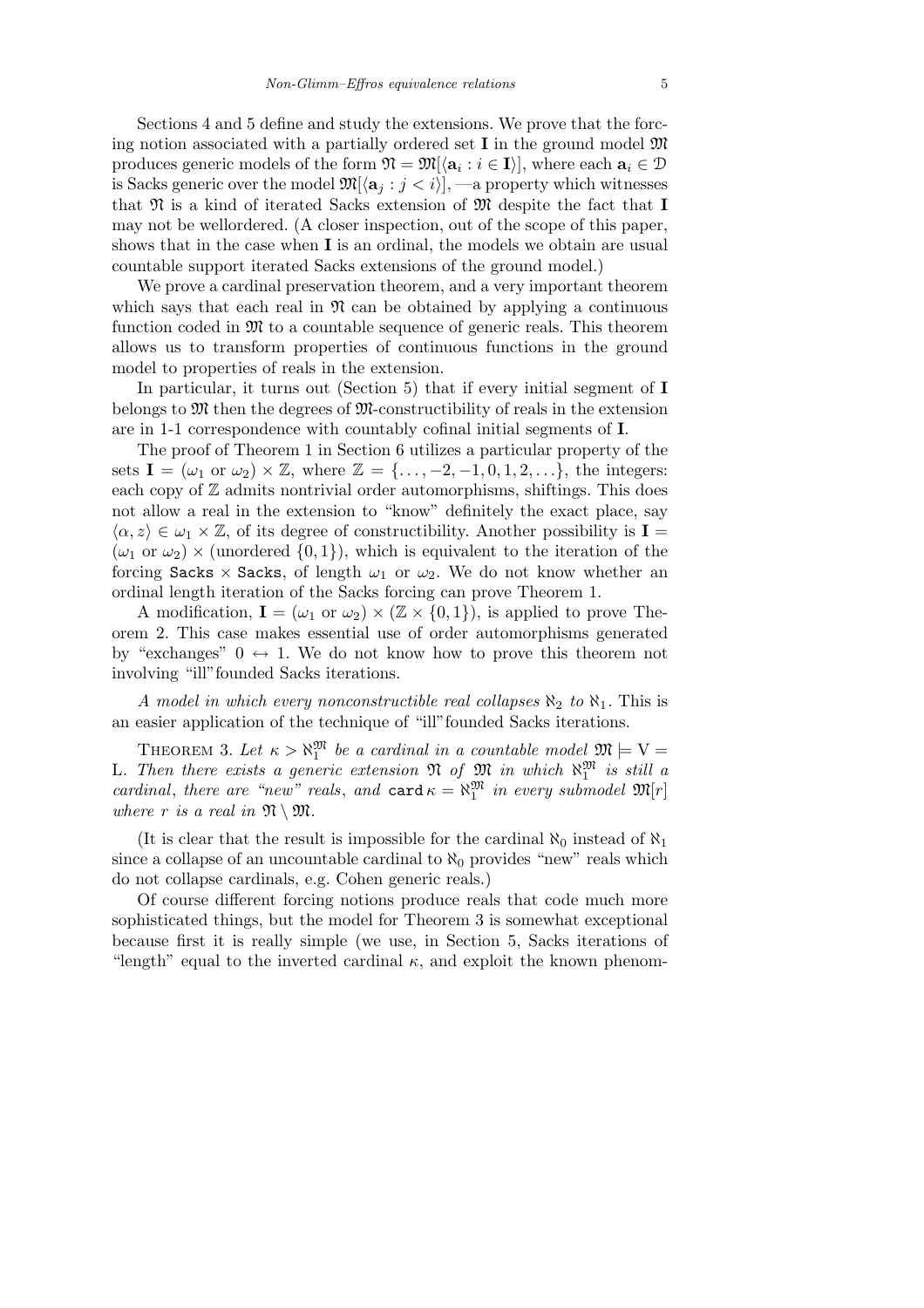## 6 V. Kanovei

ena that each next Sacks real "knows" the previous steps of the iteration, which compels *every* "new" real to code the collapse) and does not involve a complicated coding technique.

**1. Iterated perfect sets.** Let **CPO** be the class of all countable (including finite) partially ordered sets  $\zeta = \langle \zeta; \langle \cdot \rangle$ . The Greek letters  $\xi, \eta, \zeta, \vartheta$ will denote sets in **CPO**. The characters *i, j* are used to denote *elements* of sets in **CPO**.

For any  $\zeta \in \mathbf{CPO}$ ,  $\mathbf{IS}_{\zeta}$  is the collection of all initial segments of  $\zeta$ . (A set  $\xi \subseteq \zeta$  is an *initial segment* of  $\zeta$  iff  $i \in \xi$  implies  $j \in \xi$  whenever  $i, j \in \zeta$  and  $j < i$ .) For instance,  $\emptyset$  and  $\zeta$  itself belong to **IS** $\zeta$ .

We shall usually have fixed a "basic" p.o. set  $\zeta \in \mathbf{CPO}$ , so that all other p.o. sets actually involved in the reasoning are subsets of *ζ*. In this case, for any  $i \in \zeta$  we consider initial segments  $\lfloor \zeta i \rfloor = \{j \in \zeta : j \leq i\}$  and  $[\n\geq i] = \{j \in \zeta : j \geq i\}$ , and  $[\leq i]$ ,  $[\n\geq i]$  defined analogously.

We define  $\mathcal{N} = \omega^{\omega}$ , the *Baire space*; points of  $\mathcal{N}$  will be called *reals*.

 $\mathcal{D} = 2^{\omega}$  is the *Cantor space*. For any countable set  $\xi$ ,  $\mathcal{D}^{\xi}$  is the product of  $\xi$  copies of  $\mathcal D$  with the product topology. Then every  $\mathcal D^\xi$  is a compact space, homeomorphic to  $\mathcal D$  itself unless  $\xi = \emptyset$ .

Assume that  $\eta \subseteq \xi$ . If  $x \in \mathcal{D}^{\xi}$  then let  $x \upharpoonright \eta \in \mathcal{D}^{\eta}$  denote the usual restriction. If  $X \subseteq \mathcal{D}^{\xi}$  then let  $X \upharpoonright \eta = \{x \upharpoonright \eta : x \in X\}.$ 

But if  $Y \subseteq \mathcal{D}^{\eta}$  then we set  $Y|^{-1}\xi = \{x \in \mathcal{D}^{\xi} : x \mid \eta \in Y\}.$ 

To save space, let  $X\restriction_{\leq i}$  mean  $X\restriction \{i\}$ ,  $X\restriction_{\geq i}$  mean  $X\restriction \{i\}$ , etc.

To describe the idea behind the definition of iterated perfect sets, recall that the Sacks forcing consists of perfect subsets of D, i.e. sets of the form  $H^{\prime\prime} \mathcal{D} = \{H(a) : a \in \mathcal{D}\}\$  where  $H: \mathcal{D} \xrightarrow{\text{onto }} X$  is a homeomorphism.

To get a product Sacks model, with two factors (the case of a two-element unordered set as the length of iteration) we have to consider sets  $X \subseteq \mathcal{D}^2$ of the form  $X = H^{\prime\prime} \mathcal{D}^2$  where *H*, a homeomorphism defined on  $\mathcal{D}^2$ , splits in an obvious way into a pair of one-dimensional homeomorphisms.

To get an iterated Sacks model, with two stages of iteration (the case of a two-element ordered set as the length of iteration) we have to consider sets  $X \subseteq \mathcal{D}^2$  of the form  $X = H^*\mathcal{D}^2$  where  $H$ , a homeomorphism defined on  $\mathcal{D}^2$ , satisfies the following: if  $H(a_1, a_2) = \langle x_1, x_2 \rangle$  and  $H(a'_1, a'_2) = \langle x'_1, x'_2 \rangle$ then  $a_1 = a'_1 \Leftrightarrow x_1 = x'_1$ .

The general case results in the following definition.

DEFINITION. For any  $\zeta \in \mathbf{CPO},$  Perf $_\zeta$  is the collection of all sets  $X \subseteq \mathcal{D}^\zeta$ such that there is a homeomorphism  $H: \mathcal{D}^{\zeta} \stackrel{\text{onto}}{\longrightarrow} X$  satisfying

$$
x_0\vert\xi = x_1\vert\xi \Leftrightarrow H(x_0)\vert\xi = H(x_1)\vert\xi
$$

for all  $x_0, x_1 \in \text{dom } H$  and  $\xi \in \mathbf{IS}_\zeta$ . Homeomorphisms *H* satisfying this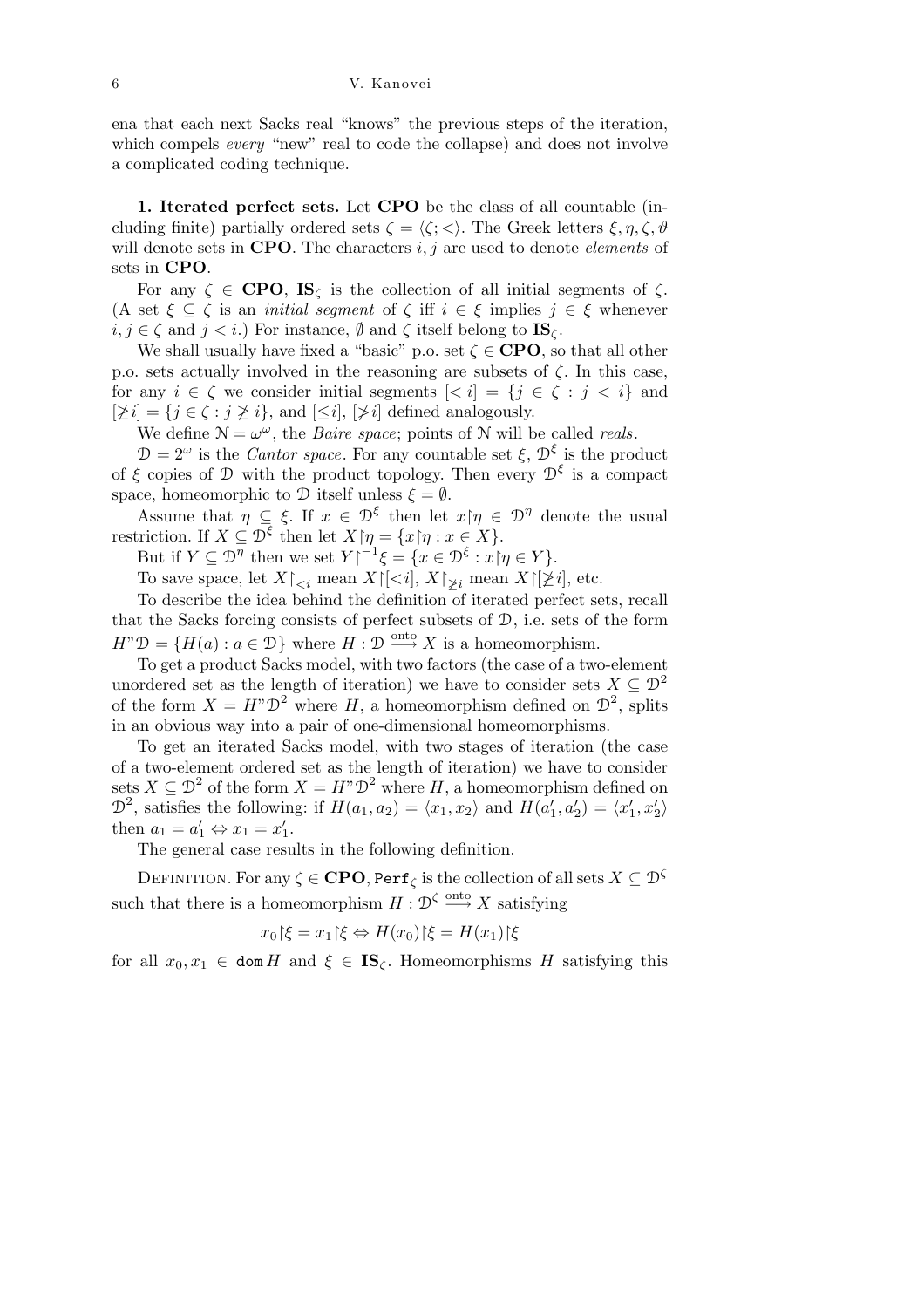requirement will be called *projection-keeping*. So, sets in Perf*<sup>ζ</sup>* are images of  $\mathcal{D}^{\zeta}$  via projection-keeping homeomorphisms.

If  $H: \mathcal{D}^{\zeta} \stackrel{\text{onto}}{\longrightarrow} X$  is a projection-keeping homeomorphism then we define, for any  $\xi \in \mathbf{IS}_{\zeta}$ , an associated projection-keeping homeomorphism  $H_{\xi}$  of  $\mathcal{D}^{\xi}$ onto  $X \upharpoonright \xi$  by  $H_{\xi}(x \upharpoonright \xi) = H(x) \upharpoonright \xi$  for all  $x \in \mathcal{D}^{\zeta}$ .

PROPOSITION 4. *Every set*  $X \in \text{Perf}_{\zeta}$  *is closed and has the following properties*:

- P-1. If  $i \in \zeta$  and  $z \in X|_{\leq i}$  then  $D_{Xz}(i) = \{x(i) : x \in X \& x|_{\leq i} = z\}$  is *a perfect set in* D*.*
- P-2. *If*  $\xi \in \mathbf{IS}_\zeta$  *and a set*  $X' \subseteq X$  *is open in*  $X$  (*in the relative topology*) *then the projection*  $X'|\xi$  *is open in*  $X|\xi$ .
- P-3. If  $\xi, \eta \in \mathbf{IS}_{\zeta}, x \in X \upharpoonright \xi, y \in X \upharpoonright \eta, and x \upharpoonright (\xi \cap \eta) = y \upharpoonright (\xi \cap \eta), then$  $x \cup y \in X \cap (\xi \cup \eta).$

(P-2 says that the projection from *X* to  $X \upharpoonright \xi$  is an *open* map.)

This proposition could be taken as the base for an independent treatment of the notion; however, it is not true that the requirements P-1, P-2, P-3 fully characterize Perf*<sup>ζ</sup>* .

P r o o f. Clearly  $\mathcal{D}^{\zeta}$  satisfies P-1, P-2, P-3. Moreover, one easily shows that projection-keeping homeomorphisms preserve the requirements.

Let us prove several simple lemmas on forcing conditions. The following lemma shows how P-3 works.

LEMMA 5. *Suppose that*  $X \in \text{Perf}_{\zeta}, \xi, \eta \in \mathbf{IS}_{\zeta}, Y \subseteq X \mid \eta, \text{ and } Z =$  $X \cap (Y|^{-1}\zeta)$ *. Then*  $Z|\xi = (X|\xi) \cap (Y|(\xi \cap \eta))^{-1}\xi)$ .

P r o o f. The inclusion ⊂ is quite easy. To prove the opposite direction let *x* belong to the right-hand side. Then in particular  $x \upharpoonright (\xi \cap \eta) = y \upharpoonright (\xi \cap \eta)$ for some  $y \in Y$ . On the other hand,  $x \in X \upharpoonright \xi$  and  $y \in X \upharpoonright \eta$ . Property P-3 of *X* (see Proposition 4) implies  $x \cup y \in X \setminus (\xi \cup \eta)$ . Thus  $x \cup y \in Z \setminus (\xi \cup \eta)$ since  $y \in Y \subseteq X \mid \eta$ , so  $x \in Z \mid \xi$ .

LEMMA 6. *If*  $X \in \text{Perf}_{\zeta}$  *and*  $\xi \in \text{IS}_{\zeta}$  *then*  $X \mid \xi \in \text{Perf}_{\xi}$ *.* 

P r o o f. If *X*  $\in$  Perf<sub>*ζ*</sub> via *H* then *H<sub>ξ</sub>* witnesses *X* |*ξ*  $\in$  Perf<sub>*ξ*</sub>. ■

Lemma 7. *Suppose that H is a projection-keeping homeomorphism*, *defined on some*  $X \in \text{Perf}_{\zeta}$ *. Then the image*  $H''X = \{H(x) : x \in X\}$  *belongs to* Perf<sub> $\zeta$  *.*</sub>

P r o o f. A superposition of projection-keeping homeomorphisms is obviously a projection-keeping homeomorphism.

LEMMA 8. If  $X \in \text{Perf}_{\zeta}$ , *a set*  $X' \subseteq X$  *is open in*  $X$ , *and*  $x_0 \in X'$ , *then there is a set*  $X'' \in \text{Perf}_{\zeta}$ ,  $X'' \subseteq X'$ , *clopen in X and containing*  $x_0$ *.*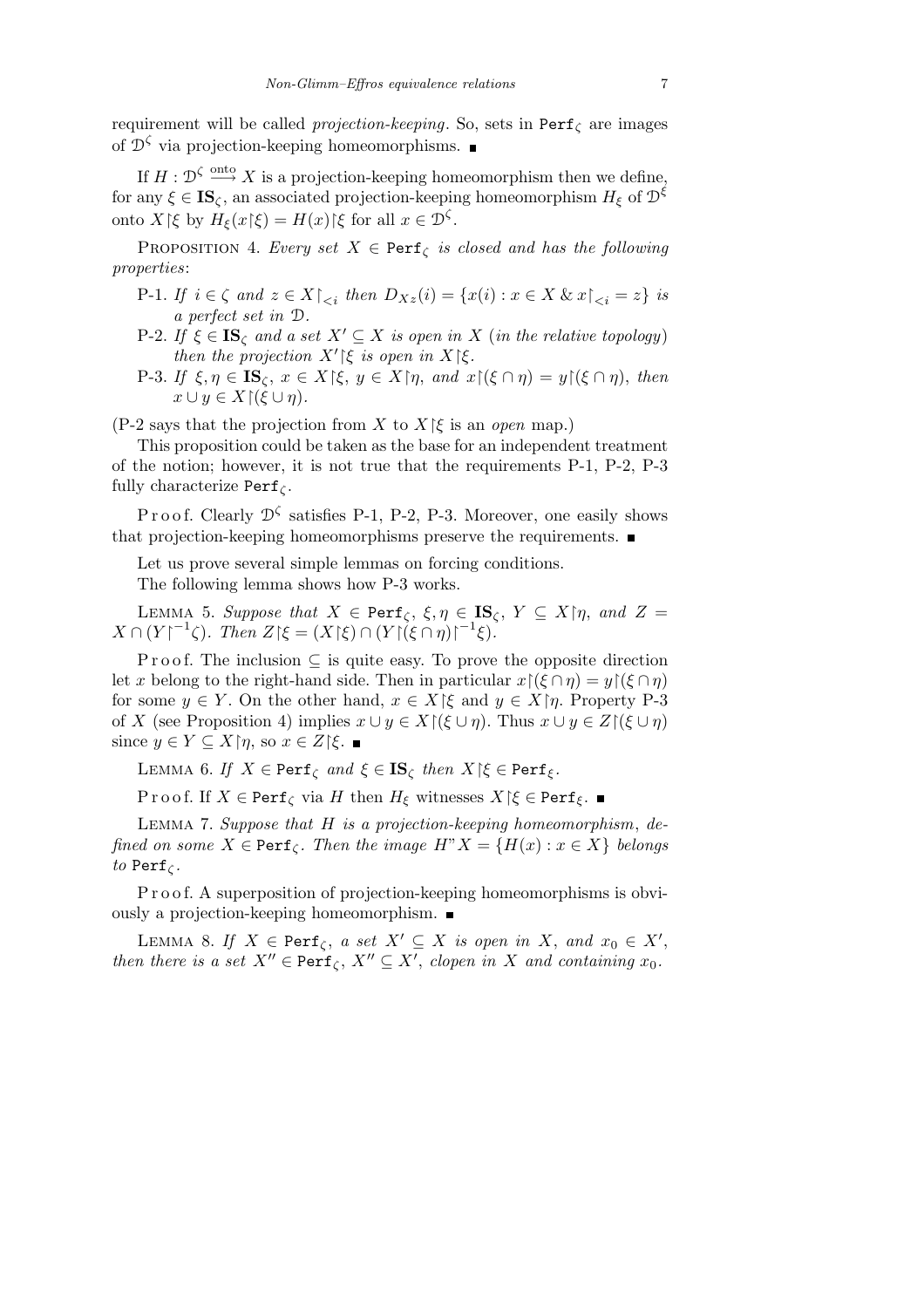P r o o f. By the previous lemma, it suffices to prove the result provided  $X = \mathcal{D}^{\zeta}$ . We observe that if  $x_0 \in X' \subseteq \mathcal{D}^{\zeta}$  and  $X'$  is open in  $\mathcal{D}^{\zeta}$  then there exists a basic clopen set  $C \subseteq X'$  containing  $x_0$ . (*Basic clopen sets* are sets of the form  $C = \{x \in \mathcal{D}^{\zeta} : u_1 \subset x(i_1) \& \dots \& u_m \subset x(i_m)\},\$  where  $m \in \omega, i_1, \ldots, i_m \in \zeta$  are pairwise different, and  $u_1, \ldots, u_m \in 2^{<\omega}$ . One easily proves that every set *C* of this type belongs to  $\text{Perf}_{\zeta}$ .)

LEMMA 9. Let  $X, Y \in \text{Perf}_{\zeta}$  and  $\eta \in \text{IS}_{\zeta}, X \mid \eta = Y \mid \eta$ . There is a *projection-keeping homeomorphism*  $H: X \longrightarrow Y$  *such that*  $H(x)$  $\upharpoonright \eta = x \upharpoonright \eta$ *for all*  $x \in X$ *.* 

Proof. Let  $F: \mathcal{D}^{\zeta} \longrightarrow X$  and  $G: \mathcal{D}^{\zeta} \longrightarrow Y$  witness that the sets X and *Y* resp. belong to Perf<sub>*ζ*</sub>. Define  $H(x) = G(G_{\eta}^{-1}(x|\eta) \cup F^{-1}(x)|(\zeta \setminus \eta))$  for all  $x \in X$ . Then  $H^{\prime\prime} X \subseteq Y$  by the choice of *G*. Let us prove that  $H^{\prime\prime} X = Y$ . Let  $y \in Y$ . Set  $x = F(F_{\eta}^{-1}(y|\eta) \cup G^{-1}(y)|(\zeta \setminus \eta))$  (the dual transform). Then we have  $x|\eta = y|\eta$  while  $F^{-1}(x)|(\zeta \setminus \eta) = G^{-1}(y)|(\zeta \setminus \eta)$ , so that  $H(x) = G(G^{-1}(y)) = y$ , as required.

Notice that  $H(x)$ <sup> $\uparrow$ </sup> $\eta = G_{\eta}(G_{\eta}^{-1}(x)\uparrow\eta) = x \uparrow \eta$  by definition.

To prove that *H* is projection-keeping, let  $x_0, x_1 \in X$ . Assume that  $\xi \in \mathbf{IS}_{\zeta}$  and  $x_0 \, | \, \xi = x_1 \, | \, \xi$ ; we have to check that  $H(x_0) \, | \, \xi = H(x_1) \, | \, \xi$ . Since *G* is projection-keeping, it is enough to prove that the points

$$
z_e = G^{-1}(H(x_e)) = G_{\eta}^{-1}(x_e | \eta) \cup F^{-1}(x_e) | (\zeta \setminus \eta), \quad e = 0, 1,
$$

satisfy  $z_0$  | $\xi = z_1$  | $\xi$ . Now  $z_e$  | $\xi = G_{\xi'}^{-1}(x_e|\xi') \cup F_{\xi}^{-1}(x_e|\xi)$  | $\xi''$ , where  $\xi' = \xi \cap \eta$ and  $\xi'' = \xi \setminus \eta$ , so that  $z_0 \vert \xi = z_1 \vert \xi$  because  $x_0 \vert \xi = x_1 \vert \xi$  and both *F* and *G* are projection-keeping. The converse is similar.

LEMMA 10. *Suppose that*  $X \in \text{Perf}_{\zeta}, \eta \in \text{IS}_{\zeta}, Y \in \text{Perf}_{\eta}, \text{ and } Y \subseteq X \mid \eta$ . *Then*  $Z = X \cap (Y|^{-1}\zeta)$  *belongs to*  $\text{Perf}_{\zeta}$ *.* 

 $\text{Proof. Let } F: \mathcal{D}^{\zeta} \overset{\text{onto}}{\longrightarrow} X \text{ and } G: \mathcal{D}^{\eta} \overset{\text{onto}}{\longrightarrow} Y \text{ witness that } X \in \text{Perf}_{\zeta}$ and  $Y \in \text{Perf}_n$  resp. Define a projection-keeping homeomorphism

$$
H(z) = F(F_{\eta}^{-1}(G(z \restriction \eta)) \cup (z \restriction (\zeta \setminus \eta)))
$$

for all  $z \in \mathcal{D}^{\zeta}$ . We check that *H* maps  $\mathcal{D}^{\zeta}$  onto *Z*. Let  $z \in \mathcal{D}^{\zeta}$ . Then  $H(z) \in$ *X* by the choice of *F*. Moreover,  $H(z)$   $\vert \eta = F_{\eta}(F_{\eta}^{-1}(G(z|\eta))) = G(z|\eta) \in Y$ , so  $H(z) \in Z$ . Let conversely  $z' \in Z$ , so that  $z' = F(x)$  for some  $x \in \mathcal{D}^{\zeta}$ . We define  $z \in \mathcal{D}^{\zeta}$  by  $z = \tilde{G}^{-1}(F_{\eta}(x|\eta)) \cup (x(\zeta \setminus \eta))$ . (To make sure that *G*<sup>−1</sup> is applicable note that  $F_{\eta}(x|\eta) = F(x)$  $\mid \eta = z' \mid \eta \in Z \mid \eta = Y$ .) Then by definition  $H(z) = F(x) = z'$ .

We prove that *H* is projection-keeping. Let  $z_0, z_1 \in \mathcal{D}^{\zeta}$  and  $\xi \in \mathbf{IS}_{\zeta}$ . Suppose that  $z_0$   $\xi = z_1 \xi$ , and prove  $H(z_0) \xi = H(z_1) \xi$ . Define  $x_e \in \mathcal{D}^{\zeta}$  $(e = 0, 1)$  by  $x_e = F_{\eta}^{-1}(G(z_e | \eta)) \cup (z_e | (\zeta \setminus \eta))$ . Then, first,  $H(z_e) = F(x_e)$ ,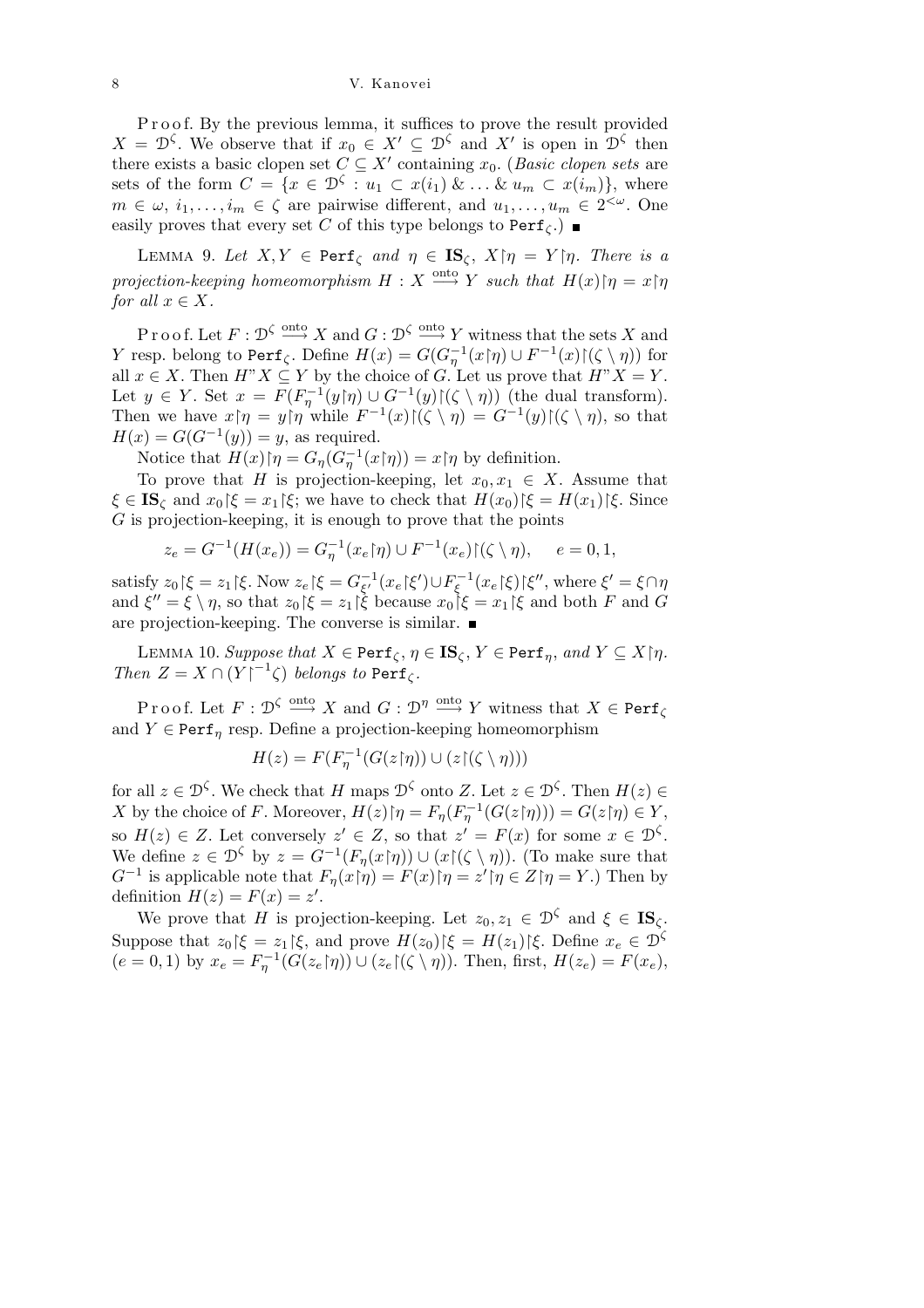second, since both *F* and *G* are projection-keeping, we have  $x_0 \upharpoonright \xi = x_1 \upharpoonright \xi$  and then  $F(x_0)$   $|\xi = F(x_1)|\xi$ , as required. The converse is proved analogously.

LEMMA 11. *Assume that*  $\zeta \subseteq \vartheta \in \mathbf{CPO}$ ,  $X, Y \in \mathbf{Perf}_{\zeta}$ , and *H* is a *projection-keeping homeomorphism X onto Y*. Then the sets  $X' = X \vert \{-1\}$ *and*  $Y' = Y|^{-1}\theta$  *belong to* Perf<sub> $\theta$ </sub>, and the function *H'*, defined on  $X'$  by  $H'(x')\upharpoonright (\vartheta \setminus \zeta) = x' \upharpoonright (\vartheta \setminus \zeta)$  and  $H'(x')\upharpoonright \zeta = H(x'\upharpoonright \zeta)$ , is a projection-keeping *homeomorphism*  $X'$  *onto*  $Y'$ *.* 

P r o o f. If  $X \in \text{Perf}_{\zeta}$  is witnessed by a projection-keeping homeomorphism  $F : \mathcal{D}^{\zeta} \longrightarrow X$  then the homeomorphism  $F'$ , defined on  $\mathcal{D}^{\vartheta}$  by  $F'(x')[(\vartheta \setminus \zeta) = x'[(\vartheta \setminus \zeta) \text{ and } F'(x')] \zeta = F(x'|\zeta) \text{ for all } x' \in \mathcal{D}^{\vartheta}$ , witnesses that  $X' \in \text{Perf}_{\vartheta}$ . The rest of the proof is equally simple.

2. Splitting technique. We shall exploit the construction of sets in  $\texttt{Perf}_{\zeta}$  as  $X \, = \, \bigcap_{m \in \omega} \bigcup_{u \in 2^m} X_u,$  where every  $X_u$  belongs to  $\texttt{Perf}_{\zeta}.$  This section introduces the technique.

First of all we specify requirements which imply an appropriate behaviour of the sets  $X_u \in \text{Perf}_{\zeta}$  with respect to projections. We need to determine, for any pair of finite binary sequences  $u, v \in 2^m$  ( $m \in \omega$ ), the largest initial segment  $\xi = \zeta[u, v]$  of  $\zeta$  such that the projections  $X_u \upharpoonright \xi$  and  $X_v$ | $\xi$  have to be equal, to run the construction in a proper way.

Fix  $\zeta \in \textbf{CPO}$  and an arbitrary function  $\phi : \omega \to \zeta$ .

Define, for any pair of sequences  $u, v \in 2^m$  ( $m \in \omega$ ), an initial segment

$$
\zeta_{\phi}[u, v] = \bigcap_{l < m, u(l) \neq v(l)} [\not\geq \phi(l)]
$$
\n
$$
= \{ j \in \zeta : \neg \exists l < m \ (u(l) \neq v(l) \ \& j \geq \phi(l)) \} \in \mathbf{IS}_{\zeta}.
$$

DEFINITION. A  $\phi$ -*splitting system* (or rather  $(\phi \upharpoonright m)$ -splitting as the notion depends only on  $\phi$ <sup>[</sup>*m*</sup>*)* of order *m* in Perf<sub> $\zeta$  is a family  $\langle X_u : u \in 2^m \rangle$  of</sub> sets  $X_u \in \text{Perf}_{\zeta}$  such that

S-1.  $X_u \upharpoonright \zeta_\phi[u, v] = X_v \upharpoonright \zeta_\phi[u, v]$  for all  $u, v \in 2^m$ . S-2. If  $i \in \zeta \setminus \zeta_{\phi}[u, v]$  then  $X_u \vert_{\leq i} \cap X_v \vert_{\leq i} = \emptyset$  for all  $u, v \in 2^m$ .

A splitting system  $\langle X_{u'} : u' \in 2^{m+1} \rangle$  is an *expansion* of a splitting system  $\langle X_u : u \in 2^m \rangle$  iff  $X_{u \wedge e} \subseteq X_u$  for all  $u \in 2^m$  and  $e = 0, 1$  (<sup>5</sup>).

We consider two ways how an existing splitting system can be transformed to another splitting system. One of them treats the case when we have to change one of the sets to a smaller set in  $Perf_\zeta$ , the other one expands to the next level.

 $(5)$  The characters  $e, d$  will always denote the numbers 0 and 1.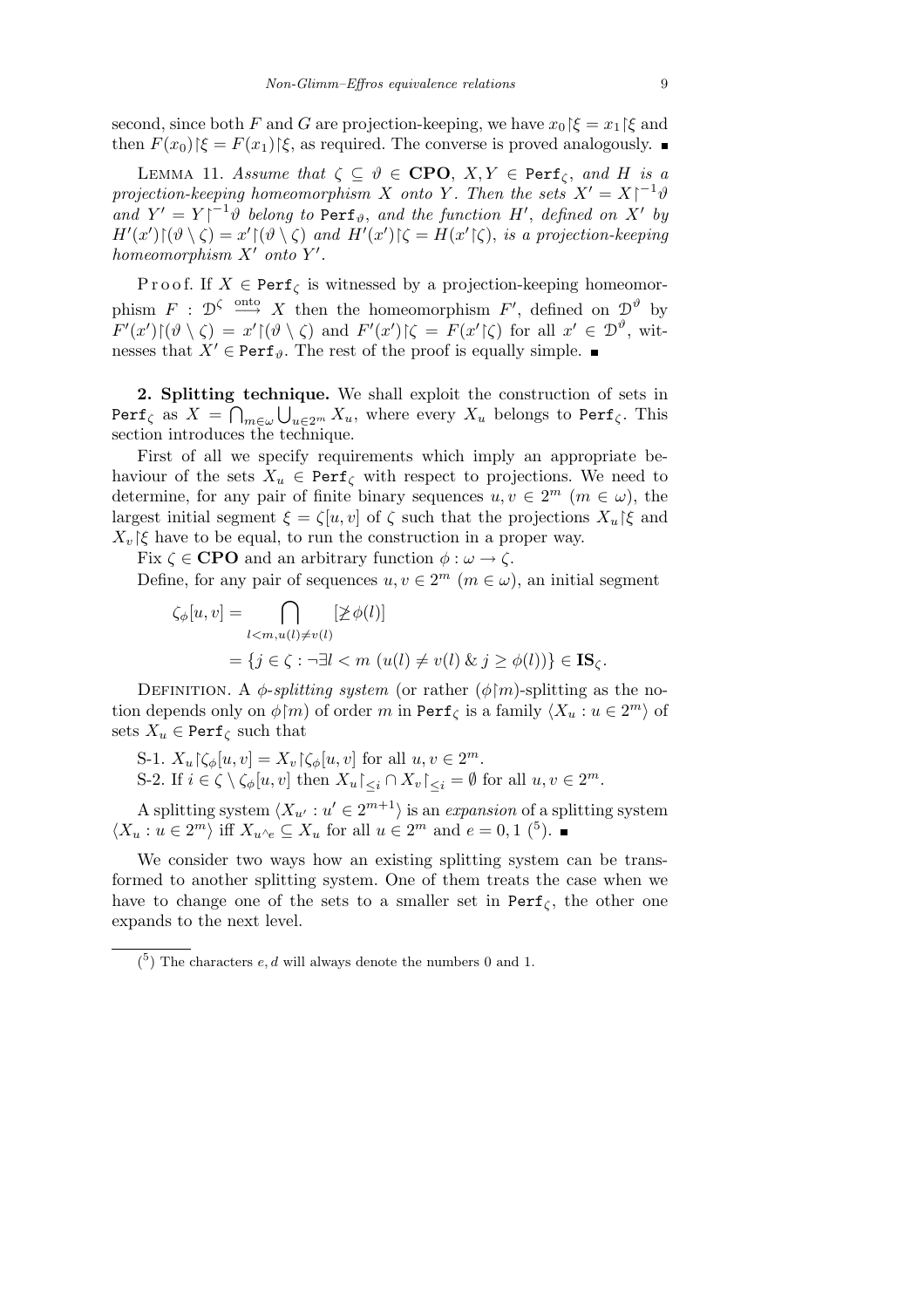LEMMA 12. *Assume that*  $\langle X_u : u \in 2^m \rangle$  *is a*  $\phi$ *-splitting system in*  $\text{Perf}_{\zeta}$ ,  $u_0 \in 2^m$ , and  $X \in \text{Perf}_{\zeta}$ ,  $X \subseteq X_{u_0}$ . Then the family of sets  $X'_u = X_u \cap (X \upharpoonright \zeta_\phi[u, u_0] \upharpoonright^{-1} \zeta)$  ( $u \in 2^m$ ) *is again a*  $\phi$ -*splitting system.* (Notice that  $X'_{u_0} = X.$ 

Proof. Each set  $X'_u$  belongs to Perf<sub> $\zeta$ </sub> by Lemmas 6 and 10. We have to check only requirement S-1. Thus let  $u, v \in 2^m$  and  $\xi = \zeta_{\phi}[u, v]$ . We prove that  $X'_u$  | $\xi = X'_v$  | $\xi$ . Define  $\zeta_u = \zeta_\phi[u, u_0]$  and  $\zeta_v = \zeta_\phi[v, u_0]$ . Then

$$
X'_u[\xi = (X_u[\xi] \cap (X[(\xi \cap \zeta_u)]^{-1}\xi), \quad X'_v[\xi = (X_v[\xi] \cap (X[(\xi \cap \zeta_v)]^{-1}\xi)]
$$

by Lemma 5. Thus it remains to prove that  $\xi \cap \zeta_u = \xi \cap \zeta_v$  (the "triangle" equality). Assume on the contrary that say  $i \in \xi \cap \zeta_u$  but  $i \notin \zeta_v$ . Then  $i \geq \phi(l)$  in  $\zeta$  for some  $l < m$  such that  $v(l) \neq u_0(l)$ . But then either  $u(l) \neq u_0(l)$  and so  $i \notin \zeta_u$ , or  $u(l) \neq v(l)$  and so  $i \notin \xi$ , a contradiction.

We are going to prove that each splitting system has an expansion. This requires defining first a special splitting construction.

Let  $i \in \zeta$  and  $X \in \text{Perf}_{\zeta}$ . A pair of sets  $X_0, X_1 \in \text{Perf}_{\zeta}$  will be called an *i*-splitting of X if  $X_0 \cup X_1 \subseteq X$ ,  $X_0|_{\geq i} = X_1|_{\geq i}$ , and  $X_0|_{\leq i} \cap X_1|_{\leq i} = \emptyset$ . The splitting will be called *complete* if  $X_0 \cup X_1 = X$ ; in this case we have  $X_0\upharpoonright_{\not\geq i} = X_1\upharpoonright_{\not\geq i} = X\upharpoonright_{\not\geq i}.$ 

ASSERTION. Let  $i \in \zeta$ . Every set  $X \in \text{Perf}_{\zeta}$  admits a complete *i-splitting.*

Proof. If  $X = \mathcal{D}^{\zeta}$  then we define  $X_e = \{x \in X : x(i)(0) = e\}$  for each  $e = 0, 1$ . Lemma 7 extends the result to the general case.

LEMMA 14. *Every*  $\phi$ -*splitting system*  $\langle X_u : u \in 2^m \rangle$  *in* Perf<sub> $\zeta$  *can be*</sub> *expanded to a*  $\phi$ *-splitting system*  $\langle X_{u'} : u' \in 2^{m+1} \rangle$  *in* Perf<sub>*ζ*</sub>.

P r o o f. Write  $\zeta[u, v]$  instead of  $\zeta_{\phi}[u, v]$  as  $\phi$  is fixed. Let  $i = \phi(m)$ .

Let us consider, one by one in an arbitrary but fixed order, all sequences  $u \in 2^m$ . At each step *u*, we shall *i*-split  $X_u$  in one of two different ways.

*Case A*. There does *not* exist  $w \in 2^m$ , considered earlier than *u*, such that  $i \in \zeta[u, w]$ . Let  $X_{u \wedge 0}, X_{u \wedge 1}$  be any complete *i*-splitting of  $X_u$ .

*Case B*. Otherwise, let *w* be the one considered first among all sequences *w* of the mentioned type. Set  $X_{u} \wedge e = X_u \cap (X_{w} \wedge e \mid \leq i \mid -1 \zeta)$  for  $e = 0, 1$ .

We prove that  $X_{u}$ <sup> $\wedge$ 0*,*  $X_{u}$ <sup> $\wedge$ </sup>1 is a complete *i*-splitting of  $X_u$  in this case.</sup> First of all,  $X_u \upharpoonright \{ [u, w] = X_w \upharpoonright \{ [u, w] \text{ by S-1}; \text{ hence } X_{w \wedge e} \upharpoonright \{ \leq i \} \subseteq X_w \upharpoonright \{ \leq i \}$  $X_u\!\!\restriction_{\leq i},$  so that the sets  $X_{u\wedge 0}$  and  $X_{u\wedge 1}$  belong to Perf<sub>*ζ*</sub> by Lemmas 6 and 10.

By the choice of *w*, we had Case A at step *w*. (Indeed, if otherwise  $i \in \zeta[w, w']$  for some  $w' \in 2^m$  considered even earlier, then  $i \in \zeta[u, w']$  by the "triangle" equality in the proof of Lemma 12, contrary to the choice of *w*.) Therefore for sure  $X_{w}$ <sup> $\wedge$ 0*,*  $X_{w}$ <sup> $\wedge$ </sup>1 is a complete *i*-splitting of  $X_{w}$ . In particular,</sup>  $X_w \wedge e \mid \leq i$  =  $X_w \mid \leq i$ . On the other hand, Lemma 5 implies  $X_w \wedge e \mid \leq i$  =  $X_u \mid \leq i$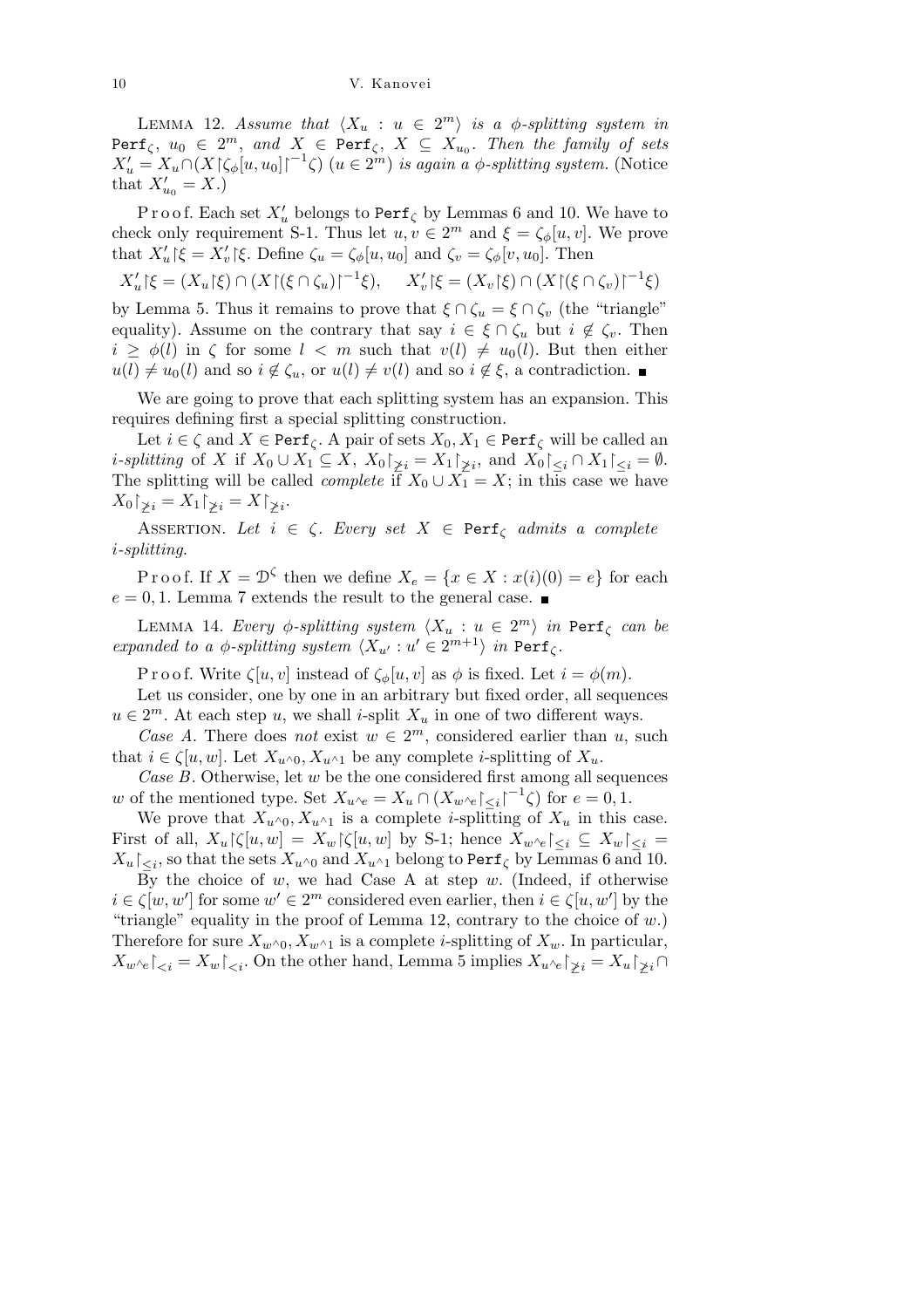$(X_w \wedge_{e} \upharpoonright_{\leq i} \upharpoonright^{-1} [\not\geq i])$  for  $e = 0, 1$ , since  $[\not\geq i] \cap [\leq i] = [\leq i]$  —so we get  $X_{u \wedge 0} \upharpoonright_{\not\geq i} =$  $X_u \wedge_1 \upharpoonright_{\geq i}$ 

By definition,  $X_{u \wedge e}|_{\leq i} = X_{w \wedge e}|_{\leq i}$  for  $e = 0, 1$ , so that  $X_{u \wedge 0}|_{\leq i} \cap$  $X_{u \wedge 1}|_{\leq i} = \emptyset$  because  $X_{w \wedge 0}, X_{w \wedge 1}$  is a splitting of  $X_w$ . Finally, since  $X_{w} \wedge 0, X_{w} \wedge 1$  is a complete *i*-splitting of  $X_w$ , and  $X_w \triangle_{\leq i} = X_w \triangle_{\leq i}$ , we have  $X_{u \wedge 0} \cup X_{u \wedge 1} = X_u$ , as required.

Thus  $X_{u}$ <sub>*^*0</sub>*,*  $X_{u}$ <sub>*^*1</sub> is a complete *i*-splitting of  $X_u$  for all  $u \in 2^m$ . It remains to prove that  $\langle X_{u'} : u' \in 2^{m+1} \rangle$  is a splitting system.

To prove S-1 and S-2, let  $u' = u \wedge d$  and  $v' = v \wedge e$  belong to  $2^{m+1}$ ; here  $d, e \in \{0, 1\}$ . Define  $\xi = \zeta[u, v], \xi' = \zeta[u', v'],$  and  $Y = X_u | \xi = X_v | \xi$ . We consider three cases.

*Case 1*:  $i \notin \xi$ . Then by definition  $\xi = \xi' \subseteq [\not\geq i]$ . We have  $X_{u'}|\xi =$  $X_u \upharpoonright \xi = Y$  because  $X_{u \wedge 0}$ ,  $X_{u \wedge 1}$  is a complete *i*-splitting of  $X_u$ . Similarly  $X_{v'}$  [ $\xi = Y$ . This proves S-1 for the sets  $X_{u'}$ ,  $X_{v'}$ , while S-2 is inherited from the pair  $X_u, X_v$  because  $\xi = \xi'$  and  $X_{u'} \subseteq X_u, X_{v'} \subseteq X_v$ .

*Case 2*:  $i \in \xi$  and  $d = e$ , say  $d = e = 0$ . Then again  $\xi = \xi'$  by definition, so S-2 is clear, but  $i \in \xi'$ . To prove S-1, let  $w \in 2^m$  be the first (in the order fixed at the beginning of the proof) sequence in  $2^m$  such that  $i \in \mathcal{K}[u, w] \cup \mathcal{K}[v, w]$  (e.g. *w* can be one of *u, v*). Then, since  $i \in \mathcal{E} = \mathcal{K}[u, v]$ , we have  $i \in \zeta[u, w] \cap \zeta[v, w]$  by the "triangle" equality. Finally, it follows from the construction (Case B) that

$$
X_{u^{\wedge}0}|\xi = (X_u|\xi) \cap (X_{w^{\wedge}0}|_{\leq i})^{-1}\xi), \quad X_{v^{\wedge}0}|\xi = (X_v|\xi) \cap (X_{w^{\wedge}0}|_{\leq i})^{-1}\xi).
$$

However,  $X_u \upharpoonright \xi = X_v \upharpoonright \xi = Y$ ; hence  $X_{u \wedge 0} \upharpoonright \xi' = X_{v \wedge 0} \upharpoonright \xi'$  as  $\xi' = \xi$ .

*Case 3*:  $i \in \xi$  but  $d \neq e$ , say  $d = 0$ ,  $e = 1$ . Now  $\xi' = \xi \cap [\xi i]$  is a proper initial segment of  $\xi$ . Let  $w$  be introduced as in Case 2. Note that  $\xi' \cap [\leq i] = [\langle i], \text{ so } X_{u \wedge 0} | \xi' = (X_u | \xi') \cap (X_{w \wedge 0}|_{\leq i} |^{-1} \xi') \text{ and } X_{v \wedge 1} | \xi' =$  $(X_v|\xi') \cap (X_{w \wedge 1}|_{\leq i} \upharpoonright^{-1} \xi')$  by the construction and Lemma 5. However, we have  $X_{w} \wedge \mathfrak{g}_{\langle \langle i \rangle} = X_{w} \wedge \mathfrak{g}_{\langle \langle i \rangle}$  because the pair  $X_{w} \wedge \mathfrak{g}_{\langle \langle i \rangle}$  is an *i*-splitting of *X*<sup>*w*</sup>. Furthermore,  $X_u | \xi' = X_v | \xi' = Y | \xi'$  because  $X_u | \xi = X_v | \xi = Y$ . We conclude that  $X_{u} \wedge_0 \upharpoonright \xi' = X_{v} \wedge_1 \upharpoonright \xi'$ , as required.

Let us prove S-2 for some  $i' \in \zeta \setminus \xi'$ . If  $i' \notin \xi$  then already  $X_u|_{\leq i'} \cap$  $X_v$   $\vert_{\leq i'} = \emptyset$ . If  $i' \in \xi \setminus \xi'$  then  $i' \geq i$ , so that it suffices to prove S-2 only for  $i^{\bar{\prime}} = i = \phi(m)$ . To prove S-2 in this case, note that  $X_{u} \wedge \phi \upharpoonright_{\leq i} = X_{w} \wedge \phi \upharpoonright_{\leq i}$ and  $X_{v \wedge 1}|_{\leq i} = X_{w \wedge 1}|_{\leq i}$  by the construction. But  $X_{w \wedge 0}|_{\leq i} \cap X_{w \wedge 1}|_{\leq i} = \emptyset$ as the pair  $X_{w \wedge 0}$ ,  $X_{w \wedge 1}$  is an *i*-splitting, so  $X_{w \wedge 0} \subset \{x_i \cap X_{w \wedge 1} \subset \{x_i = \emptyset\}$ .

To formulate the fusion lemma we need a couple more definitions.

DEFINITION. An indexed family of sets  $X_u \in \text{Perf}_{\zeta}$ ,  $u \in 2^{<\omega}$ , is a *φ*-*fusion sequence* in Perf<sub> $\zeta$  if for every  $m \in \omega$  the subfamily  $\langle X_u : u \in 2^m \rangle$ </sub> is a  $\phi$ -splitting system expanded by  $\langle X_u : u \in 2^{m+1} \rangle$  to the next level, and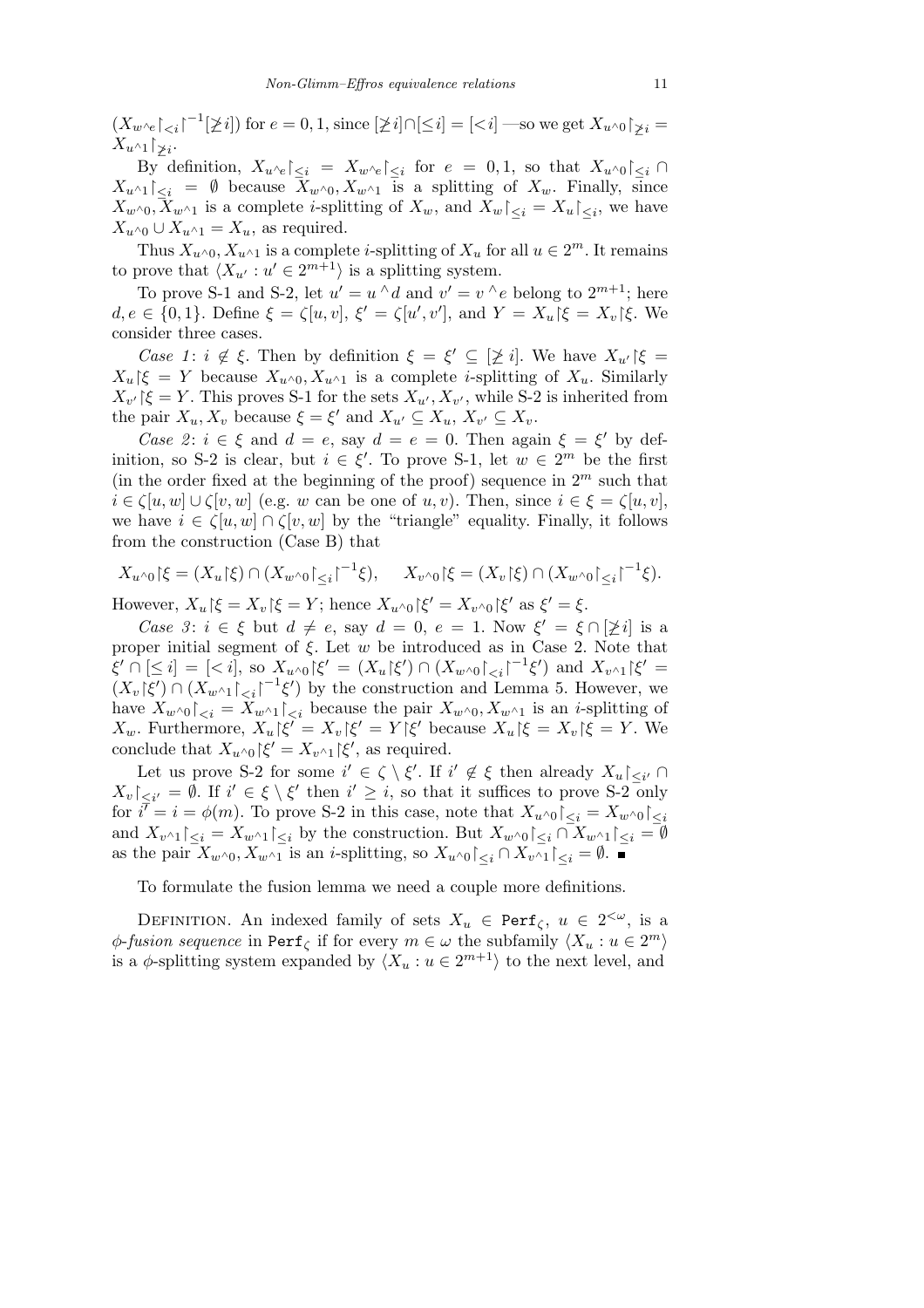S-3. For any  $\varepsilon > 0$  there exists  $m \in \omega$  such that diam  $X_u < \varepsilon$  for all  $u \in 2^m$ . (A Polish metric on  $\mathcal{D}^{\zeta}$  is assumed to be fixed.)

DEFINITION. A function  $\phi : \omega \to \zeta$  is  $\zeta$ -*complete* iff it takes each value  $i \in \zeta$  infinitely many times.  $\blacksquare$ 

Theorem 15 (Fusion lemma). *Let φ be a ζ-complete function. Suppose that*  $\langle X_u : u \in 2^{&\omega} \rangle$  *is a*  $\phi$ *-fusion sequence in* Perf<sub> $\zeta$ </sub>. Then the set  $X =$  $_{m\in\omega}\bigcup_{u\in 2^m}X_u$  *belongs to* Perf $_\zeta$  *.* 

P r o o f. The idea of the proof is to obtain a parallel presentation of the set  $D = \mathcal{D}^{\zeta}$  as the "limit" of a  $\phi$ -fusion sequence, and associate the points in *D* and *X* which are generated by one and the same branch in  $2<sup>{\omega}</sup>$ . So first of all we have to define a fusion sequence of sets  $D_u \in \text{Perf}_{\zeta}$  such that  $\mathcal{D}^{\zeta} = D = \bigcap_{m \in \omega} \bigcup_{u \in 2^m} D_u.$ 

Lemma 14 cannot be used because of problems with S-3. We rather maintain a direct construction. For  $m \in \omega$ , we put  $\zeta_m = {\phi(l) : l < m}$ . Let  $i \in \zeta_m$ , and  $\{l < m : \phi(l) = i\} = \{l_0^i, \ldots, l_{k(i)-1}^i\}$ , in the increasing order. If *u* ∈  $2^m$  then we define  $u_i$  ∈  $2^{k(i)}$  by  $u_i(k) = u(l_k^i)$  for all  $k < k(i)$ , and put  $D_u = \{y \in D = \mathcal{D}^{\zeta} : \forall i \in \zeta_m \ (u_i \subset y(i))\}$ , so that  $D_u$  is a basic clopen set in  $\mathcal{D}^{\zeta}$ . (Note that  $y(i) \in \mathcal{D}$  whenever  $y \in \mathcal{D}^{\zeta}$  and  $i \in \zeta$ .) One easily sees that the sets  $D_u$  form a  $\phi$ -fusion sequence (S-3 follows from the  $\zeta$ -completeness of  $\phi$ ) and  $\bigcup_{u \in 2^m} D_u = \mathcal{D}^{\zeta}$  for all *m*.

We observe that for each  $a \in 2^{\omega} = \mathcal{D}$  the intersections  $\bigcap_{m} X_{a|m}$  and  $\overline{a}$  $D_{a \upharpoonright m}$  contain single points, say  $x_a \in X$  and  $d_a \in D$  respectively, by S-3, and the mappings  $a \mapsto x_a$  and  $a \mapsto d_a$  are continuous. Let us define *ζ*<sup>*φ*</sup>[*a, b*] =  $\bigcap_{m \in \omega}$  *ζ*<sup>*φ*</sup>[*a*|*m, b*|*m*]. In particular *ζ*<sup>*φ*</sup>[*a, b*] = *ζ* iff *a* = *b*. It follows from the requirements S-1, S-2, and S-3 that  $\sim$  10  $\mu$   $\sim$  1.0  $\mu$   $\sim$  1.0  $\mu$ 

$$
(*) \qquad \begin{cases} x_a \upharpoonright \zeta_\phi[a, b] = x_b \upharpoonright \zeta_\phi[a, b] \\ d_a \upharpoonright \zeta_\phi[a, b] = d_b \upharpoonright \zeta_\phi[a, b] \\ x_a \upharpoonright \zeta_i \neq x_b \upharpoonright \zeta_i \text{ and } d_a \upharpoonright \zeta_i \neq d_b \upharpoonright \zeta_i \quad \text{whenever } i \not\in \zeta_\phi[a, b]. \end{cases}
$$

This allows us to define a homeomorphism  $H: D = \mathcal{D}^{\zeta} \xrightarrow{\text{onto }} X$  by  $H(d_a) =$ *x<sub>a</sub>* for all  $a \in 2^{\omega}$ . To see that *H* is projection-keeping let  $\xi \in \mathbf{IS}_{\zeta}$  and, for instance,  $d_a, d_b \in \mathcal{D}^{\zeta}$  and  $d_a | \xi = d_b | \xi$ . Then  $\xi \subseteq \zeta_{\phi}[a, b]$  by the second line in (\*), so we get  $x_a$ | $\xi = x_b$ | $\xi$  by the first line, as required. ■

COROLLARY 16. *Suppose that*  $X \in \text{Perf}_{\zeta}$ , and  $C_m \subseteq \mathcal{D}^{\zeta}$  is closed for *each*  $m \in \omega$ *. There exists*  $Y \in \text{Perf}_{\zeta}$ ,  $Y \subseteq X$ , *such that*  $C_m \cap Y$  *is clopen in Y for every m.*

Proof. It follows from Lemma 8 that for any  $m$  and any  $X' \in \text{Perf}_{\zeta}$ there exists  $Y' \in \text{Perf}_{\zeta}, Y' \subseteq X'$ , such that either  $Y' \subseteq C_m$  or  $Y' \cap C_m = \emptyset$ . Therefore we can define, using Lemmas 12 and 14, a fusion sequence  $\langle X_u :$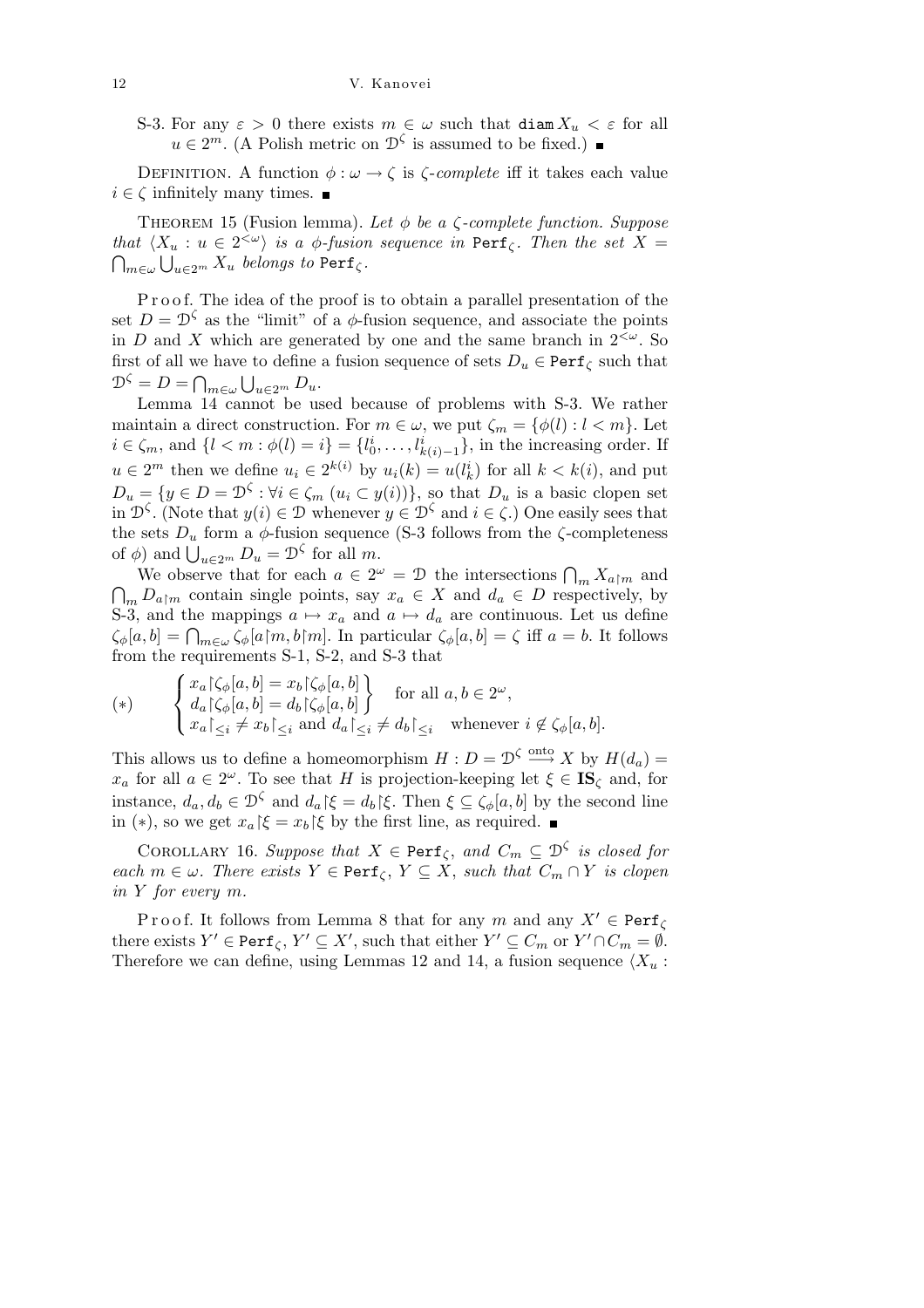$u \in 2^{< \omega}$  of sets  $X_u \in \text{Perf}_{\zeta}$  such that  $X_A = X$  and either  $X_u \subseteq C_m$  or  $X_u \cap C_m = \emptyset$  whenever  $u \in 2^m$ —for all  $m \in \omega$ . The set  $Y = \bigcap_{m \in \omega} \bigcup_{u \in 2^m} X_u$ is as required.

COROLLARY 17. *Assume that*  $X \in \text{Perf}_{\zeta}$ , and  $B \subseteq \mathcal{D}^{\zeta}$  is a set of a *finite Borel rank. There exists*  $Y \in \text{Perf}_{\zeta}$ ,  $Y \subseteq X$ , *such that either*  $Y \subseteq B$ *or*  $Y \cap B = ∅$ *.* 

Proof  $(6)$ . Let *B* be defined by a finite level Borel scheme (countable unions plus countable intersections) from closed sets  $C_m$ ,  $m \in \omega$ . The preceding corollary shows that there exists  $X' \in \text{Perf}_{\zeta}, X' \subseteq X$ , such that every  $X' \cap C_m$  is clopen in  $X'$ . Thus the Borel rank can be reduced. When one finally achieves the level of closed or open sets, Lemma 8 is applied.

**3. Reducibility of continuous functions.** This section studies the behaviour of continuous functions defined on sets in Perf*<sup>ζ</sup>* , *ζ ∈* **CPO**, from the point of view of a certain reducibility.

DEFINITION. For each set  $\zeta$ , Cont<sub> $\zeta$ </sub> will denote the set of all continuous functions  $F: \mathcal{D}^{\zeta} \to \texttt{reals}.$  (As usual,  $\texttt{reals} = \mathcal{N} = \omega^{\omega}.$ )

Let  $F \in \text{Cont}_{\zeta}, \xi \subseteq \zeta, X \subseteq \mathcal{D}^{\zeta}, i \in \zeta$ . Then  $F$  *reduces* to  $\xi$  on  $X$  iff  $x \in \mathcal{E}$   $\neq$   $F(x) = F(y)$  for all  $x, y \in X$ ; and *F captures i* on *X* iff  $F(x) = F(y) \Rightarrow x(i) = y(i)$  for all  $x, y \in X$ .

Remark. It follows from the compactness of the spaces  $\mathcal{D}^{\zeta}$  that if X is closed then in the first case there is a function  $F' \in \text{Cont}_{\xi}$  such that  $F(x) = F'(x|\xi)$  for all  $x \in X$ , while in the second case there is a continuous function *H* : reals  $\rightarrow$  D such that  $x(i) = H(F(x))$  for all  $x \in X$ .

We begin with two technical lemmas on reducibility. Then an important theorem will be proved; different items of the theorem will be transformed to properties of constructibility of reals in the generic extensions.

*LEMMA* 18. *Let ξ, η*  $∈$  **IS**<sub>*ζ</sub>*. *If F reduces to both ξ and η on a set X*  $∈$ </sub>  $\text{Perf}_{\zeta}$  *then F reduces to*  $\vartheta = \xi \cap \eta$  *on X.* 

P r o o f. Let  $x, y \in X$  and  $x \upharpoonright \vartheta = y \upharpoonright \vartheta$ . By Proposition 3 (P-3) there is  $z \in X$  such that  $z \in \mathcal{E}$  and  $z \in \eta = y \in \eta$ . Now  $F(x) = F(z) = F(y)$ .

LEMMA 19. *Suppose that*  $ξ ∈ **IS**<sub>ζ</sub>$ *, the sets*  $X<sub>1</sub>$  *and*  $X<sub>2</sub>$  *belong to*  $\text{Perf}_ζ$ *, and*  $X_1 \upharpoonright \xi = X_2 \upharpoonright \xi$ *. Then either F reduces to*  $\xi$  *on*  $X_1 \cup X_2$ —and then  $F''X_1 = F''X_2$ , *—or there are sets*  $X'_1, X'_2 \in \text{Perf}_{\zeta}, X'_1 \subseteq X_1$  and  $X'_2 \subseteq X_2$ *such that still*  $X_1' \mid \xi = X_2' \mid \xi$ , *but*  $F'' X_1' \cap F'' X_2' = \emptyset$ .

(We recall that *F*"*X* is the image of *X* via *F*.)

 $(6)$  In fact, this is true for all Borel sets *B* but needs a more elaborate reasoning.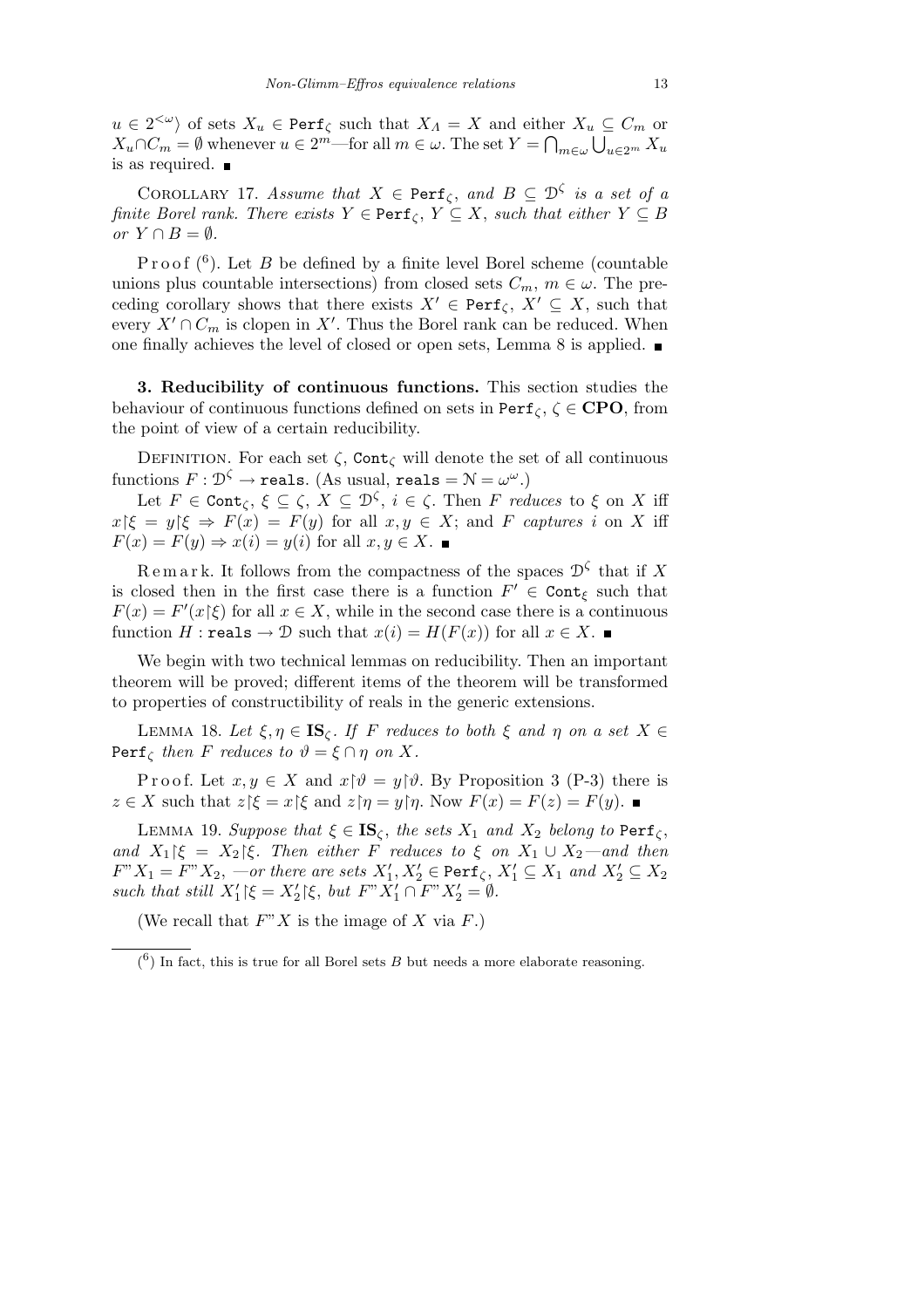14 V. Kanovei

Proof. We assume that the function F does not reduce to  $\xi$  on the set  $X_1 \cup X_2$ , and prove the "or" alternative. By the assumption, there are points  $x_1, x_2 \in X_1 \cup X_2$  satisfying  $x_1 \upharpoonright \xi = x_2 \upharpoonright \xi$  and  $F(x_1) \neq F(x_2)$ . It may be supposed that  $x_1 \in X_1$  and  $x_2 \in X_2$ , because  $X_1 \upharpoonright \xi = X_2 \upharpoonright \xi$ . By the continuity of *F* there exist clopen neighbourhoods  $U_1$  and  $U_2$  of resp.  $x_1$  and  $x_2$  such that  $F''U_1 \cap F''U_2 = \emptyset$ . Now Lemma 8 provides a set  $X''_1 \in \text{Perf}_{\zeta}$ ,  $X_1'' \subseteq X_1 \cap U_1$ , containing  $x_1$ .

The set  $X_2'' = X_2 \cap (X_1'' |\xi|^{-1} \zeta)$  belongs to Perf<sub>*ζ*</sub> by Lemma 10, and contains  $x_2$  since  $x_1 \upharpoonright \xi = x_2 \upharpoonright \xi$ . By Lemma 8 there is a set  $X_2' \in \text{Perf}_{\zeta}$ satisfying  $X_2' \subseteq X_2'' \cap U_2$ . Define  $X_1' = X_1'' \cap (X_2' \mid \xi \mid ^{-1} \zeta)$ .

THEOREM 20. *Assume that*  $X \in \text{Perf}_{\zeta}, \xi \in \text{IS}_{\zeta}$  *and*  $F \in \text{Cont}_{\zeta}$ *. Then* 

(1) *If*  $i, j \in \zeta$  *and*  $i < j$  *then there exists*  $Y \in \text{Perf}_{\zeta}, Y \subseteq X$ , *such that the co-ordinate function*  $C_j$ , *defined on*  $\mathcal{D}^{\zeta}$  *by*  $C_j(x) = x(j)$ , *captures i on Y .*

(2) If  $i \in \zeta \setminus \xi$  and F reduces to  $\xi$  on X then F does not capture *i on X.*

(3) *If for each set*  $X' \in \text{Perf}_{\zeta}$ ,  $X' \subseteq X$ , and each  $i \in \xi$  there is a set  $X'' \in \text{Perf}_{\zeta}$ ,  $X'' \subseteq X'$ , such that *F* captures *i* on  $X''$ , then there exists  $Y \in \text{Perf}_{\zeta}, Y \subseteq X$ , *such that F captures every*  $i \in \xi$  *on Y*.

(4) *If*  $i \in \zeta$ , *then there exists*  $Y \in \text{Perf}_{\zeta}$ ,  $Y \subseteq X$ , *such that either F reduces to*  $[\n\geq i]$  *on Y*, *or F captures i on Y*.

(5) *There exists a set*  $Y \in \text{Perf}_{\zeta}$ ,  $Y \subseteq X$ , *such that either F reduces to ξ on Y*, *or F captures some*  $i \in \zeta \setminus \xi$  *on Y*.

((4) is an easy corollary of (1) and (5), for take  $\xi = [\n\geq i]$ . However, we need it to be proved separately because it is used in the proof of (5).)

Proof. (2) Suppose that *F* reduces to  $\xi$  on *X* and, on the contrary, *F* does capture some  $i \in \zeta \setminus \xi$  on *X*. Then the coordinate function  $C_i(x) =$ *x*(*i*) itself reduces to  $\xi$  on *X*. Since *i* does not belong to  $\xi$ , and on the other hand  $C_i$  obviously reduces to  $\leq i$ , we conclude that  $C_i$  reduces to  $\lfloor$ <*i* $\rfloor$  on *X* by Lemma 18. But this clearly contradicts property P-1 of *X* (see Proposition 4).

(3) and (4) are carried out by a common construction. We define a set *Y*  $\in$  Perf<sub>*C*</sub>, *Y*  $\subseteq$  *X*, which satisfies the "or" requirement of (4) unless an intermediate set in the construction satisfies the "either" requirement.

Fix a *ζ*-complete function  $\phi$  and define the initial segments  $\zeta[u, v] =$  $\zeta_{\phi}[u, v]$  (as in Section 2) for every pair of finite sequences  $u, v \in 2^{<\omega}$  of equal length. The notions of splitting system and fusion sequence are understood in the sense of *φ*.

We define a fusion sequence  $\langle X_u : u \in 2^{\langle \omega \rangle} \rangle$  satisfying  $X_A = X$  and the property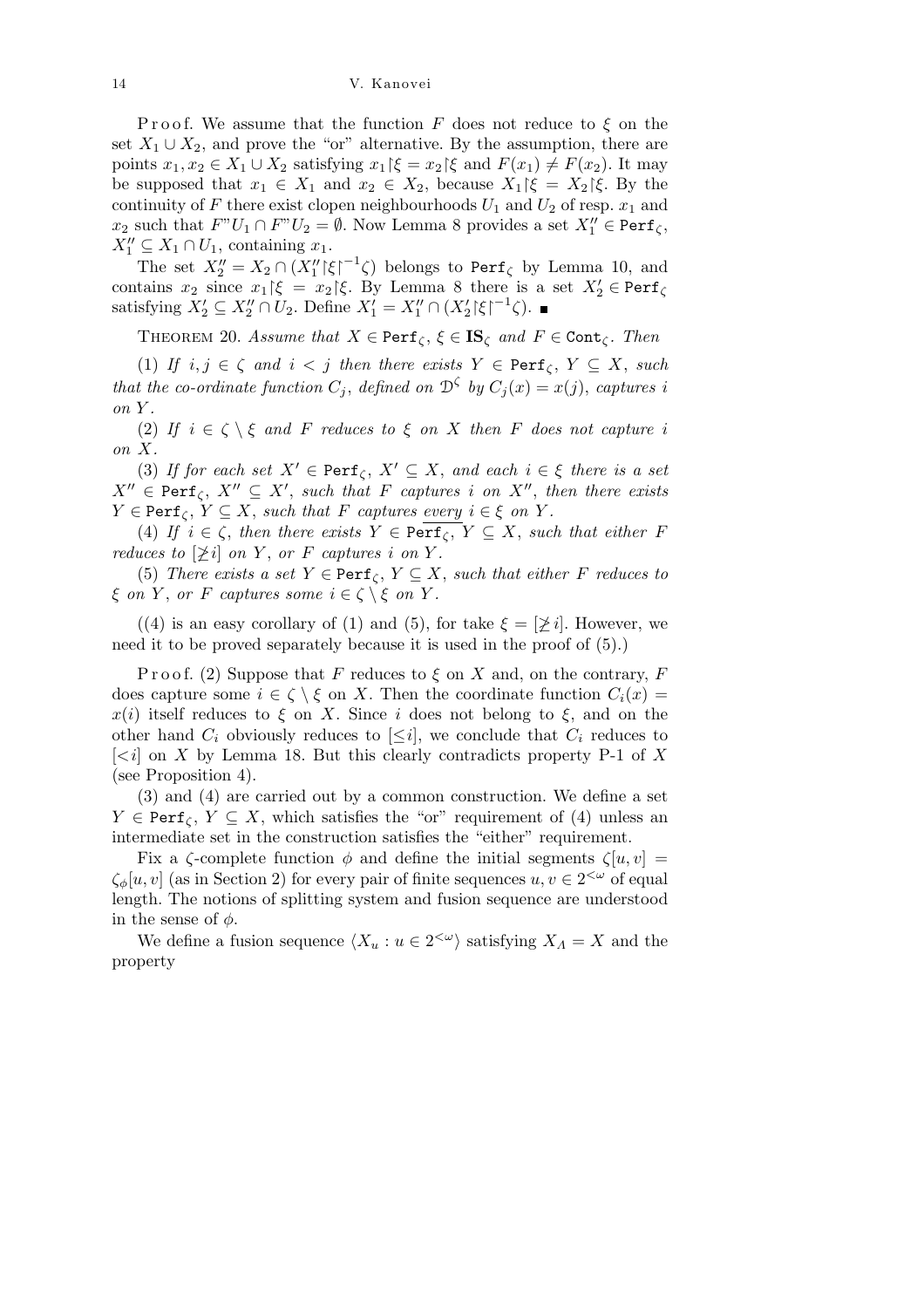( $\ddagger$ ) If  $m \in \omega$  and  $u, v \in 2^m$  then either (i) *F* reduces to  $\zeta[u, v]$  on the set  $X_u \cup X_v$ , or (ii)  $F''X_u \cap F''X_v = \emptyset$ .

First we put  $X_A = X$ , as indicated.

Assume that sets  $X_u$  ( $u \in 2^{m-1}$ ) have been defined for some  $m > 0$ . We use Lemma 14 to get a splitting system  $\langle Z_u : u \in 2^m \rangle$  which expands the splitting system  $\langle X_u : u \in 2^{m-1} \rangle$  already obtained to the level *m*. We can suppose that  $\text{diam } Z_u \leq m^{-1}$  for all  $u \in 2^m$ . (Otherwise apply Lemmas 8 and 12 consecutively  $2^m$  times to shrink the sets.) We need this property to satisfy requirement S-3.

We now consider consecutively all pairs  $u, v \in 2^m$ . For every such pair we first apply Lemma 19, getting sets  $S_u, S_v \in \text{Perf}_{\zeta}$  such that  $S_u \subseteq Z_u$ ,  $S_v \subseteq Z_v$ ,  $S_u$   $\zeta[u, v] = S_v$   $\zeta[u, v]$ , and either the function *F* reduces to  $\zeta[u, v]$ on  $S_u \cup S_v$  or  $F''S_u \cap F''S_v = \emptyset$ .

We set  $S'_w = Z_w \cap (S_u \upharpoonright (w, u) \upharpoonright^{-1} \zeta)$  for all  $w \in 2^m$ ;  $\langle S'_w : w \in 2^m \rangle$ is a splitting system by Lemma 12. Note that  $S_v \subseteq S_v'$  since  $S_u \upharpoonright \zeta[u, v] =$  $S_v \lceil \zeta[u, v]$ . We repeat the operation: putting  $Z'_w = S'_w \cap (S_v \lceil \zeta[w, v] \rceil^{-1} \zeta)$ for all  $w \in 2^m$ , we obtain a new splitting system of sets  $Z'_w \subseteq S'_w$  ( $w \in$  $2^{m+1}$ ) such that  $Z'_u = S_u$  and  $Z'_v = S_v$ . This ends the consideration of the particular pair of  $u, v \in 2^m$ , and one comes to the next pair.

Let  $X_u \subseteq Z_u$  ( $u \in 2^m$ ) be the sets obtained after  $2^{m+1}$  steps of this construction (the number of pairs *u, v* to consider). One easily verifies that this is a splitting system in  $\text{Perf}_{\zeta}$  satisfying ( $\ddagger$ ) for the given *m*.

After the construction is accomplished for all  $m$ , we obtain a fusion sequence of sets  $X_u$  ( $u \in 2^{<\omega}$ ) satisfying (‡). The set  $Y = \bigcap_m \bigcup_{u \in 2^m} X_u$ belongs to Perf*<sup>ζ</sup>* by Theorem 15.

(4) Suppose that we have case (i) in ( $\ddagger$ ) for some pair  $u, v \in 2^m$  ( $m \in \omega$ ) such that  $i \notin \zeta[u, v]$ . Then in particular *F* reduces to  $\zeta[u, v]$ —then to  $[\not\geq i]$  on  $X_u$ , so  $X_u$  is a set of the "either" type.

Assume that (ii) in ( $\ddagger$ ) holds for all pairs  $u, v \in 2^m$  ( $m \in \omega$ ) such that  $i \notin \zeta[u, v]$ . We prove that then *F* captures *i* on the set  $Y = \bigcap_m \bigcup_{u \in 2^m} X_u$ . Let  $x, y \in Y$ . Suppose that  $F(x) = F(y)$  and prove  $x(i) = y(i)$ .

Note that  $x = x_a$  and  $y = x_b$  for some  $a, b \in 2^\omega$ , i.e.  $\{x\} = \bigcap$  $x = x_a$  and  $y = x_b$  for some  $a, b \in 2^\omega$ , i.e.  $\{x\} = \bigcap_{m \in \omega} X_{a \upharpoonright m}$ and  $\{y\}$  =  $\bigcap_{m\in\omega} X_{b|m}$ ; see the proof of Theorem 15. Set  $\zeta[a,b]$  =  $\bigcap_{m} \zeta[a \upharpoonright m, b \upharpoonright m];$  then  $x \upharpoonright \zeta[a, b] = y \upharpoonright \zeta[a, b]$  (see (\*) in the proof of Theorem 15), so it suffices to check  $i \in \zeta[a/m, b/m]$  for all m.

Let  $u = a \upharpoonright m$  and  $v = b \upharpoonright m$ . Suppose on the contrary that  $i \notin \zeta[u, v]$ . Then we have case (ii) in  $(\ddagger)$  for  $u, v$  by the assumption above—a contradiction since  $F(x) = F(y)$ .

(3) The set *Y* proves this item, too. Suppose that  $x, y \in Y$  satisfy  $F(x) =$ *F*(*y*); we show that  $x \mid \xi = y \mid \xi$ . As above,  $x = x_a$  and  $y = x_b$  for some  $a, b \in 2^{\omega}$ . It suffices to check that  $\xi \subseteq \zeta[a/m, b/m]$  for all *m*.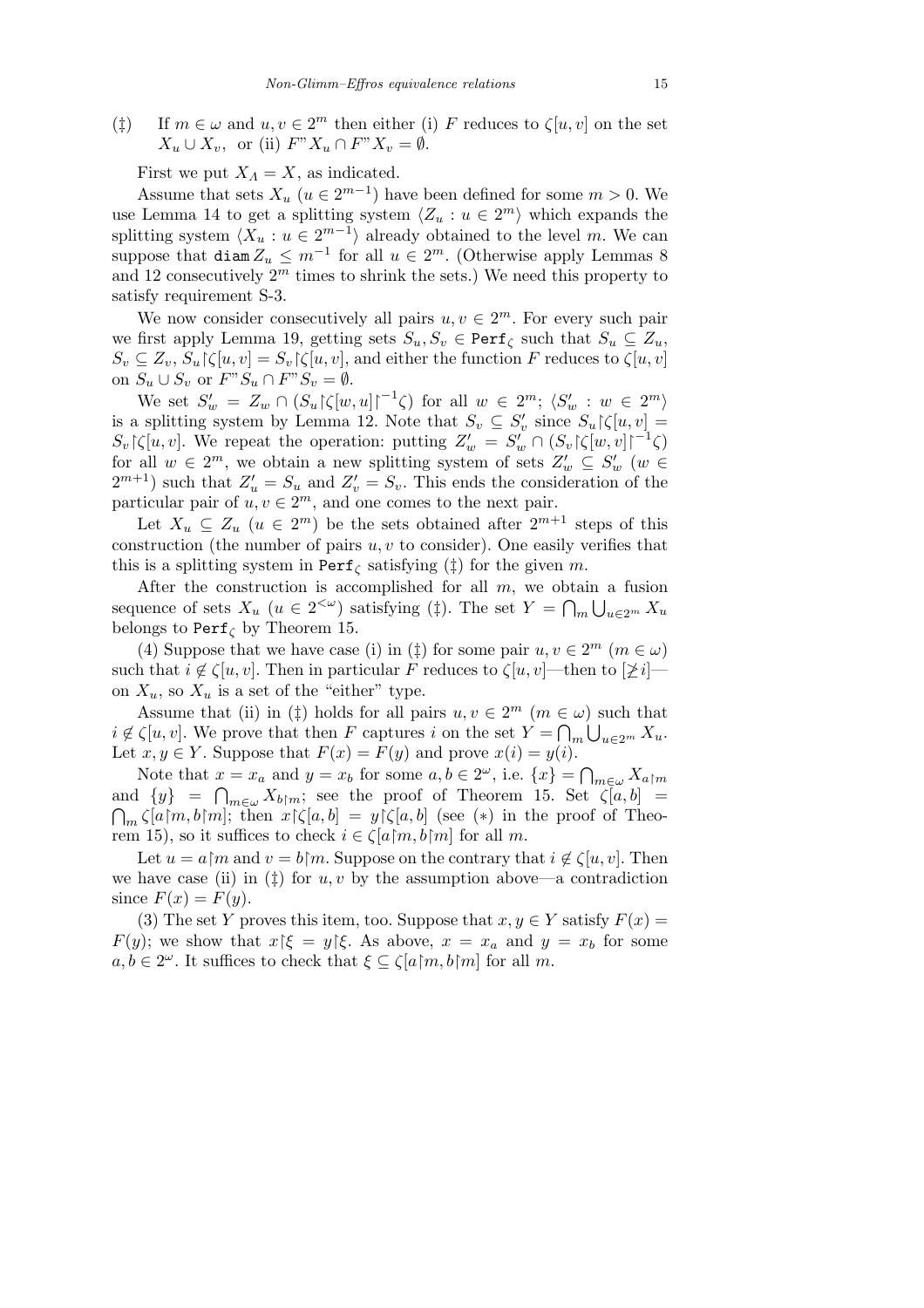Let  $i \in \xi$  and  $m \in \omega$ . Then we have case (ii) of ( $\ddagger$ ) for the pair  $u = a \upharpoonright m$ ,  $v = b \upharpoonright m$  (because  $F(x) = F(y)$ ), so that in particular *F* reduces to  $\zeta[u, v]$ on  $X_u$ . By the assumption of (3),  $F$  captures  $i$  on some  $Z \in \text{Perf}_{\zeta}$ ,  $Z \subseteq X_u$ . But then  $i \in \zeta[u, v]$  by (2).

(1) Otherwise, by (4) the coordinate function  $C_i$  would reduce to  $\xi = [\n\geq i]$ on some  $Y \in \text{Perf}_{\zeta}, Y \subseteq X$ , a contradiction with (2).

(5) Assume that a set  $Y \in \text{Perf}_{\zeta}$  of the "or" type of (5) does not exist. Then by (4), if  $i \in \zeta \setminus \xi$  then every set  $Y \in \text{Perf}_{\zeta}, Y \subseteq X$ , contains a subset  $Z \in \text{Perf}_{\zeta}$  such that *F* reduces to  $[\not\geq i]$  on *Z*. Arguing as above, we obtain a fusion sequence  $\langle X_u : u \in 2^{\langle \omega \rangle} \rangle$  such that  $X_A \subseteq X$ and *F* reduces to  $[\not\geq \phi(m)]$  on  $X_u$  whenever  $u \in 2^m$  and  $\phi(m) \notin \xi$ . Then  $Y = \bigcap_{m} \bigcup_{u \in 2^m} X_u \in \texttt{Perf}_{\zeta}.$ 

We prove that *Y* is a set of the "either" type, i.e. *F* reduces to  $\xi$  on *Y*. Let us define, for every  $m \in \omega$ , an initial segment  $\zeta_m \subseteq \zeta$  by  $\overline{\phantom{a}}$ 

$$
\zeta_m = \bigcap_{l < m, \phi(l) \notin \xi} [\not\geq \phi(l)] = \{ j \in \zeta : \neg \exists l < m \ (j \geq \phi(l) \notin \xi) \}.
$$

Then  $\xi \subseteq \zeta_m$  for all  $m$ , and  $\zeta_m \subseteq \zeta[u, v]$  whenever  $u, v \in 2^m$  satisfy  $\xi \subseteq$ *ζ*[*u, v*].

ASSERTION 21. For any  $m$ ,  $F$  *reduces to*  $\zeta_m$  *on*  $X_m =$ S *<sup>u</sup>∈*2*<sup>m</sup> Xu.*

Proof of the assertion (by induction on  $m$ ). The case  $m = 0$  is trivial:  $\zeta_0 = \zeta$  by definition. Let us carry out the step from *m* to  $m + 1$ . Let  $i = \phi(m)$ . If  $i \in \xi$  then  $\zeta_{m+1} = \zeta_m$  and the statement is obvious. Therefore one can assume that  $i = \phi(m) \notin \xi$ . Then *F* is reducible to  $[\not\geq i]$  on each set  $X_{u'}$  ( $u' \in 2^m$ ) by the construction of the fusion sequence.

Suppose that  $u, v \in 2^{m+1}$ , and points  $x \in X_u$  and  $y \in X_v$  satisfy the equality  $x \upharpoonright \zeta_{m+1} = y \upharpoonright \zeta_{m+1}$ , and prove  $F(x) = F(y)$ . We put  $u' = u \upharpoonright m$  and  $v' = v \, m$ ; then  $u', v' \in 2^m$ .

We have  $\zeta_{m+1} \subseteq \zeta[u,v]$  (otherwise  $X_u \, \zeta_{m+1} \cap X_v \, \zeta_{m+1} = \emptyset$  by S-2, but *x*  $\lceil \zeta_{m+1} \rceil = y \lceil \zeta_{m+1} \rceil$ , therefore *ξ* ⊆  $\zeta[u, v]$  because every set  $\zeta_n$  includes *ξ*. This implies  $\xi \subseteq \zeta[u', v']$ . It follows (see above) that  $\zeta_m \subseteq \zeta[u', v']$ . Therefore  $X_{u'}\vert \zeta_m = X_{v'}\vert \zeta_m$  by S-1, so  $y\vert \zeta_m \in X_{u'}\vert \zeta_m$ . We choose some  $x' \in X_{u'}$ satisfying  $x' \mid \zeta_m = y \mid \zeta_m$ . Then  $F(x') = F(y)$  by the induction hypothesis, so it remains to verify that  $F(x) = F(x')$ .

Notice that *x* and *x'* belong to  $X_{u'}$  and  $x \upharpoonright \zeta_{m+1} = x' \upharpoonright \zeta_{m+1}$  by the choice of x'. Thus it suffices to prove that *F* reduces to  $\zeta_{m+1}$  on  $X_{u'}$ . We observe that, since  $i = \phi(m) \notin \xi$ , F reduces to  $[\not\geq i]$  on  $X_{u'}$  (see above). Moreover, *F* reduces to  $\zeta_m$  on  $X_{u'}$  by the induction hypothesis. Therefore *F* reduces to  $[\n\geq i] \cap \zeta_m$  on  $X_{u'}$  by Lemma 18. Finally, we have  $\zeta_{m+1} = [\n\geq i] \cap \zeta_m$  by definition.

We end the proof of (5) of Theorem 20.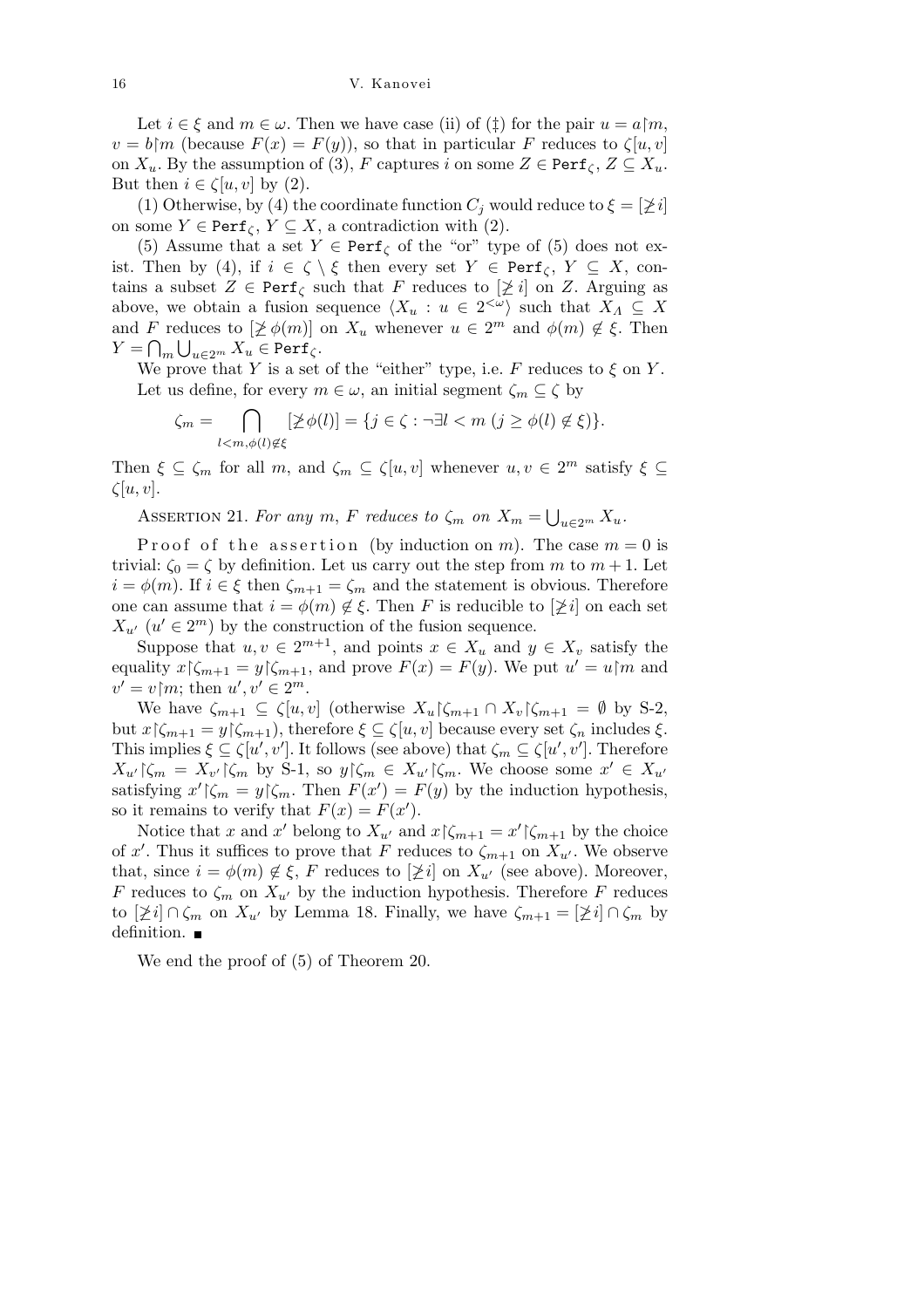It follows from the assertion that *F* reduces to every  $\zeta_m$  on *Y*. This allows us to conclude that  $F$  also reduces to  $\xi$  on  $Y$ . (Indeed, assume on the contrary that  $x, y \in Y$  and  $x \in \mathcal{E} = y \in \mathcal{E}$  but  $F(x) \neq F(y)$ . By the continuity of F there exist  $m \in \omega$  and  $u, v \in 2^m$  such that  $x \in X_u$ ,  $y \in X_v$ , and  $F''X_u \cap F''X_v = \emptyset$ . On the other hand,  $(X_u \xi) \cap (X_v \xi) \neq \emptyset$ , hence  $\xi \subseteq \xi[u, v]$  by S-2. This implies  $\xi \subseteq \zeta_m \subseteq \zeta[u, v]$ , as above. Therefore *F* reduces to  $\zeta[u, v]$  on *Y*, contradicting the equality  $F''X_u \cap F''X_v = \emptyset$  since  $X_u \upharpoonright \zeta[u, v] = X_v \upharpoonright \zeta[u, v]$ by  $S-1.$ )

**4. "Ill"founded iterated Sacks extensions.** This section introduces generic models obtained by different sets Perf*<sup>ζ</sup>* as forcing notions. This will be detailed below towards particular applications.

Let M be a countable transitive model of **ZFC**, the *ground model.*

Fix a partially ordered set  $I \in \mathfrak{M}$  (generally speaking, uncountable in M)—the intended "length" of the planned Sacks iteration.

We define  $\mathbf{\Xi} = \mathbf{CPO}^{\mathfrak{M}}(\mathbf{I}) \in \mathfrak{M}$  to be the collection of all finite and  $\mathfrak{M}$ -countable sets  $\xi \in \mathfrak{M}, \xi \subseteq I$  (<sup>7</sup>), therefore  $\Xi \subseteq \mathbf{CPO}$  in  $\mathfrak{M}$ .

For any  $\zeta \in \Xi$ , let  $\mathbb{P}_{\zeta} = (\text{Perf}_{\zeta})^{\mathfrak{M}}$ . The set  $\mathbb{P} = \mathbb{P}_{\mathbf{I}} = \bigcup$ *ζ∈***Ξ** P*<sup>ζ</sup>* will be the *forcing notion*. To define the order, we first put  $||X|| = \zeta$  whenever  $X \in \mathbb{P}_{\zeta}$ . Now we set  $X \leq Y$  (i.e. *X* is *stronger* than *Y*) iff  $\zeta = \|Y\| \subseteq \|X\|$ and  $X \upharpoonright \zeta \subseteq Y$ .

Notice that every set in  $\mathbb{P}_{\zeta}$  is then a countable subset of  $\mathcal{D}^{\zeta}$  in the universe. However, we can transform it to a perfect set in the universe by the closure operation: the topological closure  $X^{\#}$  of a set  $X \in \mathbb{P}_{\zeta}$  in  $\mathcal{D}^{\zeta}$ belongs to  $\text{Perf}_{\zeta}$  from the point of view of the universe.

Let  $G \subseteq \mathbb{P}$  be a  $\mathbb{P}$ -generic ultrafilter over  $\mathfrak{M}$ .

It easily follows from Lemma 8 that there exists a unique indexed set  $\mathbf{x} = \langle \mathbf{a}_i : i \in \mathbf{I} \rangle$ , all  $\mathbf{a}_i = \mathbf{x}(i)$  being elements of D, such that  $\mathbf{x} \in \mathcal{X}^{\#}$ whenever  $X \in G$  and  $||X|| = \xi \in \Xi$ . Then  $\mathfrak{M}[G] = \mathfrak{M}[\langle \mathbf{a}_i : i \in \mathbf{I} \rangle] = \mathfrak{M}[\mathbf{x}]$  is the *generic extension* of M.

In this section, we prove a "restriction" theorem for the forcing, a cardinal preservation theorem for the extension  $\mathfrak{N} = \mathfrak{M}[G]$ , and an important technical theorem which will allow us to study reals in  $\mathfrak{N}$  using continuous functions in the ground model  $\mathfrak{M}$ . The next section will contain a more detailed study of reals in the extension. In particular, we shall prove that  $\mathfrak{N}$  is in fact an iterated Sacks extension of M.

*Restriction theorem.* Suppose that  $J \in \mathfrak{M}$  is an initial segment of **I**. It often happens that in similar cases sentences relativized to  $\mathfrak{M}[\mathbf{x} \mid J]$  are

 $\binom{7}{1}$  If all initial segments of **I** with perhaps the exception of **I** itself are countable in  $\mathfrak{M}$ , it would be technically easier to define **Ξ** to be the set of all M-countable *initial segments* of **I** in M.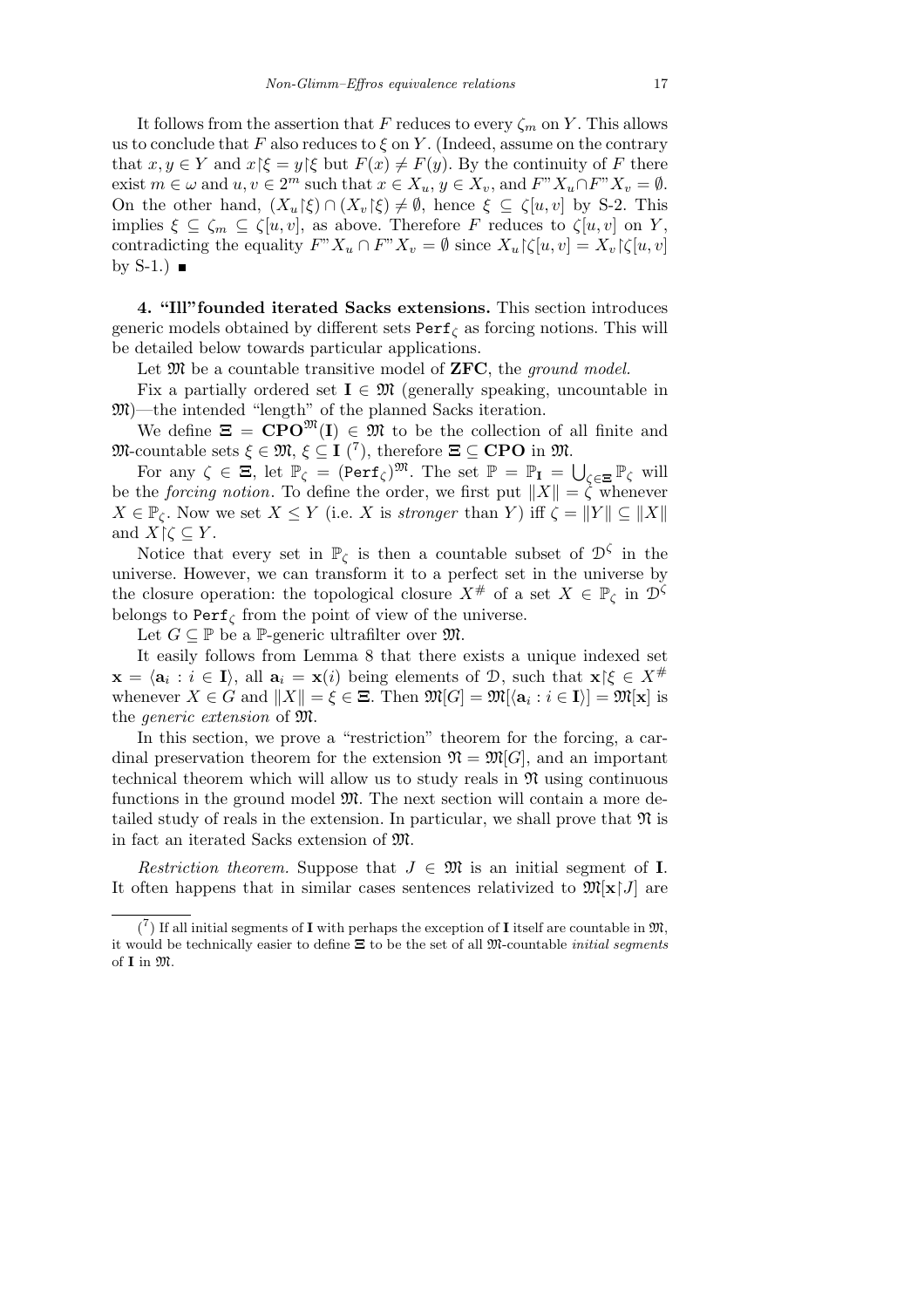18 V. Kanovei

decided by forcing conditions *X* satisfying  $||X|| \subseteq J$ . Thanks to projectionkeeping automorphisms, we can prove even more for the forcing P. We start with a useful lemma, and then prove the restriction theorem.

*LEMMA* 22. *Suppose that*  $η, ξ ∈ **E**$  *and*  $∀j ∈ η ∃i ∈ ξ$  ( $j ≤ i$ ). Then  $\mathbf{x} \upharpoonright \eta \in \mathfrak{M}[\mathbf{x} \upharpoonright \xi].$ 

P r o o f. Let the opposite be forced by some  $X \in \mathbb{P}$ . We may assume, by Lemma 11, that  $\xi$  *∪*  $η$   $\subseteq$   $\zeta$  =  $||X||$  and  $η$  is an initial segment of  $ζ$ .

*We argue in*  $\mathfrak{M}$ . So  $X \in \text{Perf}_{\zeta}$ . Let *F* be a continuous 1-1 map  $\mathfrak{D}^{\xi} \to \mathfrak{D}$ . Let  $F'(x) = F(x|\xi)$  for all  $x \in \mathcal{D}^{\zeta}$ . It follows from Theorem 20(1,3) that there exists  $Y \in \text{Perf}_{\zeta}$ ,  $Y \subseteq X$ , such that  $F'$  captures every  $j \in \eta$  on  $Y$ , so we have a continuous map  $H: Y \xi \to \mathcal{D}^{\eta}$  such that  $x \upharpoonright \eta = H(x \upharpoonright \xi)$  for all *x ∈ X*.

But, since *Y* obviously forces that  $\mathbf{x} \upharpoonright \zeta \in Y^{\#}$ , we conclude, by the Shoenfield absoluteness theorem, that *Y* forces  $\mathbf{x} \restriction \eta = H^{\#}(\mathbf{x} \restriction \xi)$ , where  $H^{\#}$  is the topological closure of *H* as a subset of  $\mathcal{D}^{\xi} \times \mathcal{D}^{\eta}$  in a generic extension. Thus *Y* forces **x** $\uparrow$ *η*  $\in$   $\mathfrak{M}[\mathbf{x}|\xi]$ , a contradiction.

THEOREM 23. *Suppose that J is an initial segment of* **I**,  $\Phi$  *a sentence containing only*  $\mathbf{x}$  *I and sets in*  $\mathfrak{M}$  *as parameters. Assume that*  $\tau \in \Xi$ ,  $\tau' = \tau \cap J$ , and a condition  $Z \in \mathbb{P}_{\tau}$  forces  $\Phi$ . Then the weaker condition  $Z' = Z\tau'$  *forces*  $\Phi$  *as well. The result remains true if in addition*  $\Phi$  *contains*, *as parameters, several* (names of) *sets of the form*  $\mathbf{x} \mid \xi$ *, where*  $\xi \in \Xi$  *but not necessarily*  $\xi \subseteq J$ , *which enter the formula only through the expressions*  $\mathfrak{M}[\mathbf{x}|\xi]$  (<sup>8</sup>).

Proof. Assume that this is not the case. We assert that there exist:  $\zeta \in \Xi$  and a pair of conditions  $X, Y \in \mathbb{P}_{\zeta}$  such that  $X \upharpoonright \zeta' = Y \upharpoonright \zeta'$ , where *ζ*<sup> $′$ </sup> = *ζ ∩ J*, *X* forces *Φ*, but *Y* forces *¬Φ*.

(Indeed, let us argue in  $\mathfrak{M}$ . There exists a condition  $Y$ , stronger than *Z*<sup>*'*</sup>, which forces *¬Φ*. We may assume, by Lemma 11, that *τ* ⊆  $\zeta$  = *K*<sup>*Y*</sup> *k*. Let  $X' = Z \upharpoonright^{-1} \zeta$ ; then  $X' \in \text{Perf}_{\zeta}$  by Lemma 11, and  $Y \in \text{Perf}_{\zeta}$  as well. Let  $\zeta' = \zeta \cap J$ . Then obviously  $X'|\zeta' = Z'|^{-1}\zeta'$ , so that  $Y|\zeta' \subseteq X'|\zeta'$  because *Y* is stronger than *Z'*. Hence the set  $X = X' \cap (Y|\zeta'|^{-1}\zeta)$  belongs to Perf<sub> $\zeta$ </sub> by Lemmas 6 and 10, and  $X\vert \zeta' = Y\vert \zeta'$ . Finally, *X* is stronger than *Z*, so *X* forces  $\Phi$ .)

 $(8)$  The "additional" part of the theorem is not merely an example of the usual "restriction" argument because it is not excluded that  $\xi \nsubseteq J$ . However, the parameters **x**|*ξ* enter the formula in quite a specific way: only the M-degree of **x**|*ξ* rather than **x**|*ξ* itself participates in the sentence. This makes it possible to use the homeomorphisms included in the definition of forcing conditions in Section 1.

The basic part of the theorem could be proved by a more general reasoning using Lemmas 6, 10, 11 of Section 1.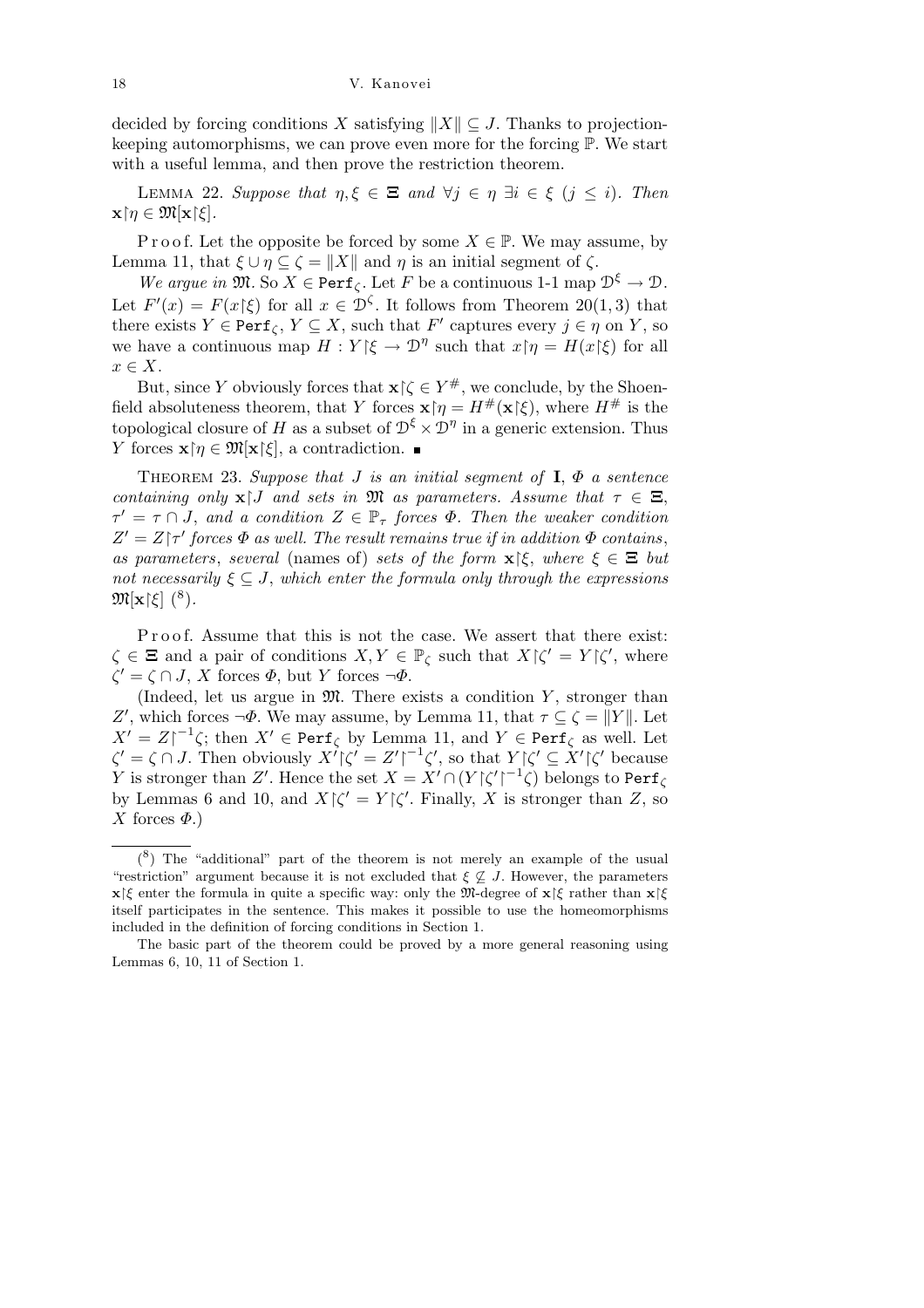*We argue in* M*.*

Both *X* and *Y* are members of  $\text{Perf}_{\zeta}$  satisfying  $X|\zeta' = Y|\zeta'$ , so there is, by Lemma 9, a projection-keeping homeomorphism  $H: X \xrightarrow{\text{onto }} Y$  such that  $x \zeta' = H(x) \zeta'$  for all  $x \in X$ . For each  $\eta \in \mathbb{IS}_{\zeta}$ , an associated projection- $\mathcal{L}_\eta: X \restriction \eta \stackrel{\text{onto}}{\longrightarrow} Y \restriction \eta \text{ is defined by } H_\eta(x \restriction \eta) = H(x) \restriction \eta.$ for all  $x \in X$ .

Furthermore, if  $\zeta \subseteq \vartheta \in \Xi$ , then Lemma 11 defines the sets  $X \upharpoonright^{-1} \vartheta$  and *Y*<sup> $\mid$ -1</sub> $\vartheta$  in Perf<sub>*i*</sub> and a projection-keeping homeomorphism  $H^{\vartheta}$  of  $X \mid^{-1} \vartheta$ </sup> onto  $Y|^{-1}\vartheta$  by  $H^{\vartheta}(x')|\zeta = H(x'|\zeta)$  and  $H^{\vartheta}(x')|(\vartheta \setminus \zeta) = x' |(\vartheta \setminus \zeta)$  for all  $x' \in X \vert^{-1} \vartheta$ .

This allows us to define a total order isomorphism  $\mathcal{H} = \mathcal{H}_{XY}$  of  $\mathbb{P}(X)$ , the part of  $\mathbb P$  stronger than *X*, onto  $\mathbb P(Y)$ , the part of  $\mathbb P$  stronger than *Y*, as follows. Let  $W \in \mathbb{P}(X)$ . Then  $\vartheta = ||W|| \supseteq \zeta$  and  $W \subseteq X \uparrow^{-1} \vartheta$ . We put  $\mathfrak{H}(W) = H^{\vartheta} W$ ; then  $\mathfrak{H}(W) \in \text{Perf}_{\vartheta}$  by Lemma 7, hence  $\mathfrak{H}(W) \in \mathbb{P}(Y)$ . This automorphism does not change projections outside  $\zeta \setminus \zeta'$ , and therefore does not change the projection on  $\vartheta \cap J$  because  $\zeta' = \zeta \cap J$ .

*We argue in the universe*.

To avoid a mess with notation, assume that *X* belongs to *G*, the P-generic set already fixed. Applying the automorphism, we can obtain another set  $G'$ , P-generic over  $\mathfrak{M}$ , containing *Y*, such that the subsets  $G_X = G \cap \mathbb{P}(X)$ and  $G'_Y = G' \cap \mathbb{P}(Y)$  are connected by  $\mathcal{H}$  as follows:  $G'_Y = \mathcal{H}^{\gamma} G_X$ . Let  $\mathbf{x}' \in \mathcal{D}^{\mathbf{I}}$  be obtained from *G'* as  $\mathbf{x}$  is from *G* above.

Then  $\mathfrak{M}[G] = \mathfrak{M}[G']$  since  $\mathfrak{H} \in \mathfrak{M}$ . Furthermore,  $\mathbf{x} \mid J = \mathbf{x}' \mid J$  (by the "does not change projections" property above).

We also assert that  $\mathfrak{M}[\mathbf{x}|\xi] = \mathfrak{M}[\mathbf{x}'|\xi]$  for all  $\xi \in \Xi$ . Suppose that this assertion has been proved. Then  $\Phi$  interpreted by *G* coincides with  $\Phi$  interpreted by *G*<sup>*i*</sup>. Therefore, by the choice of *X* and *Y*, the sentence  $\Phi$  is true in the model  $\mathfrak{N} = \mathfrak{M}[G]$  and false in  $\mathfrak{N} = \mathfrak{M}[G']$ , a contradiction.

It remains to prove that  $\mathfrak{M}[\mathbf{x}|\xi] = \mathfrak{M}[\mathbf{x}'|\xi]$  for all  $\xi \in \Xi$ . Let  $\xi \in \Xi$ . The problem is that  $\xi \cap \zeta$  may not be an initial segment of  $\zeta$ . To fix this, we put  $\eta = \{j \in \zeta : \exists i \in \xi \ (j \leq i)\}\$ and  $\xi' = \xi \cup \eta$ . Lemma 22 implies  $\mathfrak{M}[\mathbf{x}|\xi] = \mathfrak{M}[\mathbf{x}|\xi']$  and  $\mathfrak{M}[\mathbf{x}'|\xi] = \mathfrak{M}[\mathbf{x}'|\xi']$ . On the other hand,  $\xi' \cap \zeta =$  $\eta \in \mathbf{IS}_{\zeta}$ , so that  $\mathbf{x}'\!\upharpoonright_{\eta} = H_{\eta}^{\#}(\mathbf{x}\!\upharpoonright_{\eta})$  while  $\mathbf{x}'\!\upharpoonright_{\zeta}\!\!\langle \zeta'\setminus \eta \rangle = \mathbf{x}\!\upharpoonright_{\zeta}\!\!\langle \zeta'\setminus \eta \rangle$  by definition. We conclude that  $\mathfrak{M}[\mathbf{x}|\xi'] = \mathfrak{M}[\mathbf{x}'|\xi'],$  as required.

*Preservation of cardinals.* Let us prove that the cardinals  $\aleph_1^{\mathfrak{M}}$  and sometimes  $\aleph_2^{\mathfrak{M}}$  are preserved in the model  $\mathfrak{N} = \mathfrak{M}[G] = \mathfrak{M}[\mathbf{x}]$ . (The behaviour of other cardinals depends on the cardinal structure in M and some cardinal characteristics of  $I$  in  $\mathfrak{M}$ . It is not our intention here to investigate this matter.)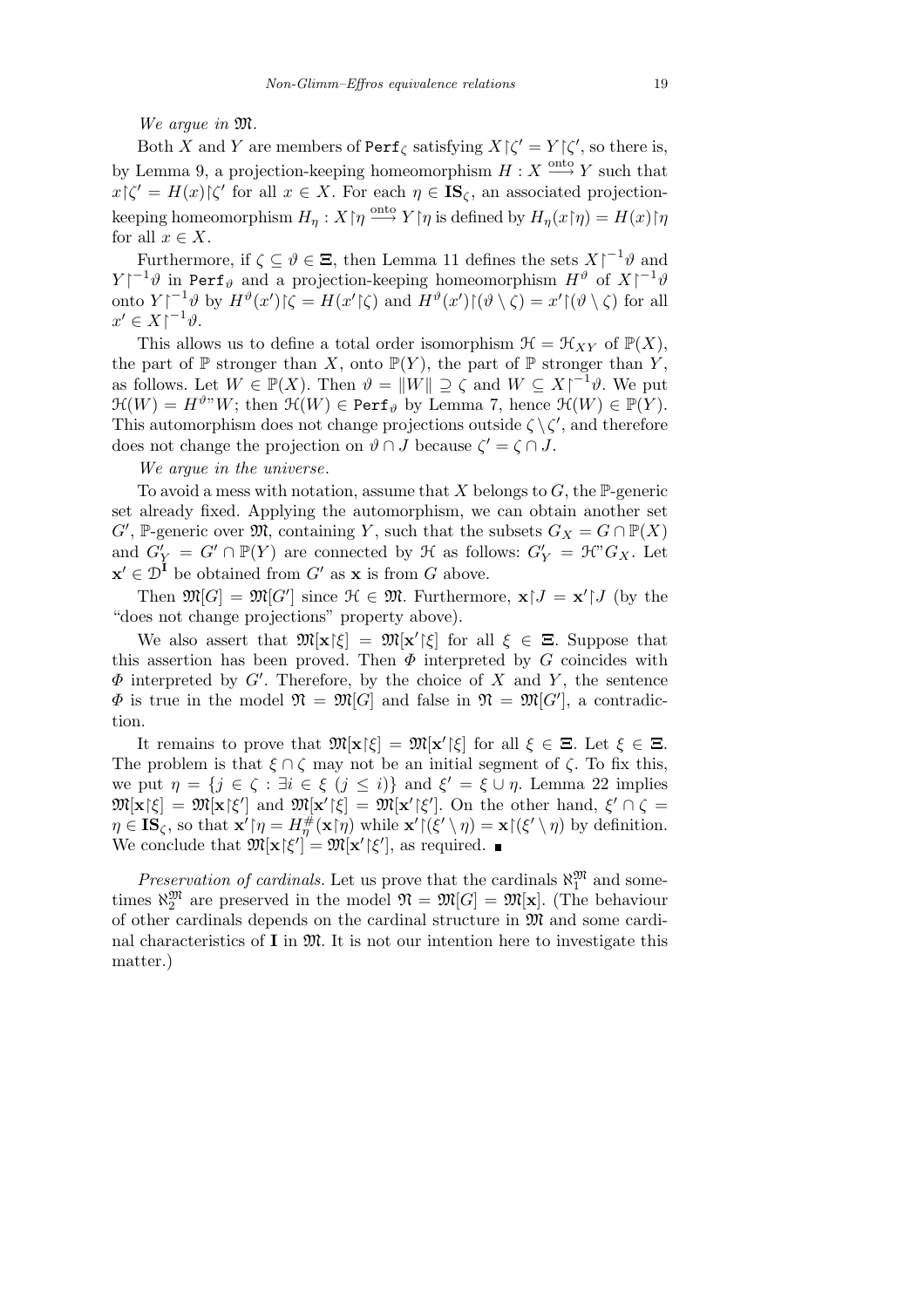THEOREM 24. (1)  $\aleph_1^{\mathfrak{M}}$  remains a cardinal in  $\mathfrak{N}$ .

(2) If  $2^{\aleph_0} = \aleph_1$  *in*  $\mathfrak{M}$  *and every proper initial segment*  $J \in \mathfrak{M}, J \subseteq I$ , *has cardinality* card  $J \leq \aleph_1^{\mathfrak{M}}$  *in*  $\mathfrak{M}$  *then*  $\aleph_2^{\mathfrak{M}}$  *remains a cardinal in*  $\mathfrak{N}$ *.* 

Proof. (1) Let  $f$  be a name of a function mapping  $\omega$  to  $\omega_1^{\mathfrak{M}}$ . It would be enough, given  $X_0 \in \mathbb{P}$ , to find a condition  $X \in \mathbb{P}$  stronger than  $X_0$  and a set  $W \subseteq \omega_1^{\mathfrak{M}}$  countable in  $\mathfrak{M}$  such that *X* forces that the range of *f* is included in *W*.

So let  $X_0 \in \mathbb{P}$ .

*We argue in*  $\mathfrak{M}$ *.* Let  $\xi_0 = \|X_0\|$ *.* We define the following objects:

- 1) a sequence  $\zeta_0 \subseteq \zeta_1 \subseteq \zeta_2 \subseteq \ldots$  of sets  $\zeta_m \in \Xi$  such that  $\xi_0 \subseteq \zeta_0$ ;
- 2) the set  $\zeta = \bigcup_{m \in \omega} \zeta_m \in \Xi$  and a  $\zeta$ -complete function  $\phi : \omega \to \zeta$  such that  $\phi(m) \in \zeta_m$  for all *m*;
- 3) for any *m*, a  $\phi$ -splitting system  $\langle X_u : u \in 2^m \rangle$  of sets  $X_u \in \text{Perf}_{\zeta_m}$ such that  $X_A \subseteq X_0 \upharpoonright^{-1} \zeta_0$  and
	- $(X_0 \times X_{u \wedge e} \subseteq X_u \mid u \wedge u \in 2^m \text{ and } e = 0, 1;$
	- (b) every set  $X_u$  ( $u \in 2^m$ ) has diameter diam  $X_u \leq m^{-1}$ ;
	- (c) every condition  $X_u$   $(u \in 2^m)$  forces  $f(m) = \varrho_u$  for a certain ordinal  $\rho_u$ .

This solves the problem. Indeed, the sets  $Y_u = X_u \begin{bmatrix} -1 \\ \zeta \end{bmatrix}$  form a  $\phi$ -fusion sequence  $\binom{9}{1}$  in Perf<sub> $\zeta$ , hence  $X = \bigcap_{m \in \omega} \bigcup_{u \in 2^m} Y_u \in \text{Perf}_{\zeta}$  by Theorem 15,</sub> and *X* is stronger than  $X_0$  by the construction. Finally,  $\hat{X}$  forces that the range of *f* is a subset of a set  $W = \{ \varrho_u : u \in 2^{<\omega} \}$  countable in  $\mathfrak{M}$ .

So let us concentrate on the construction. Pick up a condition *X<sup>Λ</sup>* stronger than  $X_0$  which decides the value  $f(0)$ , and put  $\zeta_0 = \|X_A\|$ .

Suppose that  $\phi \upharpoonright m$ ,  $\zeta_m$ , and the sets  $X_u(u \in 2^m)$  have been defined. Let  $u_0 \in 2^m$ . There exists a condition  $Z \in \text{Perf}_{\zeta'}$  for some  $\zeta' \in \Xi$ ,  $\zeta' \supseteq \zeta_m$ , which is stronger than  $X_{u_0}$ , decides the value  $f(m + 1)$ , and has diam  $Z \le$  $(m+1)^{-1}$ . (We use Lemma 8 to fulfill the last inequality.) Let  $Y'_u = X_u \mid x'^{-1} \zeta'$ for all  $u \in 2^m$ ; then  $\langle Y'_u : u \in 2^m \rangle$  is a  $(\phi \upharpoonright m)$ -splitting system in Perf<sub> $\zeta'$ </sub> and  $Z \subseteq Y'_{u_0}$ . Using Lemma 12, we obtain a  $(\phi \upharpoonright m)$ -splitting system  $\langle X'_u : u \in$  $2^m$ *i* in Perf<sub>*ζ'*</sub> such that  $X'_u \subseteq Y'_u = X_u$ <sub>*i*</sub><sup> $-1$ </sup> $\zeta'$  for all  $u \in 2^m$  and the condition  $X'_{u_0} = Z$  decides the value  $f(m+1)$ .

Running this procedure  $2^m$  times, we finally get a set  $\zeta_{m+1} \in \Xi$  satisfying  $\zeta_{m+1} \supseteq \zeta_m$ *, and a*  $(\phi \upharpoonright m)$ *-splitting system*  $\langle X'_u : u \in 2^m \rangle$  *in Perf* $\zeta_{m+1}$  *such* that  $X'_u \subseteq X_u \upharpoonright^{-1} \zeta_{m+1}$ , diam  $X'_u \leq (m+1)^{-1}$ , and  $X'_u$  decides the value  $f(m+1)$  for all  $u \in 2^m$ .

 $(2^{\circ})$  We assume that  $\text{diam}(Z)^{-1}\zeta$   $\leq$   $\text{diam }Z$  whenever  $Z \subseteq \mathcal{D}^{\xi}$  and  $\xi \subseteq \zeta$ . This suffices to prove S-3 for the sets  $X_u$  by diam  $\overline{Y_u} \leq$  diam  $X_u \leq m^{-1}$  for  $u \in 2^m$ .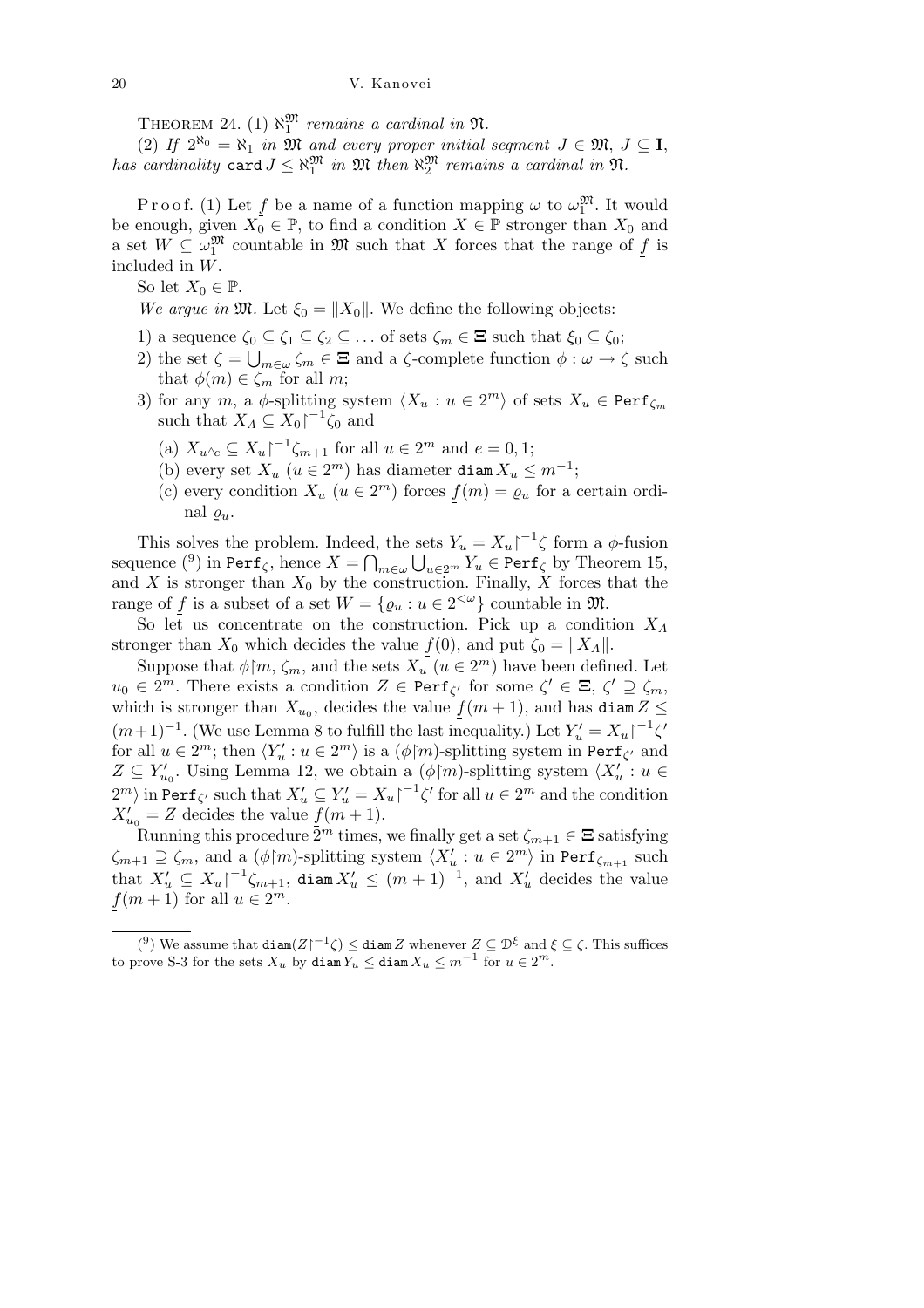At this moment, we define  $\phi(m) \in \zeta_m$  appropriately, to ensure the final *ζ*-completeness of *φ*, and use Lemma 14 to obtain a  $(φ)(m+1)$ -splitting system  $\langle X_{u'}: u' \in 2^{m+1} \rangle$  in  $\texttt{Perf}_{\zeta_{m+1}}$  such that  $X_{u \wedge e} \subseteq X'_u \subseteq X_u \rceil^{-1} \zeta_{m+1}$ for all  $u \in 2^m$  and  $e = 0, 1$ . This ends the recursive step of the construction.

(2) To prove  $\aleph_2^{\mathfrak{N}} = \aleph_2^{\mathfrak{M}}$ , it suffices to show that  $\mathbb P$  does not have antichains of cardinality  $>\aleph_1$  in  $\mathfrak{M}$ .

*We argue in*  $\mathfrak{M}$ . In particular, we have  $\mathfrak{c} = \aleph_1$ .

Let  $A \subseteq \mathbb{P}$  be a maximal antichain. The set  $\mathbb{P}_J =$ S *ζ∈***Ξ***, ζ⊆J* Perf*<sup>ζ</sup>* has cardinality card  $\mathbb{P}_J \leq \aleph_1$  (in fact =, of course) for any proper (i.e. other than **I** itself) initial segment  $J \subseteq I$  by the assumptions of the theorem. Therefore there exists an initial segment  $J \subseteq I$  of cardinality card  $J \leq \aleph_1$ such that  $\mathcal{A}' = \mathcal{A} \cap \mathbb{P}_J$  is a maximal antichain in  $\mathbb{P}_J$ .

It remains to check that  $A = A'$ . Suppose on the contrary that  $X \in$  $A \setminus A'$ . Let  $\zeta = \|X\|$  and  $\eta = \zeta \cap J$ . Then  $X \in \texttt{Perf}_\zeta$  and  $Y = X {\restriction} \eta \in \texttt{Perf}_\eta$ and  $\in \mathbb{P}_J$  by Lemma 6. Therefore there exist sets  $Z' \in \mathcal{A}'$  and  $Z \in \mathbb{P}_J$  such that  $Z$  is stronger than both  $Z'$  and  $Y$ . We come to a contradiction if we prove that *Z* and *X* are compatible in P.

Let  $\xi = \|Z\|$ , so that  $\eta \subseteq \xi \subseteq J$ , and  $\vartheta = \xi \cup \zeta$ . Then  $X' = X \uparrow^{-1} \vartheta \in$ Perf<sub> $\vartheta$ </sub> by Lemma 11. The set  $\xi = \vartheta \cap J$  is an initial segment in  $\vartheta$  and  $\phi$  obviously  $X'$   $\restriction \xi = Y \restriction^{-1} \xi$ ; hence  $Z \subseteq X' \restriction \xi$ . Now  $X'' = X' \cap (Z \restriction^{-1} \vartheta) \in \texttt{Perf}_\vartheta$ by Lemma 10. But  $X''$  is stronger than both  $Z$  and  $X$ .

*Continuous functions.* We put  $\mathbb{F}_\zeta = (\text{Cont}_\zeta)^{\mathfrak{M}}$  for  $\zeta \in \Xi$ . It is a principal property of several forcing notions (including Sacks forcing and for instance random forcing) that reals in the generic extensions can be obtained by application of continuous functions (having a code) in the ground model, to generic sequences of reals. As we shall prove, this is also a property of the generic models considered here.

Every  $F \in \mathbb{F}_{\zeta}$  is a countable subset of  $\mathcal{D}^{\zeta} \times \omega^{\omega}$  in the universe, but since the domain of *F* in  $\mathfrak{M}$  is the compact set  $\mathcal{D}^{\zeta}$ , the topological closure  $F^{\#}$  is a continuous function mapping  $\mathcal{D}^{\zeta}$  into the reals in the universe.

By "reals" we understand elements of the set  $\mathcal{N} = \omega^{\omega}$ , as usual.

THEOREM 25. Let  $J \in \mathfrak{M}$  be an initial segment of **I** and r a real in  $\mathfrak{M}[\mathbf{x} \mid J]$ . There exists a set  $\zeta \in \Xi$ ,  $\zeta \subseteq J$ , and a function  $F \in \mathbb{F}_{\zeta}$  such that  $r = F^{\#}(\mathbf{x} \upharpoonright \zeta).$ 

(The equality is obviously absolute for any model containing  $r$ ,  $\mathbf{x}$  $\zeta$ ,  $F$ .)

P r o o f. Let r be a name for the real r, containing an explicit absolute construction of *r* from  $\mathbf{x}$  *J* and some parameter  $p \in \mathfrak{M}$ . Let  $X_0 \in \mathbb{P}$ .

*We argue in*  $\mathfrak{M}$ *.* Let  $\xi_0 = ||X_0||$ *.* 

By Theorem 23 the forcing of statements about *r* can be reduced to *J*: if  $X \in \text{Perf}_{\zeta}$  forces  $r(m) = k$  then  $X \upharpoonright (\zeta \cap J)$  also forces  $r(m) = k$ .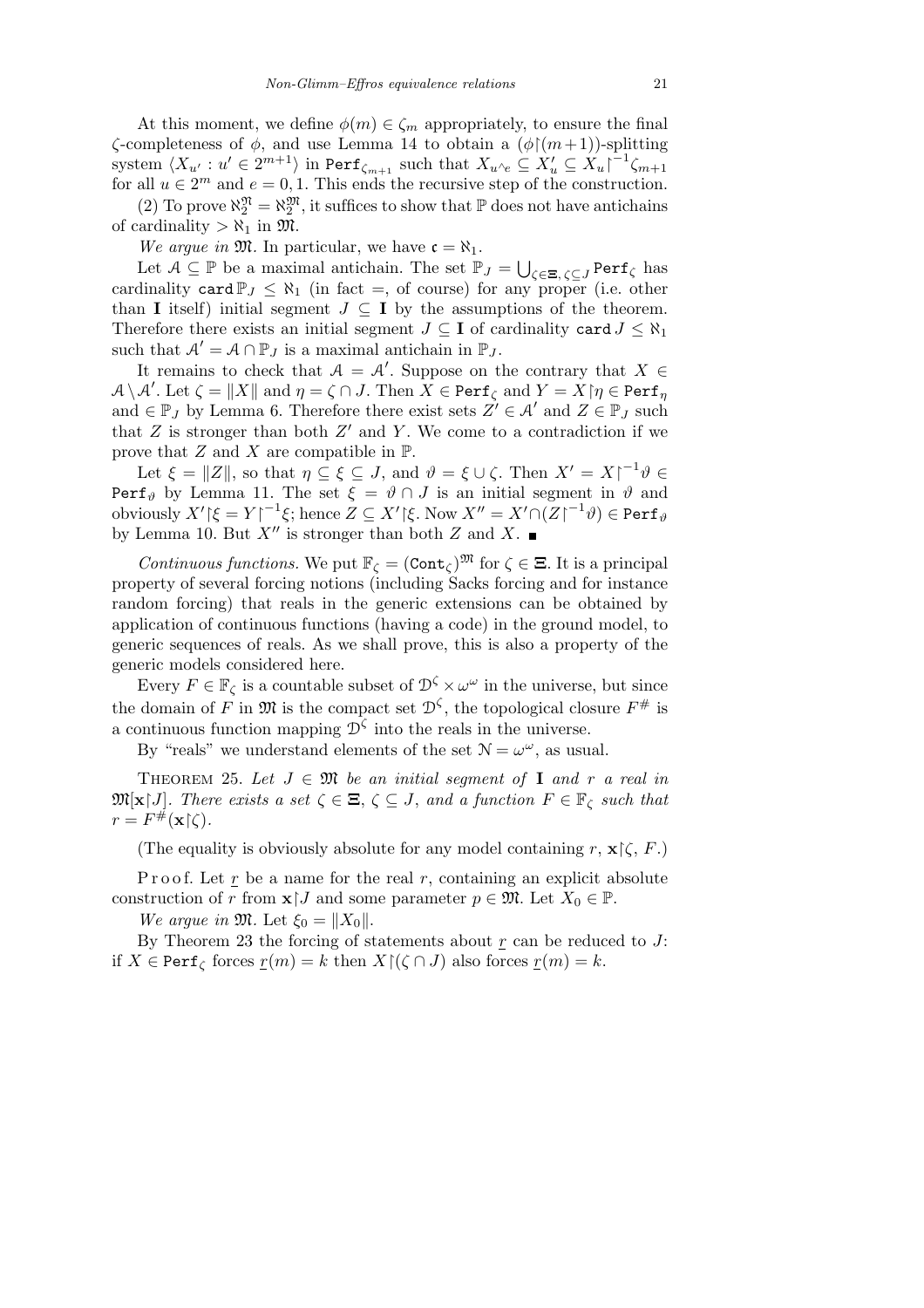Having this in mind and arguing as in the proof of Theorem 24, one gets a system of objects satisfying 1), 2), 3), with the following corrections: in 1), additionally,  $\zeta_m \subseteq J$ —therefore  $\zeta \subseteq J$ , and in 3)(c), every condition  $X_u$ ,  $u \in 2^m$ , forces  $\underline{r}(m) = k_u$  for some  $k_u \in \omega$ . We set  $Y_u = X_u \upharpoonright^{-1} \zeta$  for all  $u \in 2^{<\omega}.$  $\overline{a}$ S

Define a continuous function  $F'$  on the set  $X =$ *m*  $u \in 2^m$   $Y_u \in \texttt{Perf}_{\zeta}$ as follows. Let  $x \in X$  and  $m \in \omega$ . There exists a unique  $u \in 2^m$  such that  $x \in Y_u$ . We put  $F'(x)(m) = k_u$ . The function  $F'$  can be extended to a function  $F \in \text{Cont}_{\zeta}$  (that is, defined on the whole  $\mathcal{D}^{\zeta}$ ). Then *X* forces  $\underline{r} = F'^{\#}(\mathbf{x} | \zeta) = F^{\#}(\mathbf{x} | \zeta).$ 

**5. Reals in the iterated Sacks extensions.** Theorem 25 practically reduces properties of reals in P-generic extensions to properties of continuous functions in the ground model. To demonstrate how Theorem 25 works we prove several lemmas on reals in a P-generic model  $\mathfrak{N} = \mathfrak{M}[G]$ . Section 3 will be taken as a source of different properties of continuous functions in the ground model.

As an application, Theorem 3 will be proved.

At the end of this section, it will be demonstrated that the models we consider are iterated Sacks extensions.

We keep the notation of the previous section.

In fact, this section should start with Lemma 22, which, indeed, was necessary for the proof of Theorem 23.

LEMMA 26. Suppose that  $J \in \mathfrak{M}$  is an initial seqment in **I** and  $i \in I \setminus J$ . *Then*  $\mathbf{a}_i \notin \mathfrak{M}[\mathbf{x} \mid J]$ *.* 

P r o o f. Otherwise, by Theorem 25, there exist  $\zeta \in \Xi$ , a function  $F \in \mathbb{F}_{\xi}$ , where  $\xi = \zeta \cap J$ , and a condition  $X \in \mathbb{P}_{\zeta}$  which forces  $\mathbf{a}_i = F^{\#}(\mathbf{x}|\xi)$ .

*We arque in*  $\mathfrak{M}$ *.* We have  $x(i) = F(x|\xi)$  for all  $x \in X$ *.* (Indeed, otherwise there exist  $m \in \omega$  and a condition  $Y \subseteq X, Y \in \text{Perf}_{\zeta}$ , such that  $x(i)(m) = 0$ but  $F(x|\xi)(m) = 1$ , or *vice versa*, for all  $x \in Y$ , by Lemma 8. One easily gets a contradiction with the choice of the condition *X*.) Thus the coordinate function  $C_i$  reduces to  $\xi$  on  $X$ , contradicting Theorem 20(2) because  $i \notin \xi$ .

COROLLARY 27. If  $i \neq j$  then  $\mathbf{a}_i \neq \mathbf{a}_j$  and even  $\mathfrak{M}[\mathbf{a}_i] \neq \mathfrak{M}[\mathbf{a}_j]$ .

LEMMA 28. If  $\xi \in \Xi$  and r is a real in  $\mathfrak{N}$  such that  $\mathbf{a}_i \in \mathfrak{M}[r]$  for all  $i \in \xi$  *then the indexed set*  $\mathbf{x} | \xi = \langle \mathbf{a}_i : i \in \xi \rangle$  *belongs to*  $\mathfrak{M}[r]$ *.* 

Proof. Otherwise, by Theorem 25, there exist a set  $\zeta \in \Xi$  such that  $\xi \subseteq \zeta$ , a function  $F \in \mathbb{F}_{\zeta}$ , and a condition  $X \in \mathbb{P}_{\zeta}$  which forces that  $\mathbf{a}_i \in \mathfrak{M}[F^{\#}(\mathbf{x}|\zeta)]$  for each  $i \in \xi$ , but also forces  $\mathbf{x}|\xi \notin \mathfrak{M}[F^{\#}(\mathbf{x}|\zeta)]$ . One can assume, by Lemma 22, that  $\xi$  is an initial segment of  $\zeta$ .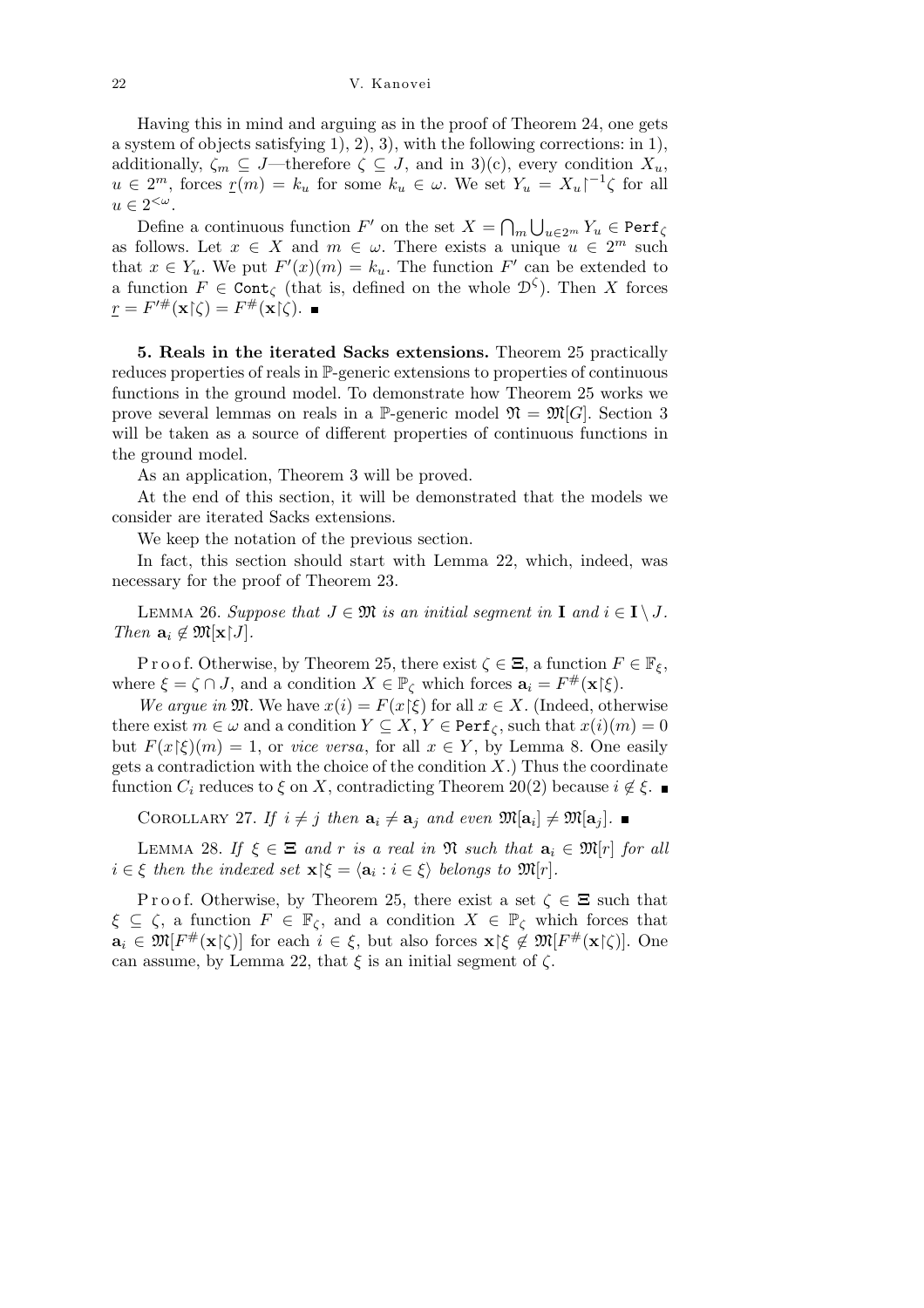*We argue in*  $\mathfrak{M}$ . It follows from Theorem 20(3,4) that there exists a condition  $Y \in \text{Perf}_{\zeta}, Y \subseteq X$ , such that either *F* captures each  $i \in \xi$  on *Y*, or, for some  $i \in \xi$ , F reduces to  $\eta = \zeta \cap [\n\geq i]$  on Y.

In the "either" case, there exists a continuous function  $H$  : reals  $\rightarrow$  $\mathcal{D}^{\xi}$  such that  $x \xi = H(F(x))$  for all  $x \in Y$ . We conclude that *Y* forces  $\mathbf{x}[\xi] = H^{\#}(F^{\#}(\mathbf{x}|\zeta))$ , so forces  $\mathbf{x}[\xi] \in \mathfrak{M}(F^{\#}(\mathbf{x}|\zeta))$ , contradicting the choice of *X*.

In the "or" case, *Y* forces  $F^{\#}(\mathbf{x}|\zeta) \in \mathfrak{M}[\mathbf{x}|\eta]$ , in particular, forces  $\mathbf{a}_i \in$  $\mathfrak{M}[\mathbf{x}|\eta]$ . We observe that  $J = [\n\geq i] = \{j \in \mathbf{I} : j \geq i\}$  is an initial segment in **I** and  $\eta \subseteq J \in \mathfrak{M}$ , so *Y* forces  $\mathbf{a}_i \in \mathfrak{M}[\mathbf{x} | J]$ , contradicting Lemma 26 because  $i \notin J$ . ■

LEMMA 29. If  $J \in \mathfrak{M}$  *is an initial seqment of* **I**, and *r is a real in*  $\mathfrak{N}$ , *then either*  $r \in \mathfrak{M}[\mathbf{x} \mid J]$  *or there is*  $i \notin J$  *such that*  $\mathbf{a}_i \in \mathfrak{M}[r]$ *.* 

Proof. Otherwise, by Theorem 25, there exist  $\zeta \in \Xi$ , a function  $F \in \mathbb{F}_{\zeta}$ , and a condition  $X \in \mathbb{P}_{\zeta}$  which forces  $F^{\#}(\mathbf{x}|\zeta) \notin \mathfrak{M}[\mathbf{x}|J]$  and forces  $\mathbf{a}_i \notin \mathfrak{M}[F^{\#}(\mathbf{x}|\zeta)]$  for all  $i \in \mathbf{I} \setminus J$ .

*We argue in*  $\mathfrak{M}$ *.* Set  $\xi = \zeta \cap J$ *.* Then  $\xi$  is an initial segment of  $\zeta$ *.* It follows from Theorem 20(5) that there is  $Y \in \text{Perf}_{\zeta}$ ,  $Y \subseteq X$ , such that either *F* reduces to  $\xi$  on  $Y$  or  $F$  captures some  $i \in \zeta \setminus \xi$  on  $Y$ .

In the "either" case, *Y* forces  $F^{\#}(\mathbf{x}|\zeta) \in \mathfrak{M}[\mathbf{x}|\xi]$  as above, a contradiction since  $\xi \subseteq J$ . In the "or" case, *Y* forces  $\mathbf{a}_i = \mathbf{x}(i) \in \mathfrak{M}[F^{\#}(\mathbf{x}|\zeta)]$  as above, a contradiction because  $i \notin J$ .

*The "discrete" case and the degrees of constructibility.* In this subsection we consider a special but quite important class of sets **I** which admit a complete description of the degrees of  $\mathfrak{M}$ -constructibility of reals in the extension in terms of initial segments of **I**.

We keep the notation introduced above.

DEFINITION. A (partially ordered) set  $I \in \mathfrak{M}$  is  $\mathfrak{M}\text{-}discrete$  iff all initial segments of **I** belong to  $\mathfrak{M}$ .

For instance  $\mathbb Z$  (the integers), ordinals, and inverse ordinals are discrete.  $\mathbb Q$  (the rationals) is not an M-discrete set. An infinite set with the empty order is not discrete.

For a real  $r \in \mathfrak{N}$ , we set  $\mathbf{I}_r = \{i \in \mathbf{I} : \mathbf{a}_i \in \mathfrak{M}[r]\}$ ; then  $\mathbf{I}_r \in \mathfrak{M}[G]$ is an initial segment of **I** by Lemma 22. The following theorem shows, in particular, that in the case of a discrete set **I** the M-degrees of reals in M admit a description in terms of initial segments of **I** having countable cofinality in M.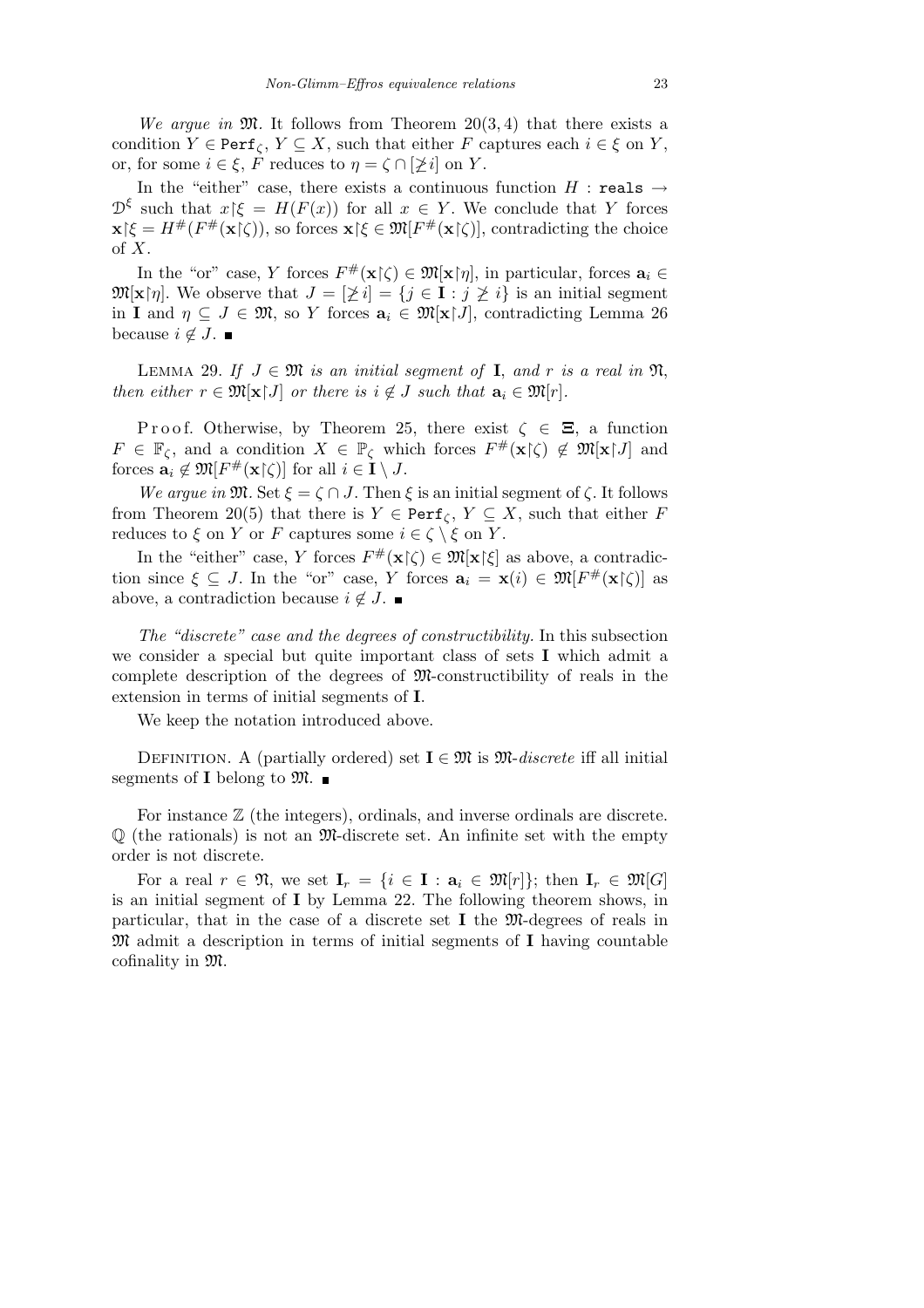Theorem 30. *Suppose that* **I** *is* M*-discrete. Then*

(1) For each real  $r \in \mathfrak{N}$ ,  $\mathbf{I}_r$  belongs to  $\mathfrak{M}$  and has countable cofinality *in* M*.*

(2) If  $\zeta \in \Xi$  *is cofinal in*  $\mathbf{I}_r$  *then*  $\mathfrak{M}[r] = \mathfrak{M}[\mathbf{x}]\zeta$ . In particular, if i<sub>0</sub> *is the largest element of*  $\mathbf{I}_r$  *then*  $\mathfrak{M}[r] = \mathfrak{M}[\mathbf{a}_{i_0}].$ 

(3) For all reals  $r, r' \in \mathfrak{N}, r \in \mathfrak{M}[r']$  iff  $\mathbf{I}_r \subseteq \mathbf{I}_{r'}$ .

(We understand countable cofinality so that a p.o. set *J* is *countably cofinal* iff there exists a countable or finite subset  $\xi \subseteq J$  such that each  $j \in J$  is  $\leq$  than some  $i \in \xi$ . In particular, sets having the largest element are of countable cofinality.)

Proof. (1) First of all,  $I_r \in \mathfrak{M}$  since **I** is M-discrete. We have  $r \in \mathfrak{M}[\mathbf{x}|\mathbf{I}_r]$  by Lemma 29. Hence  $r \in \mathfrak{M}[\mathbf{x}|\xi]$  for some  $\xi \in \Xi$ ,  $\xi \subset \mathbf{I}_r$ by Theorem 25. It follows that  $\mathbf{a}_i \in \mathfrak{M}[\mathbf{x}]\xi$  whenever  $i \in \mathbf{I}_r$ . Therefore  $\xi$  is cofinal in  $\mathbf{I}_r$  by Lemma 26 (<sup>10</sup>).

(2) Let  $\zeta \in \Xi$  be cofinal in  $\mathbf{I}_r$ . Then  $\mathbf{x} \upharpoonright \zeta \in \mathfrak{M}[r]$  by Lemma 28. To prove the converse, we recall that  $r \in \mathfrak{M}[\mathbf{x}]\xi$  for some  $\xi \in \Xi$ ,  $\xi \subset \mathbf{I}_r$ , see above. Then  $r \in \mathfrak{M}[\mathbf{x}]\zeta$  by Lemma 22 since  $\zeta$  is cofinal in  $\mathbf{I}_r$ .

(3) Suppose that  $\mathbf{I}_r \subseteq \mathbf{I}_{r'}$ . As above there exists  $\xi \in \Xi$ ,  $\xi \subseteq \mathbf{I}_r$ , such that  $r \in \mathfrak{M}[\mathbf{x}|\xi]$ . Then we have  $\xi \subseteq \mathbf{I}_{r'}$  as well, hence  $\mathbf{x}|\xi \in \mathfrak{M}[r']$  by Lemma 28.  $\blacksquare$ 

*A model in which every new real collapses*  $\kappa$  *to*  $\aleph_1$ . To prove Theorem 3, we suppose that  $\kappa$  is an uncountable cardinal in  $\mathfrak{M}$ , a model of  $V = L$ . Let  $\mathbf{I} = \kappa^*$  (i.e.  $\kappa$  with the inverse order). Obviously **I** is  $\mathfrak{M}$ -discrete.

Note that  $\aleph_1^{\mathfrak{M}}$  remains a cardinal in the  $\mathbb{P}_I$ -generic extension  $\mathfrak{N} = \mathfrak{M}[G]$ by Theorem 24. Let us prove that  $\kappa$  admits a bijection on  $\aleph_1^{\mathfrak{M}}$  in any submodel  $\mathfrak{M}[r]$ , where *r* is a real in  $\mathfrak{N} = \mathfrak{M}[G]$ ,  $r \notin \mathfrak{M}$ .

The initial segment  $\mathbf{I}_r$  is nonempty by Theorem 30(3) as  $r \notin \mathfrak{M}$ . We observe that  $\mathbf{I}_r \in \mathfrak{M}$  since *all* initial segments of  $\mathbf{I} = \kappa^*$  belong to  $\mathfrak{M}$ . Furthermore, card  $I_r = \kappa$  in  $\mathfrak{M}$ .

On the other hand, all reals  $a_i$  are pairwise different by Corollary 27, so we have at least *κ* different reals in  $\mathfrak{M}[r]$ . But  $\mathfrak{M}[r] = (L[r])^{\mathfrak{N}}$ .

*The "Sacksness".* We prove that the model  $\mathfrak{N}$  is a sort of iterated Sacks generic extension of M. This separate result will not be used below.

THEOREM 31. *Every*  $\mathbf{a}_i$  is Sacks generic over the model  $\mathfrak{M}[\mathbf{x} \restriction_{\leq i}]$ .

Before the proof starts, we have to present one more construction of forcing conditions. Perhaps, Section 1 would be a more suitable place, but we decided to introduce it here because it is used only to prove Theorem 31.

 $(10)$  Conversely, if  $J \in \mathfrak{M}$  is a countably cofinal initial segment of **I** in  $\mathfrak{M}$  then one easily proves that  $J = I_r$  for a real  $r \in \mathfrak{N}$ .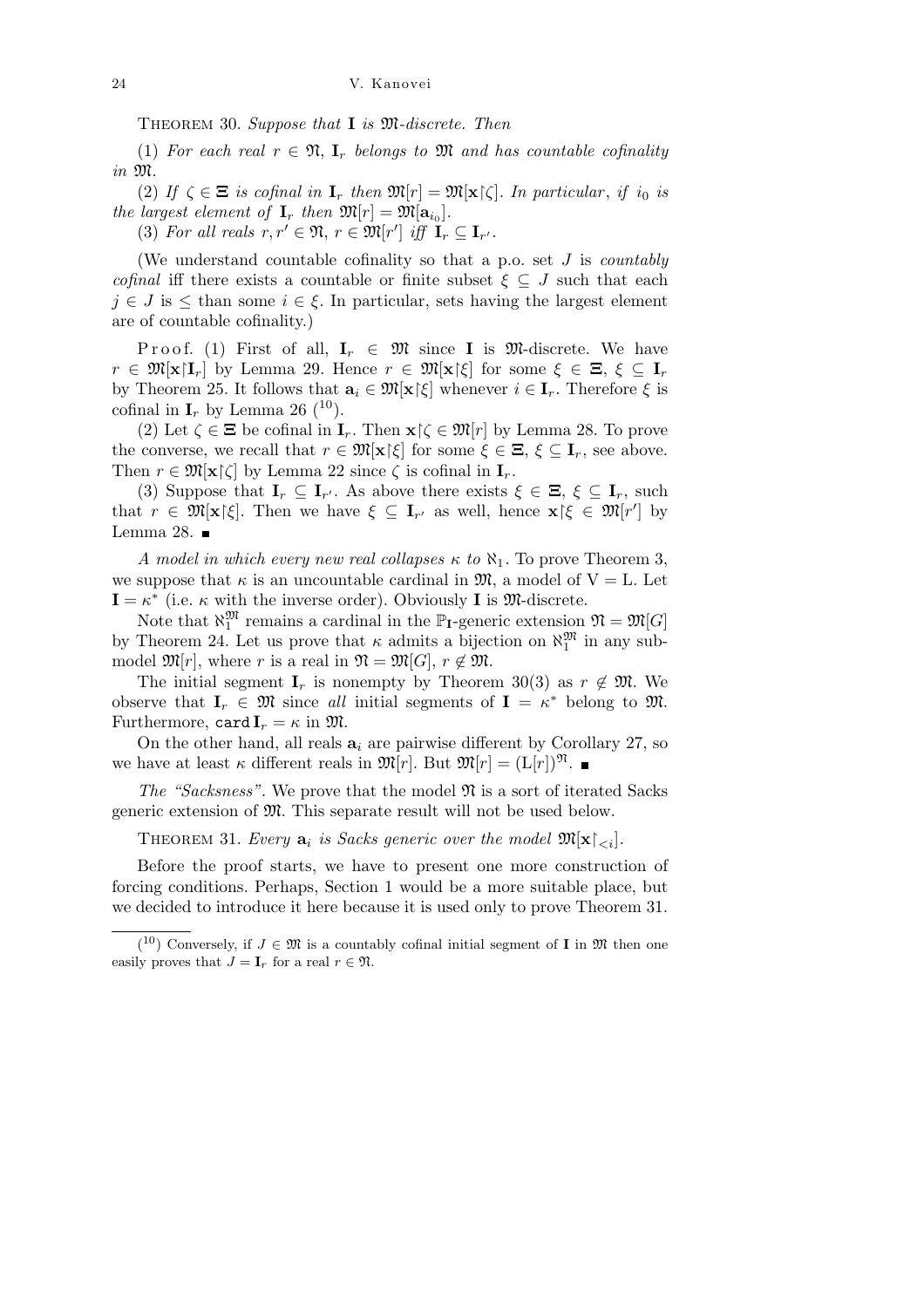We consider trees  $T \subseteq 2^{<\omega}$ . Let a *perfect tree* be any (nonempty) tree  $T \subseteq 2^{<\omega}$  such that the set  $B(T) = \{t \in T : t \wedge 0 \in T \& t \wedge 1 \in T\}$  of all splitting points of  $T$  is cofinal in  $T$ . Suppose  $T$  is such a tree. We define the following objects.

- $\bullet$   $[T] = \{a \in 2^{\omega} : \forall m \ (a \in T)\},\$ a perfect set is  $\mathcal{D} = 2^{\omega}$ .
- An order isomorphism  $\beta_T : 2^{< \omega} \stackrel{\text{onto}}{\longrightarrow} B(T)$ . We define  $\beta_T(u) \in B(T)$ for every  $u \in 2^{\langle \omega \rangle}$  by induction on dom *u*, putting  $\beta_T(u \wedge e)$  to be the least element  $s \in B(T)$  such that  $\beta_T(u) \land e \subseteq s$ , for  $e = 0, 1$ .
- A homeomorphism  $H_T: \mathcal{D} \xrightarrow{\text{onto }} [T]$  by  $H_T(a) = \bigcup_{m \in \omega} \beta_T(a|m)$  for all  $a \in \mathcal{D}$ .

LEMMA 32. *Assume that i is the largest element in*  $\zeta \in \Xi$ ,  $\eta = \zeta \setminus \{i\}$ ,  $Y \in \text{Perf}_n$ ,  $y \mapsto T(y)$  *continuously maps Y into*  $\mathcal{P}(2^{<\omega})$ , *and*  $T(y)$  *is a perfect tree for all*  $y \in Y$ . Then the set  $X = \{x \in \mathcal{D}^{\zeta} : x | \eta \in Y \& x(i) \in Y\}$  $[T(x|\eta)]\}$  *belongs to* Perf<sub>*ζ*</sub>.

Proof of the lemma. The set  $Z = Y|^{-1} \zeta$  belongs to Perf<sub> $\zeta$ </sub> by Lemma 11, so, by Lemma 7, it suffices to define a projection-keeping homeomorphism  $H: Z \overset{\text{onto}}{\longrightarrow} X$ . Let  $z \in Z$ . Then  $y = z \mid \eta \in Y$  while  $a = z(i) \in \mathcal{D}$ is arbitrary. We define  $x = H(z) \in \mathcal{D}^{\zeta}$  so that  $x \upharpoonright \eta = y$  and  $x(i) = H_{T(y)}(a)$ . Then *H* maps *Z* onto *X* because every  $H_{T(y)}$  maps  $\mathcal D$  onto  $[T(y)] = \{x(i) :$  $x \in X \& x \nvert \eta = y$ . *H* is 1-1 since each  $H_T$  is 1-1, and *H* is continuous since so is the map  $y \mapsto T(y)$ . It remains to prove that *H* is projection-keeping, i.e.  $z_0 \upharpoonright \xi = z_1 \upharpoonright \xi \Leftrightarrow H(z_0) \upharpoonright \xi = H(z_1) \upharpoonright \xi$  for all  $z_0, z_1 \in Z$  and  $\xi \in \mathbf{IS}_{\zeta}$ . If  $i \notin \xi$ then  $\xi \subseteq \eta$  and  $z \mid \xi = H(z) \mid \xi$  by definition. If  $i \in \xi$  then  $\xi = \zeta$ , so the result is obvious as well.  $\blacksquare$ 

Proof of Theorem 31. Suppose that  $S \in \mathfrak{M}[\mathbf{x} \restriction_{\leq i}]$  is, in  $\mathfrak{M}[\mathbf{x} \restriction_{\leq i}]$ , a dense subset in the collection of all perfect subsets of D; we have to prove that  $a_i \in P^{\#}$  for some  $P \in S$ . Assume on the contrary that a condition  $X_0 \in G \cap \mathbb{P}_{\zeta}$  ( $\zeta \in \Xi$ ) forces the opposite. Since the forced statement is relativized to  $\mathfrak{M}[\mathbf{x} \restriction_{\leq i}]$ , we may assume that  $\zeta \subseteq [\leq i]$  by Theorem 23. We can also suppose that  $i \in \zeta$ , so that *i* is a maximal element in  $\zeta$ . Let  $\eta = \zeta \cap [\langle i] = \zeta \setminus \{i\}; \eta \text{ is an initial segment in } \zeta.$ 

*We argue in* M*.*

Note that the set  $D(y) = D_{X_0y}(i) = \{x(i) : x \in X_0 \& x \mid \eta = y\}$  is a perfect subset of  $\mathcal{D} = 2^{\omega}$  for all  $y \in Y_0 = X_0 \upharpoonright \eta$  by property P-1 of  $X_0$ (see Proposition 4).

*We argue in*  $\mathfrak{M}[\mathbf{x}|_{< i}].$ 

We observe that  $y = x \gamma \in Y_0^{\#}$  $\mathcal{D}^{\#}$ . Therefore  $D^{\#}(\mathbf{y}) = D_{X_0^{\#} \mathbf{y}}(i)$  is a perfect set. Thus there exists a set  $\tilde{P} \in S$  such that  $P \subseteq D^{\#}(\mathbf{y})$ .

By the assumption,  $\mathbf{a}_i = \mathbf{x}(i) \notin P^{\#}$ .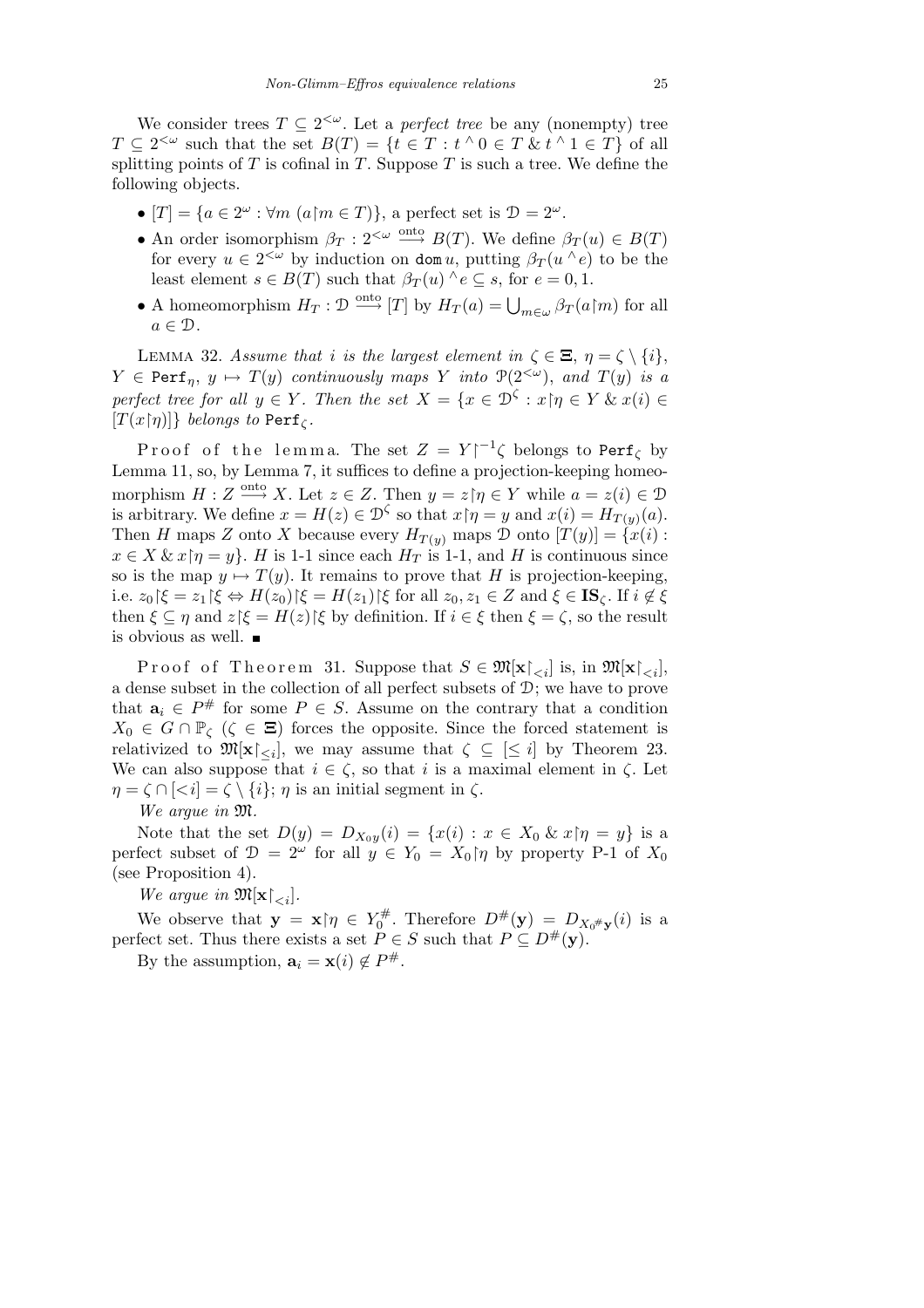We put  $T^* = \{p \mid m : p \in P \& m \in \omega\}$ . Then  $T^*$  is a perfect tree and  $P = [T^*]$ . By Theorem 25, there exist, in  $\mathfrak{M}, \xi \in \Xi$  such that  $\xi \subseteq \xi$ , and a continuous map  $y \mapsto T(y)$  of  $\mathcal{D}^{\xi}$  into  $\mathcal{P}(2^{<\omega})$  such that  $T^* = T^{\#}(\mathbf{x}|\xi)$ . We can assume that  $\xi \subseteq \zeta$  (otherwise put  $\zeta' = \zeta \cup \xi$  and  $X'_0 = X_0 \zeta^{-1} \zeta'$ in  $\mathfrak{M}$ , etc.). Then  $\xi \subseteq \eta$ , so it can be assumed that simply  $\xi = \eta$ . Then  $T^* = T^{\#}(\mathbf{y})$ , so that  $[T^{\#}(\mathbf{y})] = P \subseteq D^{\#}(\mathbf{y})$ .

The statement " $T^{\#}(\mathbf{y})$  is a perfect tree,  $[T^{\#}(\mathbf{y})] \in S$ , and  $[T^{\#}(\mathbf{y})] \subseteq$  $D^{\#}(\mathbf{y})$ " is relativized to  $\mathfrak{M}[\mathbf{y}] = \mathfrak{M}[\mathbf{x}|\eta]$ ; therefore it is forced by a condition *Y*<sub>1</sub>  $\in$  *G* stronger than *Y*<sub>0</sub> and such that  $\xi = ||Y_1|| \subseteq \{ \leq i \}$ , by Theorem 23. As above, we can assume that in fact  $\xi = \eta$ , so that  $Y_1 \subseteq Y_0$ .

*We argue in* M*.*

The set  $B = \{y \in Y_1 : T(y)$  is a perfect tree and  $[T(y)] \subseteq D(y)\}$  is a subset of  $Y_1$  of a finite Borel level because  $T$  is continuous. Therefore, by Corollary 17, we have either  $Y \subseteq B$  or  $Y \cap B = \emptyset$  for a set  $Y \in \text{Perf}_{\eta}$ ,  $Y \subseteq Y_1$ .

Suppose that  $Y \cap B = \emptyset$ . Then by Shoenfield *Y* would force that either  $T^{\#}(\mathbf{y})$  is not a perfect tree or  $[T^{\#}(\mathbf{y})] \nsubseteq D^{\#}(\mathbf{y})$ , contrary to the choice of *Y*<sub>1</sub>. Therefore *Y*  $\subseteq$  *B*. In particular, *T*(*y*) is a perfect tree for all  $y \in Y$ . It follows that the set  $X = \{x \in \mathcal{D}^{\zeta} : x \mid \eta \in Y \& x(i) \in [T(x \mid \eta)]\}$  belongs to Perf<sub>*C*</sub> by Lemma 32. Furthermore,  $[T(y)] \subseteq D(y) = D_{X_0y}(i)$  for all  $y \in Y$ , so that  $X \subseteq X_0$ . Since *X* is also stronger than  $Y_1$ , *X* forces everything which is forced by  $X_0$  and/or  $Y_1$ , and everything which logically follows from the mentioned. In particular, since  $X_0$  forces that  $\mathbf{a}_i$  does not belong to a set in *S* while  $Y_1$  forces that  $[T^{\#}(\mathbf{y})] \in S$ , we conclude that *X* forces  $a_i \notin [T^{\#}(\mathbf{y})]$ . It follows that *X* forces  $a_i \notin D_{X^{\#}(\mathbf{y})}$  because by definition  $D_{Xy}(i) = [T(y)]$ . This means that *X* forces  $\mathbf{x} \upharpoonright \zeta \notin X^{\#}$  (indeed,  $\mathbf{x} \upharpoonright \zeta =$ **y** ∪ { $\langle i, \mathbf{a}_i \rangle$ }), a contradiction.  $\blacksquare$ 

The next proposition (not to be proved here as it does not essentially contribute to our main results in the next section) gives a more substantial characterization of the models we consider.

PROPOSITION 33. If  $I = \lambda$  *is an ordinal in*  $\mathfrak{M}$  *then*  $\mathbb{P}_{I}$ *-generic extensions of* M *are equal to countable support iterated Sacks extensions of* M *of length λ. If* **I** *is an unordered set of cardinality κ in* M *then* P**I***-generic extensions of* M *are equal to generic extensions of* M *via the countable support product of κ copies of the Sacks forcing.*

**6. Non-Glimm–Effros equivalence relations.** This section presents the proof of Theorems 1 and 2. The proofs differ in some detail, but also have much in common, in particular are based on several facts of general nature. Therefore we start with those general properties of the iterated Sacks models, and then detail the reasoning.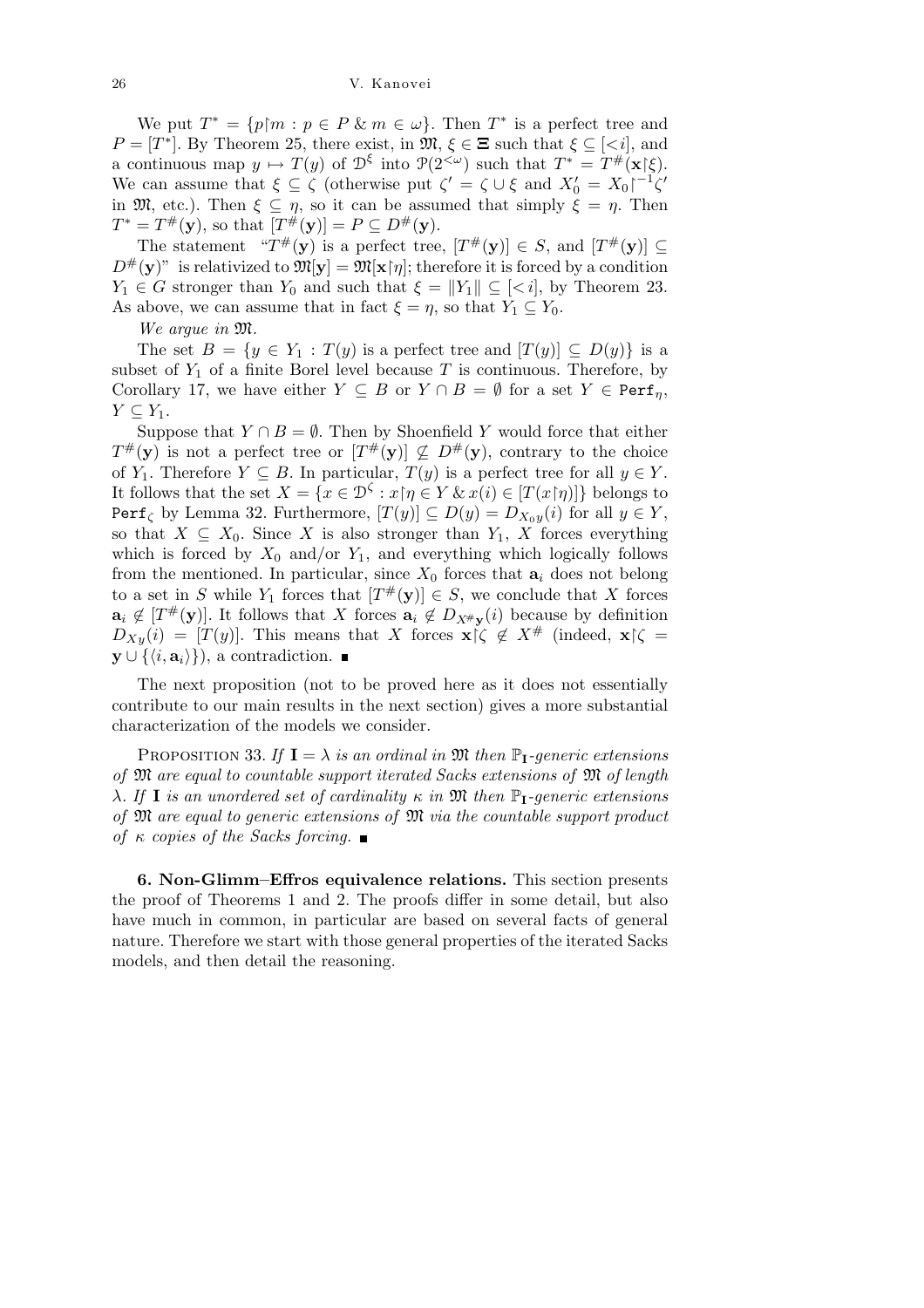We keep the notation  $(\mathbb{P}, \Xi, \mathbb{P}_{\zeta} \text{ for } \zeta \in \Xi, \mathfrak{M}, G, \mathbf{x} = \langle \mathbf{a}_i : i \in \mathbf{I} \rangle \in \mathcal{D}^{\mathbf{I}},$  $\mathfrak{N} = \mathfrak{M}[G] = \mathfrak{M}[\mathbf{x}]$ —the extension, etc.) of the preceding sections, but assume the following in addition:

- (i)  $\mathfrak{M}$ , the ground model, satisfies the axiom of constructibility  $V = L$ .
- (ii) **I** is an M-*discrete* set, i.e. all initial segments of **I** belong to M.

Fix a set  $G \subseteq \mathbb{P}$ , P-generic over  $\mathfrak{M}$ , and consider the  $\Sigma_2^1$  equivalence relation C defined on the reals by

$$
x \in y
$$
 iff  $L[x] = L[y]$ ,

 $\text{in the model } \mathfrak{N} = \mathfrak{M}[G] = \mathfrak{M}[\mathbf{x}] = \mathfrak{M}[\langle \mathbf{a}_i : i \in \mathbf{I} \rangle].$  Notice that C-equivalence classes, degrees of constructibility of reals, and degrees of M-constructibility of reals—are one and the same thing in  $\mathfrak{N}$  by (i).

We start with a consequence of the "additional" part of Theorem 23.

A set *S* of reals is called C-*invariant* if  $x \in Y$  implies  $x \in S \Leftrightarrow y \in S$  for any two reals *x*, *y*. We say that a variable *v* is C-*invariant* in a formula  $\varphi(v)$ if it enters the formula only through the expression  $L[v]$ .

PROPOSITION 34. *Suppose that*  $\xi \in \Xi$ , *J is an initial segment of* **I**, *and the variable v is*  $\mathsf{C}\text{-}invariant$  *in*  $\varphi(\mathbf{x} | J, v, \alpha)$ , *a formula containing only*  $\mathbf{x}$ <sup>*J*</sup> and sets in M as parameters. Then, for every ordinal  $\lambda \in \mathfrak{M}$ , the set  $\Omega_{\lambda} = {\alpha < \lambda : \mathfrak{N} \models \varphi(\mathbf{x} | J, \mathbf{x} | \xi, \alpha)}$  *belongs to*  $\mathfrak{M}[\mathbf{x} | J]$ *.* 

Proof. We have

$$
\Omega_{\lambda} = \{ \alpha < \lambda : \exists X \in G \ (\|X\| \subseteq J \ \& \ X \ \text{forces} \ \varphi(\mathbf{x} \restriction J, \mathbf{x} \restriction \xi, \alpha)) \}
$$

by Theorem 23. Therefore, since  $J \in \mathfrak{M}$  by (ii), it suffices to prove that

 ${X \in G : \|X\| \subseteq J} = {X \in \mathbb{P} : \|X\| \subseteq J \& \mathbf{x} \cap \|X\| \in X^{\#}}.$ 

The nontrivial direction is  $\supseteq$ , so assume that  $\vartheta \subseteq J$ ,  $X \in \mathbb{P}_{\vartheta}$ , and  $\mathbf{x} | \vartheta \in X^{\#}$ , and prove that  $X \in G$ . Suppose on the contrary that some  $Z \in G$  forces the opposite, and also forces that  $\mathbf{x} \upharpoonright \vartheta \in X^{\#}$ .

One may assume that  $\vartheta \subseteq \zeta = ||Z||$ . Then  $X \in \text{Perf}_{\vartheta}$  and  $Z \in \text{Perf}_{\zeta}$ in  $\mathfrak{M}$ . Lemma 8 yields a set  $Z' \subseteq Z$ ,  $Z' \in \text{Perf}_{\zeta}$ , such that either  $Z' \upharpoonright \vartheta \subseteq X$ or  $(Z' | \vartheta) \cap X = \emptyset$ . In the first case  $Z'$  is stronger than *X*, so *Z'* forces that *X* belongs to *G*, a contradiction. In the second case, *Z'* forces that  $\mathbf{x} \upharpoonright \theta \notin X^{\#}$ , a contradiction as well.

*Applications of order automorphisms.* An ordinal does not admit a nontrivial order automorphism. However, both nonlinear wellfounded order relations and nonwellordered linear orders do admit one. We exploit the effect of existence of different but indistinguishable C-classes  $[\mathbf{a}_i]_C = \{r : r \in \mathbf{a}_i\}$ of reals **a***<sup>i</sup>* , available in the case when **I** has a nontrivial order automorphism.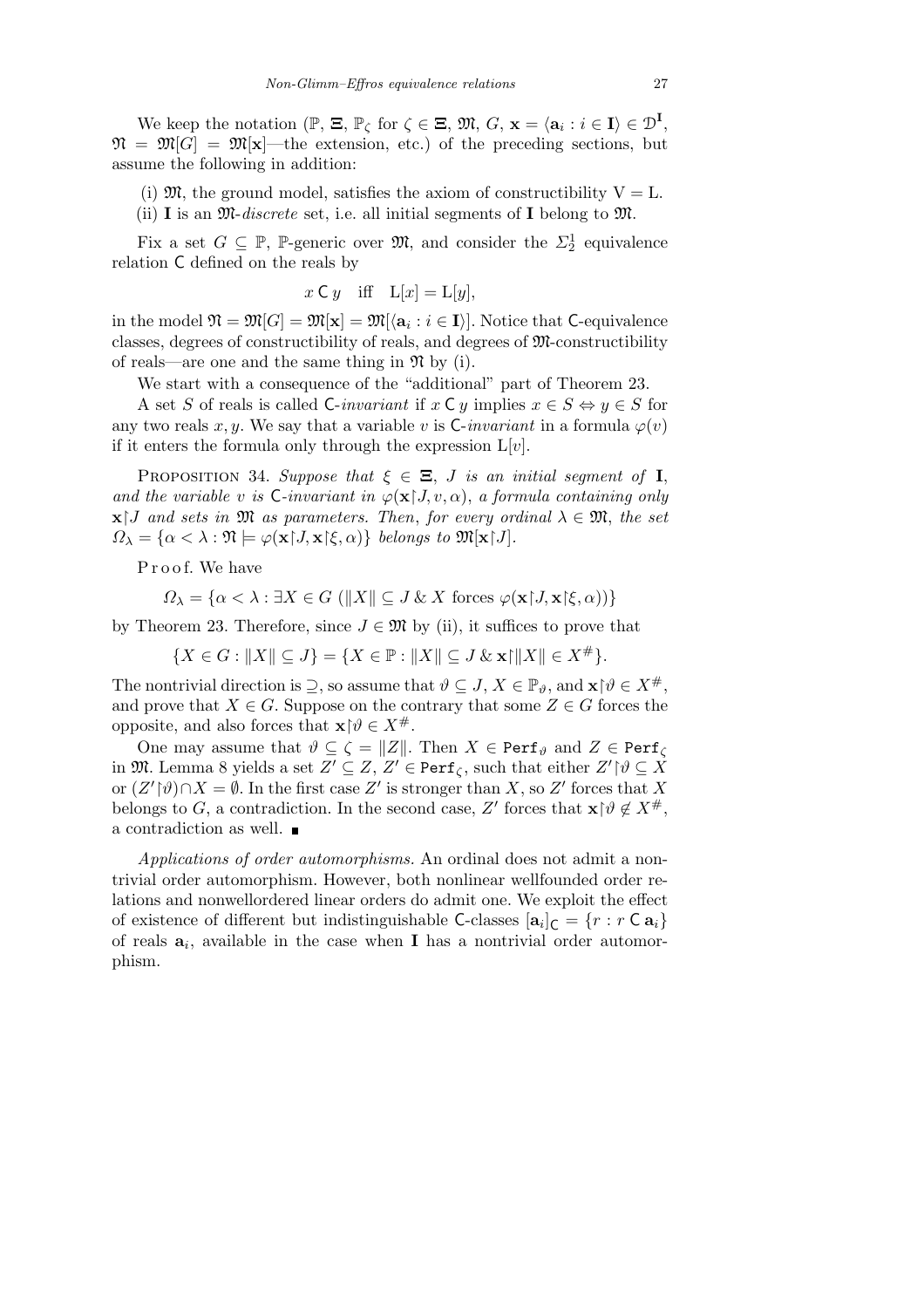PROPOSITION 35. Assume that *J* is an initial segment of **I**,  $h \in \mathfrak{M}$  is *an order automorphism of* **I**,  $h \upharpoonright J$  *is the identity*,  $i \in$  **I**,  $h(i) = i'$ , and  $A \in \mathfrak{N}$ *is a set of reals definable in*  $\mathfrak{N}$  *by a formula with only*  $\mathbf{x}$  *J and sets in*  $\mathfrak{M}$ *as parameters. Then, in*  $\mathfrak{N}, A \cap [\mathbf{a}_i]_{\mathsf{C}} = \emptyset$  *iff*  $A \cap [\mathbf{a}_{i'}]_{\mathsf{C}} = \emptyset$ .

Proof. Let  $A = \{r : \psi(\mathbf{x} | J, r)\}\$ in  $\mathfrak{N}$ , where  $\psi$  contains only  $\mathbf{x} | J$  and sets in  $\mathfrak{M}$  as parameters.

Let  $\varphi(\mathbf{x} | J, r)$  be the formula  $\exists r'$  ( $r \in r' \& \psi(\mathbf{x} | J, r')$ ).

Assume on the contrary that e.g.  $A \cap [\mathbf{a}_i]_{\mathsf{C}} \neq \emptyset$  but  $A \cap [\mathbf{a}_{i'}]_{\mathsf{C}} = \emptyset$  in  $\mathfrak{N}$ . This means that, in  $\mathfrak{N}, \varphi(\mathbf{x} | J, r)$  is true for any  $r \in [\mathbf{a}_i]_C$  and false for any  $r \in [\mathbf{a}_{i'}]_C$ . Therefore a condition  $X \in G$  forces

(\*) 
$$
\forall r \ (r \in \mathbf{a}_i \Rightarrow \varphi(\mathbf{x} \restriction J, r) \text{ and } r \in \mathbf{a}_{i'} \Rightarrow \neg \varphi(\mathbf{x} \restriction J, r)).
$$

Let  $\vartheta = ||X||$  and  $\vartheta' = \vartheta \cap J$ . Theorem 23 implies (take  $\xi_1 = \{i\}$  and  $\xi_2 = \{i'\}$ ) that even the weaker condition  $Y = X {\upharpoonright} \vartheta' \in G$  forces (\*).

The automorphism *h* obviously generates an order automorphism, say  $Z \mapsto Z'$ , of P onto P. We observe that  $Y' = Y$  because *h* is assumed to be the identity on the set *J* while  $\vartheta' = ||Y|| \subseteq J$ .

We set  $G' = \{Z' : Z \in G\}$ . Then  $Y \in G'$ ,  $G'$  is P-generic over  $\mathfrak{M}$ , and moreover,  $\mathfrak{M}[G'] = \mathfrak{M}[G]$  because  $h \in \mathfrak{M}$ . Let  $\mathbf{x}' = \langle \mathbf{a}'_j : j \in I \rangle \in \mathcal{D}^I$  be defined from *G'* as **x** was defined from *G*. Then we have  $\mathbf{a}'_{h(j)} = \mathbf{a}_j$  for all *j*; in particular, (a)  $\mathbf{a}'_{i'} = \mathbf{a}_i$ , and (b)  $\mathbf{x}' \upharpoonright J = \mathbf{x} \upharpoonright J$ .

Since *Y* forces (\*), (b) implies  $\neg \varphi(\mathbf{x} | J, r)$  in  $\mathfrak{N} = \mathfrak{M}[G']$  for any real  $r \in \mathfrak{N}$  satisfying  $r \in \mathbf{a}'_{i'}$  in  $\mathfrak{N}$ . On the other hand, the same property of *Y* directly implies  $\varphi(\mathbf{x}|J,r)$  in  $\mathfrak{N} = \mathfrak{M}[G]$  provided *r* **C**  $\mathbf{a}_i$  in  $\mathfrak{N}$ , contrary to (a).  $\blacksquare$ 

Proof of Theorem 1. In principle, a special choice of a model where C, the equiconstructibility on the reals, neither admits a R-OD enumeration of the equivalence closses by sets of ordinals, nor admits a R-OD pairwise Cinequivalent set of cardinality  $\mathfrak{c}$ , is not necessary. It turns out that everything that we need in addition to requirements (i) and (ii) (see the beginning of this section) is the three more requirements:

(iii) In  $\mathfrak{M}, \mathbf{I}$  has cardinality  $\leq \aleph_2^{\mathfrak{M}}$  and is *not* countably cofinal.

(iv) Every proper (i.e.  $J \neq I$ ) initial segment  $J \subseteq I$  (belongs to  $\mathfrak{M}$  by (ii) and) satisfies card  $J <$  card **I** in  $\mathfrak{M}$ .

(v) If *J* is a proper initial segment of **I** then there is an order automorphism  $h \in \mathfrak{M}$  of **I** onto **I**, equal to the identity on *J* but *not* equal to the identity on **I**.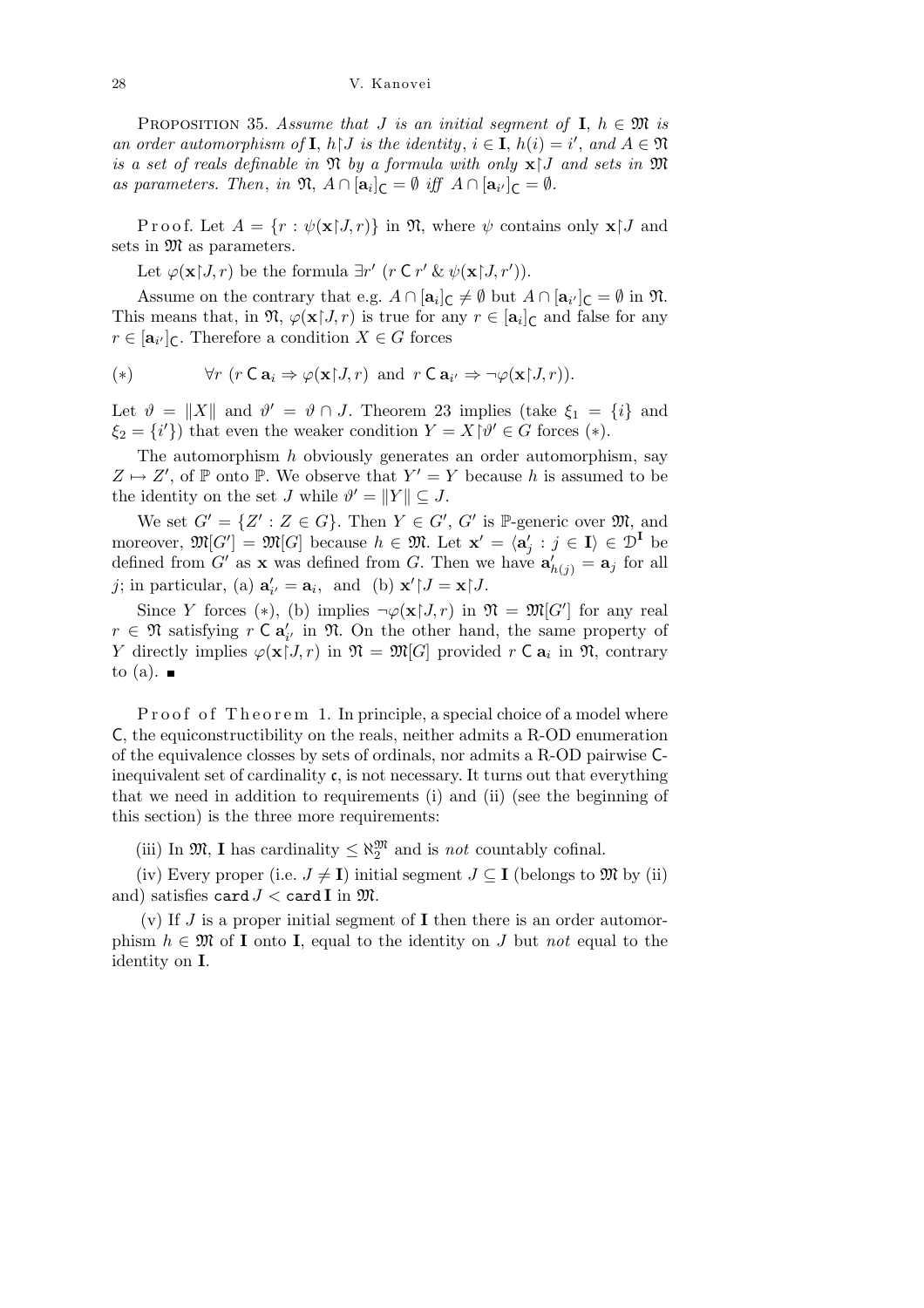Surely a wellordered set **I** cannot satisfy (v), but we have both nonlinear wellfounded order relations and nonwellordered linear orders  $I \in \mathfrak{M}$  which do satisfy (ii) through (v); see some examples below.

Theorem 36. *Suppose* (i) *through* (v)*. Then it is true in* N *that the equivalence relation* C *has* c *equivalence classes and*:

- *• neither has a R-OD enumeration of the equivalence classes by sets of ordinals*;
- *• nor admits a R-OD pairwise* C*-inequivalent set of cardinality* c*.*

 $In \ addition, \ \mathfrak{c}^{\mathfrak{N}} = \aleph_1^{\mathfrak{M}} = \aleph_1^{\mathfrak{N}} \ in \ the \ case \ \texttt{card\ I} = \aleph_1^{\mathfrak{M}} \ in \ \mathfrak{M}, \ and \ \mathfrak{c}^{\mathfrak{N}} = \aleph_2^{\mathfrak{M}} = \mathfrak{c}^{\mathfrak{M}}$  $\aleph_2^{\mathfrak{M}}$  in the case card  $\mathbf{I} = \aleph_2^{\mathfrak{M}}$  in  $\mathfrak{M}$ .

This theorem obviously implies Theorem 1, as soon as we are able to realize requirements (ii) through  $(v)$  on a partially ordered set **I** in a countable model  $\mathfrak{M} \models V = L$ .

P roof. We prove the "additional" part of the theorem. The cardinals  $\aleph_1$  and  $\aleph_2$  are preserved by Theorem 24. The reals  $a_i$  ( $i \in I$ ) are pairwise different and C-inequivalent in  $\mathfrak{N}$  by Corollary 27, hence  $\mathfrak{c} \geq \texttt{card } I$  and C has at least card **I** equivalence classes in  $\mathfrak{N}$ . On the other hand, we have  $\mathfrak{c} \leq$  card  $\Xi \times \aleph_1^\mathfrak{M}$  in  $\mathfrak{N}$  by Theorem 25, therefore  $\mathfrak{c} \leq$  card  $\mathrm I$  in  $\mathfrak{N},$  whichever cardinality,  $\aleph_1^{\mathfrak{M}}$  or  $\aleph_2^{\mathfrak{M}}$ , **I** has in  $\mathfrak{M}$ . It also follows that **C** has exactly **c** equivalence classes in N.

Thus it remains to prove the "neither" and "nor" statements.

*We prove the "nor" part of the theorem*. Let a pairwise C-inequivalent set  $S$  of reals be defined in  $\mathfrak N$  by a formula containing ordinals and a real  $p \in \mathfrak{N}$  as parameters. It follows from Theorem 30(1) that  $J = I_p$  (we have  $J \in \mathfrak{M}$  by (ii)) is an initial segment of **I** of countable cofinality in  $\mathfrak{M}$  and  $p \in \mathfrak{M}[\mathbf{x} \mid J]$ . Then *S* is definable in  $\mathfrak{N}$  by a formula containing only  $\mathbf{x} \mid J$  and ordinals as parameters.

We assert that  $S \subseteq \mathfrak{M}[\mathbf{x} | J]$ . Indeed, let  $r \in S$ . We have  $\mathfrak{M}[r] = \mathfrak{M}[\mathbf{x} | \xi]$ for some  $\xi \in \Xi$ ,  $\xi \subseteq J$ , by Theorem 30(1, 2). Therefore *r* is definable in  $\mathfrak{N}$  as the unique real  $r \in S$  which satisfies the equality  $L[r] = L[x \xi]$ . To conclude, *r* is definable in  $\mathfrak{N}$  by a formula containing only  $\mathbf{x}$ [*J*, ordinals, and  $\mathbf{x}$ [*ξ* in the C-invariant form, as parameters. Now  $r \in \mathfrak{M}[\mathbf{x} \mid J]$  by Proposition 34, as required.

It remains to prove that reals in  $\mathfrak{M}[\mathbf{x} \mid J]$  generate less than c  $\mathfrak{M}$ -degrees in  $\mathfrak{N}$ . It suffices, by Theorem 30(3), to check that *J* has  $\lt$  card **I** countably cofinal initial segments in M.

As *J* is countably cofinal in  $\mathfrak{M}$ , it follows from (iii) that  $J \neq I$ , hence card  $J <$  card **I** in  $\mathfrak{M}$  by (iv). We have two cases, by (iii).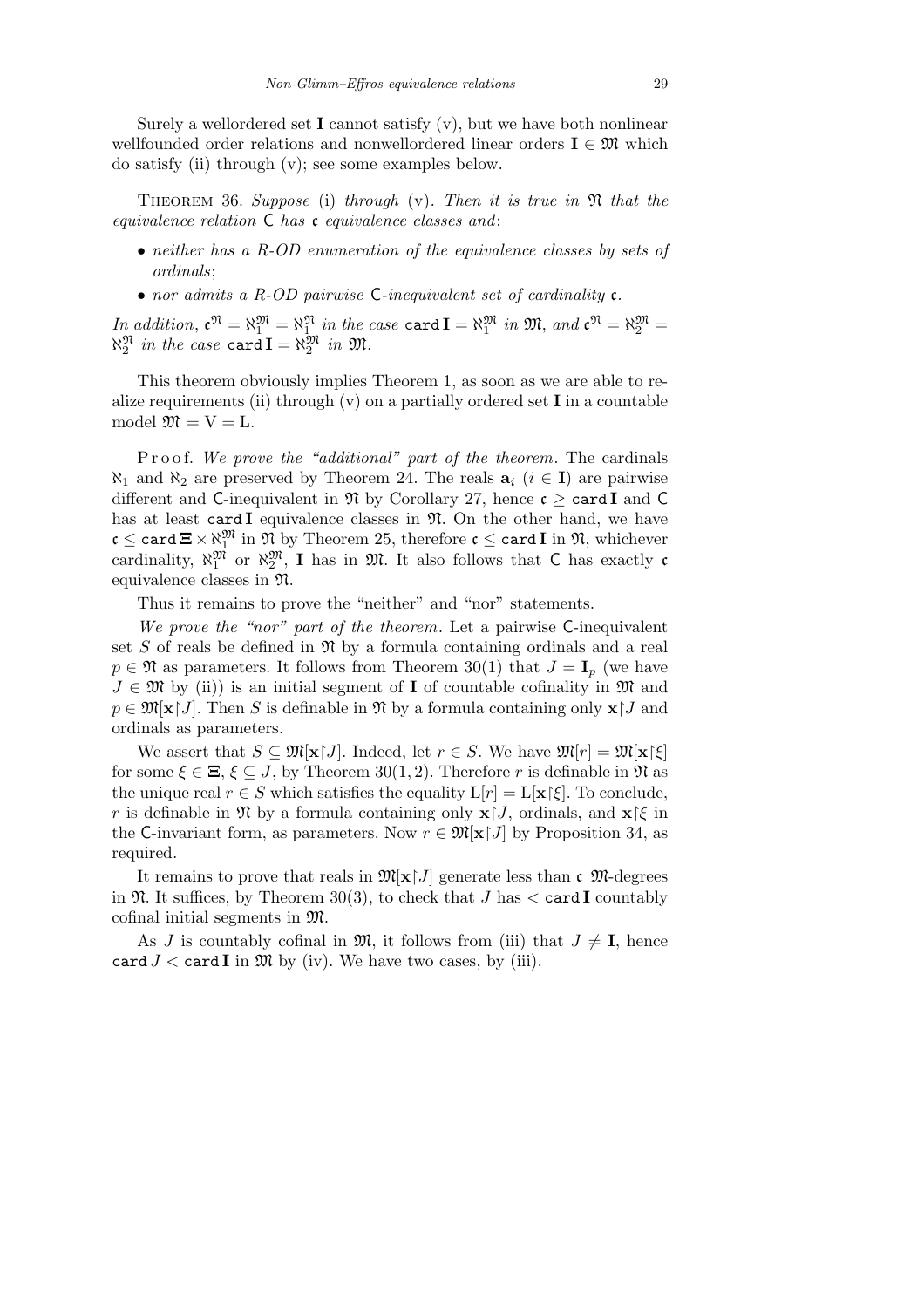*Case 1*: card  $I = \aleph_1$  in  $\mathfrak{M}$ . Then *J* is countable in  $\mathfrak{M}$ . The collection **IS**<sub>*J*</sub> of all initial segments of *J* is a Borel subset of  $2<sup>J</sup>$ , hence either **IS**<sub>*J*</sub> belongs to M and is countable in M, or  $\mathbf{IS}_J \not\subseteq \mathfrak{M}$ . However the "or" case is incompatible with (ii).

*Case 2*: card  $I = \aleph_2$  in  $\mathfrak{M}$ . Then card  $J \leq \aleph_1$  in  $\mathfrak{M}$ , so that *J* has at most  $\aleph_1 < \text{card } I = \aleph_2$  countably cofinal initial segments in  $\mathfrak{M}$  by (i).

*We prove the "neither" part of the theorem*. It follows from Theorem 30(3) that the map  $r \mapsto I_r$  enumerates the C-classes of reals by initial segments of  $I$  (all of them belong to  $\mathfrak{M}$  by (ii), therefore we can extract even an enumeration by ordinals) in  $\mathfrak{N}$ , but we shall see that such an enumeration cannot be R-OD in N!

Suppose on the contrary that *U* is a R-OD enumeration of all C-equivalence classes in  $\mathfrak N$  by sets of ordinals; in other words,  $U$  maps reals to sets of ordinals in such a way that  $x \in y$  iff  $U(x) = U(y)$  for all reals  $x, y$  in  $\mathfrak{N}$ . Then, as in the proof of the "nor" part,  $\overline{U}$  is definable in  $\Re$  by a formula containing ordinals and some  $\mathbf{x}$ <sup> $\mathbf{I}$ </sup> (where  $J \in \mathfrak{M}$  is an initial segment of **I** satisfying  $J \neq I$ ) as parameters.

We assert that  $U(r) \in \mathfrak{M}[\mathbf{x} \mid J]$  for each real  $r \in \mathfrak{N}$ . Indeed, as above, there exists  $\xi \in \Xi$  such that  $\mathfrak{M}[r] = \mathfrak{M}[\mathbf{x}]\xi$ . Then  $U(r)$  is definable in  $\mathfrak{N}$ as the set of ordinals equal to the value  $U(r')$  for an arbitrary real  $r'$  such that  $L[r'] = L[x \mid \xi]$ , hence  $U(r) \in \mathfrak{M}[x \mid J]$  by Proposition 34.

Thus each C-class is definable in  $\mathfrak N$  by a formula containing only ordinals and  $\mathbf{x}$  *J* as parameters. In particular,  $\mathbf{x}$  *J* plus ordinals is enough to distinguish all C-classes from one other. This leads to a contradiction with Proposition 35. (Indeed, condition  $(v)$  provides the existence of  $i \in$ **I** and an order automorphism  $h \in \mathfrak{M}$  of **I** such that  $h \upharpoonright J$  is the identity but  $h(i) = i' \neq i$ . The C-classes  $[\mathbf{a}_i]_C$  and  $[\mathbf{a}_{i'}]_C$  are different (by Corollary  $27$ ) in  $\mathfrak{N}$ . As demonstrated above, each of the classes is definable in  $\mathfrak{N}$  by a formula with only  $\mathbf{x}$  *J* and ordinals as parameters. But this contradicts Proposition 35: for take  $A$  to be any of the two sets,  $[a_i]_C$  or  $[\mathbf{a}_{i'}]_{\mathsf{C}}$ .)

*Particular models.* Let  $\mathfrak{M}$  be a countable transitive model satisfying the axiom of constructibility, so that (i) is provided. The following examples of the p.o. set **I** demonstrate different possibilities of realization of requirements (ii) through (v).

EXAMPLE 1:  $I_1 = \omega_1^{\mathfrak{M}} \times \{0, 1\}$  ( $\omega_1^{\mathfrak{M}}$  copies of the unordered two-element set  $\{0,1\}$ ), ordered lexicographically. The "symmetries"  $\langle \alpha, 0 \rangle \leftrightarrow \langle \alpha, 1 \rangle$  for large enough ordinals  $\alpha$  prove (v). In the extension,  $\mathfrak{c} = \aleph_1^{\mathfrak{M}} = \aleph_1^{\mathfrak{N}}$ . (In this case the extension  $\mathfrak{N} = \mathfrak{M}[G]$  is in fact the ordinary Sacks  $\times$  Sacks countable support iteration of length  $\omega_1^{\mathfrak{M}}$ .)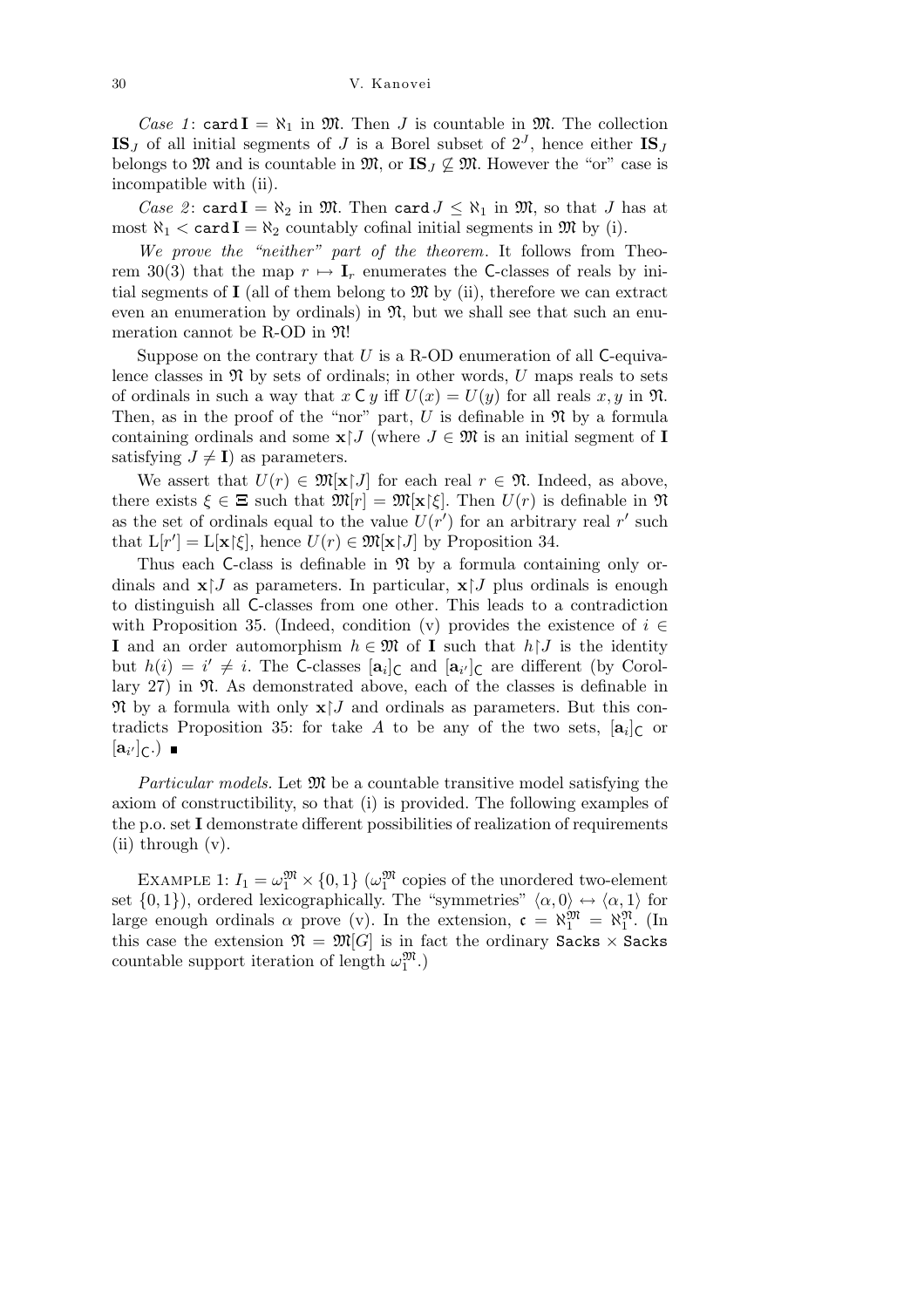EXAMPLE 2:  $I_2 = \omega_2^{\mathfrak{M}} \times \{0, 1\}$ . Quite similar to the previous one, but we have  $\mathfrak{c} = \aleph_2^{\mathfrak{M}} = \aleph_2^{\mathfrak{N}}$  in the extension. (One gets nothing new taking say  $\omega_3^{\mathfrak{M}}$ , because in this case  $\aleph_2^{\mathfrak{M}}$  collapses to  $\aleph_1^{\mathfrak{M}}$  in the extension.)

EXAMPLE 3:  $I_3 = \omega_1^{\mathfrak{M}} \times \mathbb{Z}$  (which means  $\omega_1^{\mathfrak{M}}$  copies of the integers  $\mathbb{Z} =$ *{...,* −2*,* −1*,* 0*,* 1*,* 2*, ...}*), ordered lexicographically. This is a linearly ordered but not wellordered set, so the model cannot be defined as an ordinary Sacks iteration. (v) is provided by shiftings inside a far enough  $\mathbb{Z}$ -group. We have  $\mathfrak{c} = \aleph_1^{\mathfrak{M}} = \aleph_1^{\mathfrak{N}}$  in the extension.

EXAMPLE 4:  $I_4 = \omega_2^{\mathfrak{M}} \times \mathbb{Z}$ . Similar to the previous example, but  $\mathfrak{c} =$  $\aleph_2^{\mathfrak{M}} = \aleph_2^{\mathfrak{N}}$  in the extension.

EXAMPLE 5:  $I_5 = \omega_1^{\mathfrak{M}} \times (\mathbb{Z} \times \{0, 1\})$ , ordered lexicographically. (As above, the two-element set  $\{0,1\}$  is assumed to be unordered, i.e. ordered by the empty order). Thus, from the point of view of  $\mathfrak{M}, I_5$  is the set of all triples  $i = \langle \alpha, z, d \rangle$ , where  $\alpha < \omega_1, z \in \mathbb{Z}$ , and  $d = 0, 1$ , partially ordered lexicographically, but of course not wellfounded and not linear. To avoid any ambiguity, we stress that  $\langle \alpha, z, d \rangle < \langle \alpha', z', d' \rangle$  in **I** iff either  $\alpha < \alpha'$  or  $\alpha = \alpha' \& z < z'$ , independently of the values of *d, d'*.

EXAMPLE 6:  $I_6 = \omega_2^{\mathfrak{M}} \times (\mathbb{Z} \times \{0, 1\}).$ 

This ends the proof of Theorem 1. ■

Proof of Theorem 2. Let **I** be one of the sets  $I_5$ ,  $I_6$  henceforth.

(The difference between the two possibilities will be essential only for the computation of  $\mathfrak c$  in the extension.) The requirements (ii) through  $(v)$ are obviously satisfied. Note that the pairs of the form  $\{\langle \alpha, z, 0 \rangle, \langle \alpha, z, 1 \rangle\}$ , and only these, are order-incomparable in **I**.

We keep the notation introduced above. Fix a set  $G \subseteq \mathbb{P}$ , P-generic over  $\mathfrak{M},$  and consider the extension  $\mathfrak{N} = \mathfrak{M}[G] = \mathfrak{M}[\mathbf{x}] = \mathfrak{M}[\langle \mathbf{a}_i : i \in \mathbf{I} \rangle].$ 

The plan is to define, in  $\mathfrak{N}$ , an uncountable  $\mathbb{I}_2^1$  set W such that the relation of equiconstructibility  $C$  restricted to  $W$  also belongs to  $\Pi_2^1$ , prove that  $\mathsf{C}|W$  behaves in  $\mathfrak{N}$  similarly to the unrestricted C in the models of the preceding subsection, and finally extend  $C/W$  to all reals in  $\mathfrak{N}$ , putting the extended relation to be equality outside *W*.

THEOREM 37. In  $\mathfrak{N}$ , there exists a  $\Pi_2^1$  set of reals W such that the *restricted relation*  $C/W$  *is*  $\Pi_2^1$ *, has* **c** *equivalence classes, and:* 

- *• neither has a R-OD enumeration of the equivalence classes by sets of ordinals*;
- *• nor admits a R-OD pairwise inequivalent set of cardinality* c*.*

*In addition, we have*  $\mathbf{c}^{\mathfrak{N}} = \aleph_1^{\mathfrak{M}}$  *in the case*  $\mathbf{I} = I_5$ *, and*  $\mathbf{c}^{\mathfrak{N}} = \aleph_2^{\mathfrak{M}} = \aleph_2^{\mathfrak{N}}$ *in the case*  $I = I_6$ *.*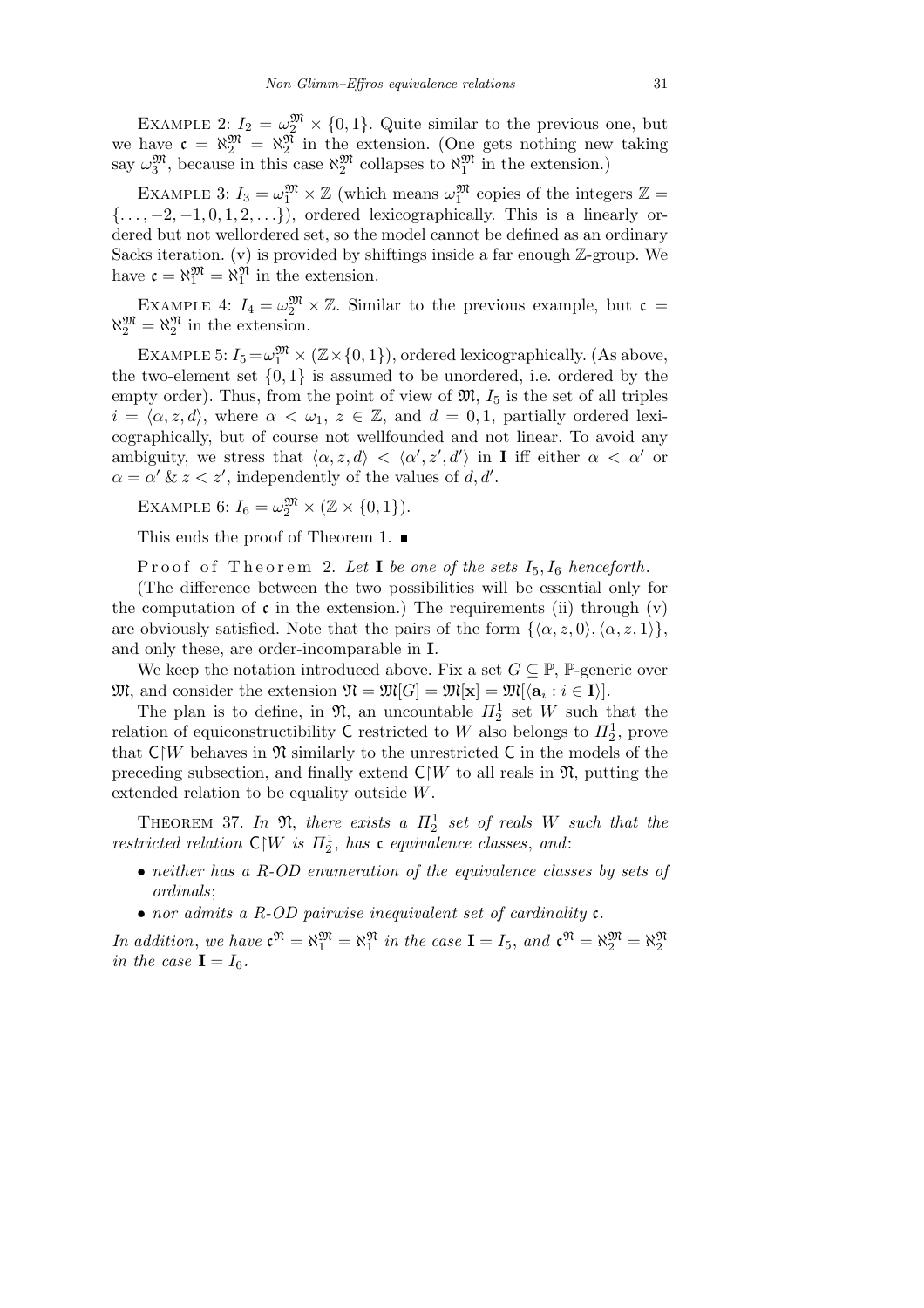First of all we demonstrate that this theorem implies Theorem 2  $(11)$ . To extend the relation  $C/W$  onto all reals define the relation  $C'$  in  $\mathfrak{N}$  by:

$$
x \mathsf{C}' y
$$
 iff  $(x, y \in W \& x \mathsf{C} y) \vee x = y$ .

The extended relation is a  $\Pi_2^1$  equivalence relation on the reals in  $\mathfrak{N}$ . Clearly the C'-classes are the old C-classes of reals in *W* plus the singletons  $\{x\}$ ,  $x \notin W$ . Therefore  $\mathsf{C}'$  cannot admit a R-OD enumeration of the equivalence classes by sets of ordinals since otherwise such an enumeration would be available for  $C\vert W$ , contrary to Theorem 37.

Finally,  $E_0$  does not R-OD embed in  $C'$ . Indeed, since  $E_0$ -classes are countable while the newly added C'-classes are singletons, such an embedding (a 1-1 function by definition) maps  $2^{\omega}$  (the domain of  $E_0$ ) into *W*; this yields an uncountable R-OD pairwise C-inequivalent subset of  $W$  since  $E_0$ admits pairwise inequivalent perfect sets of reals—again contrary to Theorem 37.

Proof of Theorem 37. We define *W* as a set of *pairs* of reals rather than reals themselves, but essentially this does not make a big difference.

DEFINITION. In  $\mathfrak{N}, W$  is the set of all pairs  $\langle x, y \rangle$  of reals such that, for some ordinal  $\alpha$  ( $\alpha < \omega_1^{\mathfrak{M}}$  in the case  $\mathbf{I} = I_5$  and  $\alpha < \omega_2^{\mathfrak{M}}$  in the case  $\mathbf{I} = I_6$ ) and  $z \in \mathbb{Z}$ , either  $x \mathsf{Ca}_{\alpha z0}$  and  $y \mathsf{Ca}_{\alpha z1}$ , or *vice versa*  $x \mathsf{Ca}_{\alpha z1}$  and  $y \mathsf{Ca}_{\alpha z0}$ .

LEMMA 38. In  $\mathfrak{N}$ , both *W* and the restriction  $\mathsf{C}|W$  belong to  $\Pi_2^1$ .

(We understand that  $\langle x, y \rangle \in \langle x', y' \rangle$  iff  $L[x, y] = L[x', y']$ . In particular, we have  $\langle x, y \rangle \mathsf{C} \langle y, x \rangle$ , but  $\langle x, y \rangle \mathsf{C} \langle x', y' \rangle$  does not imply  $x \mathsf{C} x'$  or  $y \mathsf{C} y'.$ 

P r o o f. We prove that  $W = \{(x, y) \in \mathbb{N}^2 : x \notin L[y] \& y \notin L[x]\}$  in  $\mathfrak{N}$ .

If  $\langle x, y \rangle \in W$  then  $x \notin L[y]$  and  $y \notin L[x]$  follow from Lemma 26 since  $\langle \alpha, z, 0 \rangle$  and  $\langle \alpha, z, 1 \rangle$  are order-incomparable in **I** for all  $\alpha$  and *z*.

To prove the converse suppose that reals *x*, *y* satisfy  $x \notin L[y]$  and  $y \notin L[x]$ in  $\mathfrak{N}$  and show  $\langle x, y \rangle \in W$ . The initial segments  $\mathbf{I}_x$  and  $\mathbf{I}_y$  satisfy  $\mathbf{I}_x \nsubseteq \mathbf{I}_y$ and  $\mathbf{I}_y \not\subseteq \mathbf{I}_x$  by Theorem 30(3). It follows that  $\mathbf{I}_x$  and  $\mathbf{I}_y$  have the form  $[\leq i_x]$ and  $[\leq i_y]$  where  $i_x = \langle \alpha, z, d_x \rangle$  and  $i_y = \langle \alpha, z, d_y \rangle$  for one and the same  $\alpha, z$ but  $\{d_x, d_y\} = \{0, 1\}$ . Then  $x \in \mathbf{a}_{i_x}$  and  $y \in \mathbf{a}_{i_y}$  in  $\mathfrak{N}$  by Theorem 30(2), so  $\langle x, y \rangle$  ∈ *W*.

Thus *W* is  $\Pi_2^1$ . Let us prove that  $C \upharpoonright W$  is also  $\Pi_2^1$  in  $\mathfrak{N}$ .

 $(1)$  This argument makes essential use of the fact that an embedding is a bijection by definition. The result becomes false for reductions instead of embeddings. (A *reduction* is the same as an embedding but not necessarily 1-1.) Indeed,  $E_0$  admits a  $\Delta_2^{\hat{i}}$  selector in  $\mathfrak{N};$ this property of the models we consider is not so easy to prove. It follows that  $E_0$  admits a  $\Delta_2^1$  enumeration of the equivalence classes in  $\mathfrak{N}$ , i.e. a  $\Delta_2^1$  reduction to the equality on  $\mathfrak{D}$ . Taking a perfect subset of  $W' = \mathcal{D} \setminus W$ , we finally get a  $\Delta_2^1$  reduction of  $\mathsf{E}_0$  to  $\mathsf{C}'$ , more exactly to  $C'|W'$ .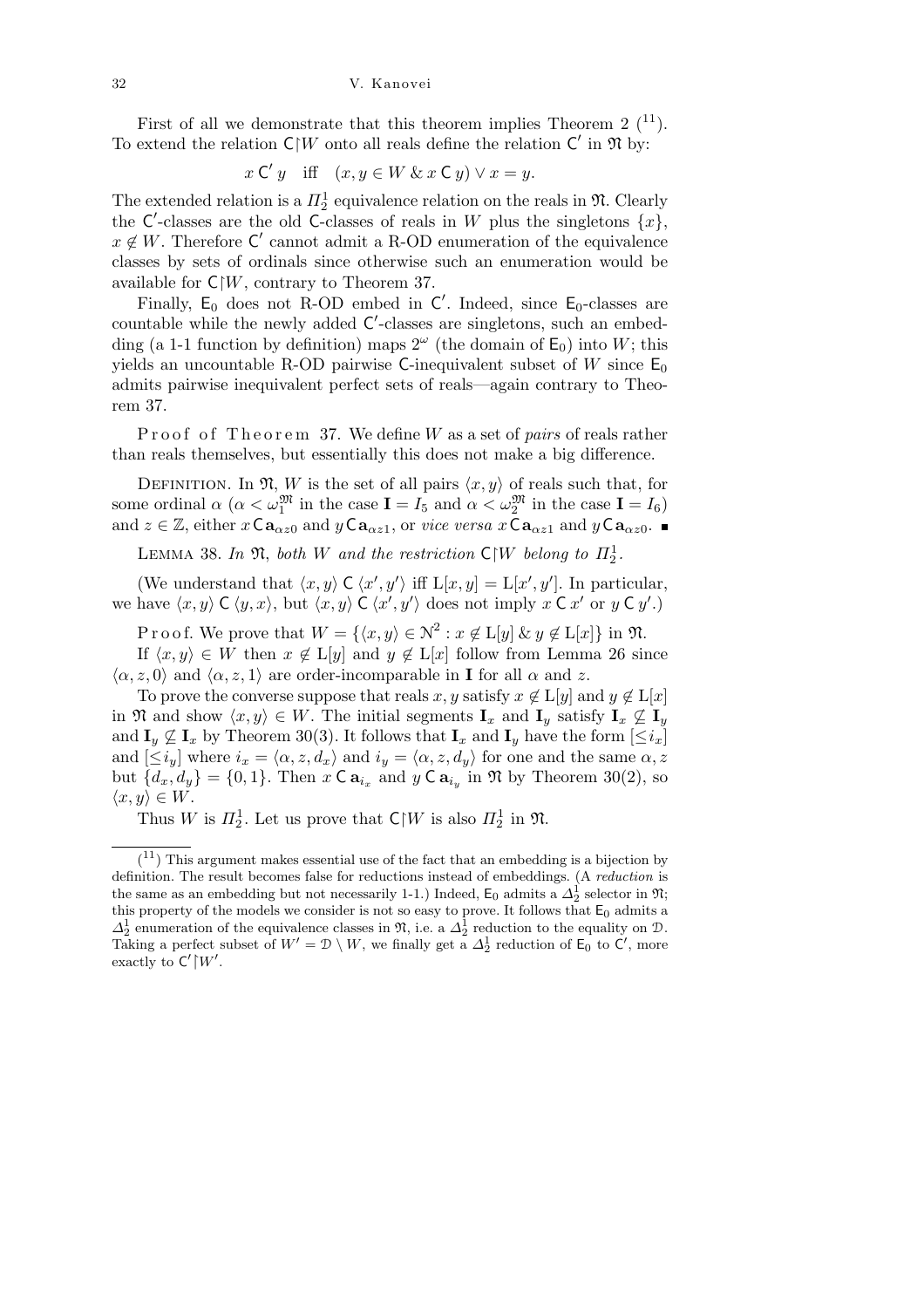It suffices to check that, given pairs  $\langle x, y \rangle$  and  $\langle x', y' \rangle$  in  $W$ ,  $\langle x, y \rangle \in$  $L[x', y']$  iff  $\langle x', y' \rangle \notin L[x]$  in  $\mathfrak{N}$ .

Let on the contrary  $\langle x, y \rangle \in L[x', y']$  and  $\langle x', y' \rangle \in L[x]$ , so that  $y \in L[x]$  $L[x]$ —a contradiction because x and y are incomparable. For the converse, suppose that  $\langle x, y \rangle \notin L[x', y']$ . Since the pairs belong to *W*, one can assume that  $\langle x, y \rangle = \langle a_{\alpha z 0}, a_{\alpha z 1} \rangle$  and  $\langle x', y' \rangle = \langle a_{\alpha' z' 0}, a_{\alpha' z' 1} \rangle$  for some ordinals  $\alpha, \alpha'$  and integers  $z, z'$ . Since  $\langle x, y \rangle \notin L[x', y']$ , we have  $\langle \alpha', z' \rangle < \langle \alpha, z \rangle$ lexicographically, and therefore  $\langle \alpha', z', d' \rangle < \langle \alpha, z, d \rangle$  in **I** for any choice of  $d, d' \in \{0, 1\}$ . Hence  $\langle x', y' \rangle \in L[x]$  in  $\mathfrak{N}$  by Lemma 22, as required.

After we have established the class  $\Pi_2^1$  of *W* and  $\mathsf{C}|W$ , the remainder of the proof of Theorem 37 can be carried out similarly to the proof of Theorem 36 above. In particular, the same reasoning proves the "additional" assertion, as well as the fact that C has c classes on *W*. But the "neither" and "nor" assertions need some care.

*We prove the "nor" part of Theorem* 37. Assume on the contrary that, in  $\mathfrak{N}, S \subseteq W$  is a pairwise C-inequivalent R-OD subset of *W* of cardinality c. (Recall that *W* consists of pairs of reals.) Then, in  $\mathfrak{N}$ , the set  $S' = \{x : \exists y \ (\langle x, y \rangle \in S) \}$  is a pairwise C-inequivalent R-OD set of reals of cardinality c—contrary to Theorem 36.

*We prove the "neither" part*. Suppose on the contrary that, in N, *U* enumerates  $(C|W)$ -equivalence classes by subsets of an ordinal  $\gamma$ ; thus *U* maps *W* into  $\mathcal{P}(\gamma)$  so that  $U(x, y) = U(x', y')$  iff  $\langle x, y \rangle \in \langle x', y' \rangle$ .

Obviously if both  $\langle x, y \rangle$  and  $\langle x, y' \rangle$  belong to *W* then  $y \in y'$ , so we have  $U(x, y) = U(x, y')$ . Thus one can define, for each real  $x \in W' = \{x :$  $\exists y \ (\langle x, y \rangle \in W) \}, U'(x) = U(x, y)$  for any *y* satisfying  $\langle x, y \rangle \in W$ .

Notice that *W'* is the set of all reals  $x \in \mathfrak{N}$  such that  $x \in \mathbf{a}_i$  in  $\mathfrak{N}$  for some  $i = \langle \alpha, z, d \rangle \in I$ , in particular, *W'* is a C-invariant set.

It is not completely true that  $U'$  enumerates C-classes of reals in  $W'$ .  $x \in \mathcal{X}$  still implies  $U'(x) = U'(x')$ , but not conversely. But the following is true: if  $U'(x) = U'(x')$  then there exist  $\alpha$  ( $\alpha < \omega_1^{\mathfrak{M}}$  in the case  $\mathbf{I} = I_5$  and  $\alpha < \omega_2^{\mathfrak{M}}$  in the case  $\mathbf{I} = I_6$ ) and  $z \in \mathbb{Z}$  such that each of the reals  $x, x'$  is C-equivalent to one of  $\mathbf{a}_{\alpha z0}, \mathbf{a}_{\alpha z1}$ , independently of each other.

(Thus  $U'$  is an enumeration of the  $C^+$ -equivalence classes, where the equivalence  $C^+$ , in addition to C, glues each pair  $\mathbf{a}_{\alpha z0}, \mathbf{a}_{\alpha z1}$  in one class. This "amalgamation" of classes makes the symmetries  $\langle \alpha, z, 0 \rangle \leftrightarrow \langle \alpha, z, 1 \rangle$ useless, but fortunately we still have shiftings inside Z-groups.)

Note that  $U'$  is definable in  $\mathfrak N$  by a formula containing, as parameters, only ordinals and some  $\mathbf{x}$  $J$ , where  $J \in \mathfrak{M}$  is a countably cofinal initial segment of **I** not equal to **I** (see the proof of Theorem 36). Then  $U'(x) \in$  $L[x|J]$  in  $\mathfrak{N}$  for all reals  $x \in W'$ , again as in the proof of Theorem 36.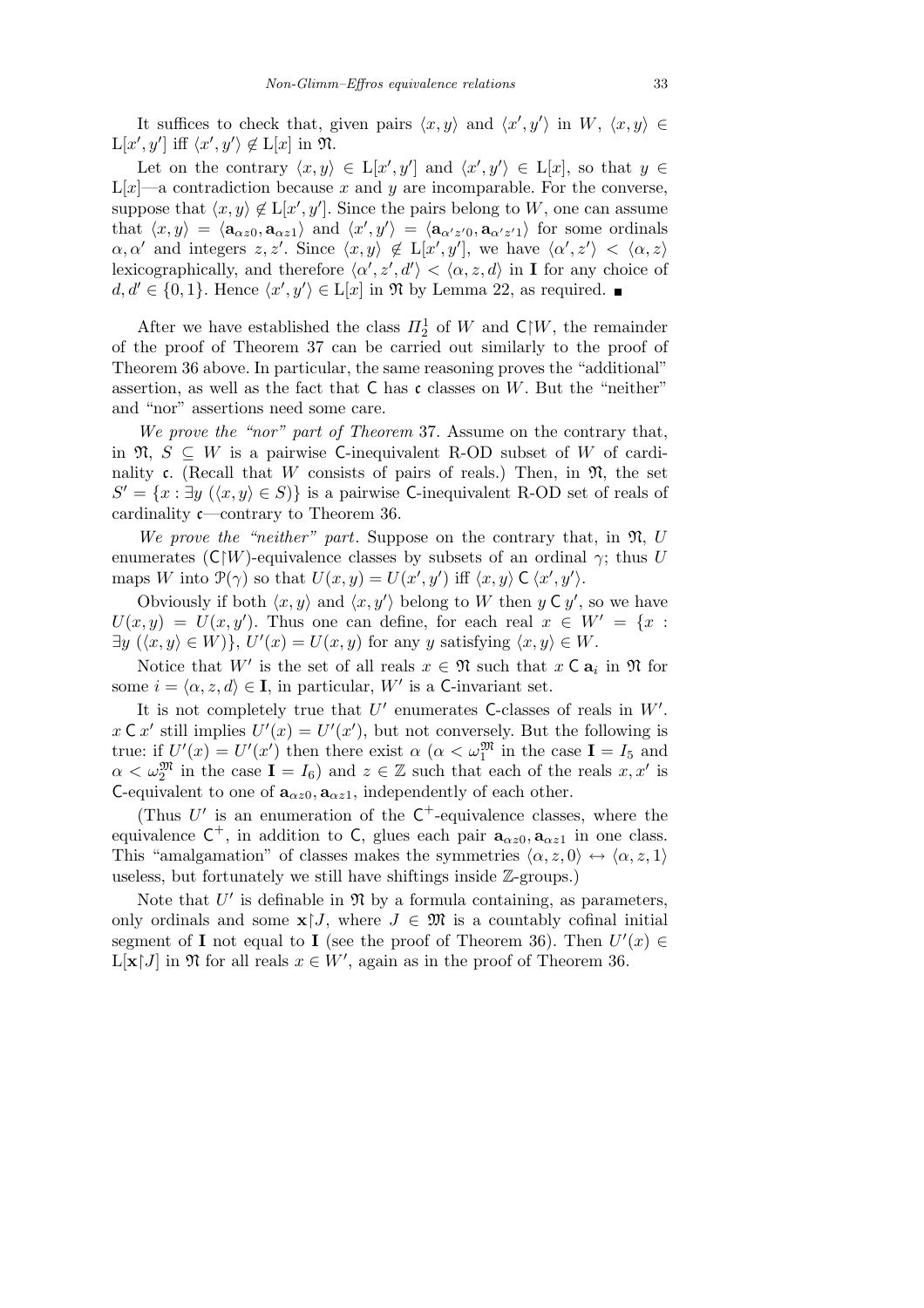Since  $J \neq I$ , there exists an ordinal  $\alpha$  ( $\alpha < \omega_1^{\mathfrak{M}}$  in the case  $I = I_5$  and  $\alpha < \omega_2^{\mathfrak{M}}$  in the case **I** =  $I_6$ ) such that  $\langle \alpha, z, d \rangle \notin J$  for all *z* and *d*. In particular, neither  $i = \langle \alpha, 7, 0 \rangle$  nor  $i' = \langle \alpha, 8, 0 \rangle$  is a member of *J*.

Define an order automorphism *h* of **I** by  $h(\langle \alpha, z, d \rangle) = \langle \alpha, z + 1, d \rangle$  for  $d = 0, 1$ , all integers *z*, and this particular  $\alpha$ , and  $h(\langle \alpha', z, d \rangle) = \langle \alpha', z, d \rangle$ whenever  $\alpha' \neq \alpha$ . Then  $h \in \mathfrak{M}$ ,  $h(i) = i'$ , but  $h \upharpoonright J$  is the identity.

To accomplish the proof of the "neither" part of Theorem 37, it now suffices to reproduce the very end of the proof of Theorem 36, taking e.g. the set  $A = [\mathbf{a}_{\alpha 70}]_E \cup [\mathbf{a}_{\alpha 71}]_E$  in the application of Proposition 35.

This also ends the proof of Theorem 2.

**Acknowledgements.** I would like to thank S. D. Friedman, M. Gitik, G. Hjorth, A. S. Kechris, P. Koepke, A. W. Miller, J. Steprāns for useful discussions and/or interesting information on the equivalence relations and iterated Sacks forcing, and the referee for some improvements. This paper was written partially during my visits to IPM (Tehran), Max Planck Institute (Bonn), and University of Wuppertal in 1995–1996 and I am grateful to the people there, especially M. J. A. Larijani, the president of IPM, P. Koepke, at Bonn, and M. Reeken at UW, for the support and hospitality.

## **References**

- [1] J. E. B a umg artner and R. Laver, *Iterated perfect set forcing*, Ann. Math. Logic 17 (1979), 271–288.
- [2] S. D. Friedman and B. Velickovic, *Nonstandard models and analytic equivalence relations*, Proc. Amer. Math. Soc., to appear.
- [3] M. Groszek,  $\omega_1^*$  *as an initial segment of the c-degrees*, J. Symbolic Logic 59 (1994), 956–976.
- [4] M. Groszek and T. Jech, *Generalized iteration of forcing*, Trans. Amer. Math. Soc. 324 (1991), 1–26.
- [5] L. A. H a r ri n g t o n, A. S. K e c h ri s and A. L o u v e a u, *A Glimm–Effros dichotomy for Borel equivalence relations*, J. Amer. Math. Soc. 3 (1990), 903–928.
- [6] G. Hjorth, *Thin equivalence relations and effective decompositions*, J. Symbolic Logic 58 (1993), 1153–1164.
- [7] —, *A dichotomy for the definable universe*, ibid. 60 (1995), 1199–1207.
- [8]  $\rightarrow$ , *A remark on*  $\Pi_1^1$  *equivalence relations*, note, 1994.
- [9] G. Hjorth and A. S. Kechris, *Analytic equivalence relations and Ulm-type classifications*, J. Symbolic Logic 60 (1995), 1273–1300.
- [10] V. Kanovei, *The cardinality of the set of Vitali equivalence classes*, Math. Notes 49 (1991), 370–374.
- [11] —, *An Ulm-type classification theorem for equivalence relations in Solovay model*, J. Symbolic Logic 62 (1997), to appear.
- [12] —, *Ulm classification of analytic equivalence relations in generic universes*, Math. Logic Quart. 44 (1998), to appear.